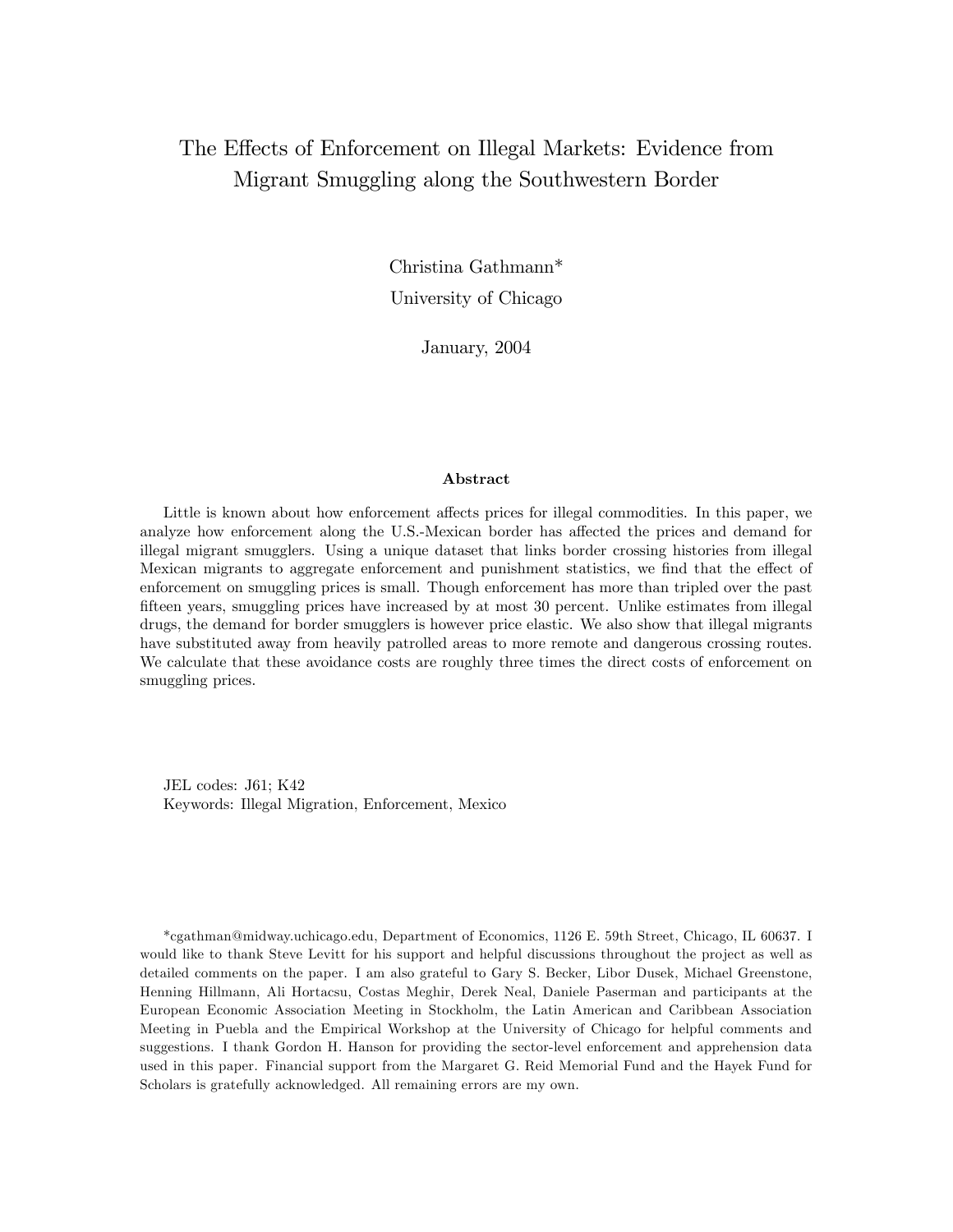## 1 Introduction

Governments around the world spend a sizeable fraction of their budget on enforcement and deterrence of illegal activities. In the United States, federal expenditures to fight the supply and use of illegal drugs alone exceeded \$6 billion in 2003. A primary motivation for the 'war on drugs' is the belief that stricter enforcement deters supply and drug consumption.

To evaluate the actual impact of these policies, we need to know how enforcement affects the price and volume of activity in illegal markets. A large literature demonstrates that enforcement has indeed a deterrence effect on criminal behavior (for example, Ehrlich, 1977; Levitt, 1997; Tauchen, Witte and Griesinger, 1994; Viscusi, 1986; Witte, 1980). For illegal drugs and similar markets, deterrence depends on two parameters: the effect of enforcement on prices and the price elasticity of demand. Many studies have shown that illegal drug use does respond to market prices but that demand is typically inelastic<sup>1</sup>.

We know however very little about how market prices respond to enforcement. Miron (2003) calculates that the price margin between retail and farmgate prices for heroin and cocaine is between 2 and 80 times that for legal agricultural goods. In contrast, DiNardo (1993) does not find any effect of drug seizures on cocaine prices using state-level data. Kuziemko and Levitt (2001) in turn provide evidence that state-level proxies for enforcement and punishment increased cocaine prices by 10 to 15 percent.

Though innovative, these studies suffer from several limitations. First, the quality of available data on drug prices and enforcement is questionable. The results could thus be driven by measurement error or other factors shifting prices and enforcement. Further, there might be an endogeneity bias. If enforcement adjusts to demand or supply shocks, the estimates are upward or downward biased depending on the nature of the shock. Finally, we do not know whether the results can be applied to other illegal markets and how differences in enforcement policies affect market demand and equilibrium prices.

In this paper, we estimate the effects of enforcement in a different illegal market - that for illegal migrant smugglers. We do so by using a unique dataset on the border crossing histories of over 2,000 illegal Mexican migrants. In particular, we observe whether an illegal migrant used a smuggler if he crossed the border into the United States and how much he paid for the service. Linking the individual survey to enforcement and punishment statistics provides a unique opportunity to estimate the effect of enforcement on market prices and demand for border smugglers.

<sup>&</sup>lt;sup>1</sup>Estimates for drug participation range between  $-0.3$  and  $-0.5$  for cocaine or opium and  $-0.8$  to  $-0.9$  for heroin (Saffer and Chaloupka, 1995; Van Ours, 1995). In contrast, DiNardo (1993) finds a price elasticity close to zero using state-level data. A third parameter that potentially matters for the effectiveness of enforcement is the availability of close substitutes.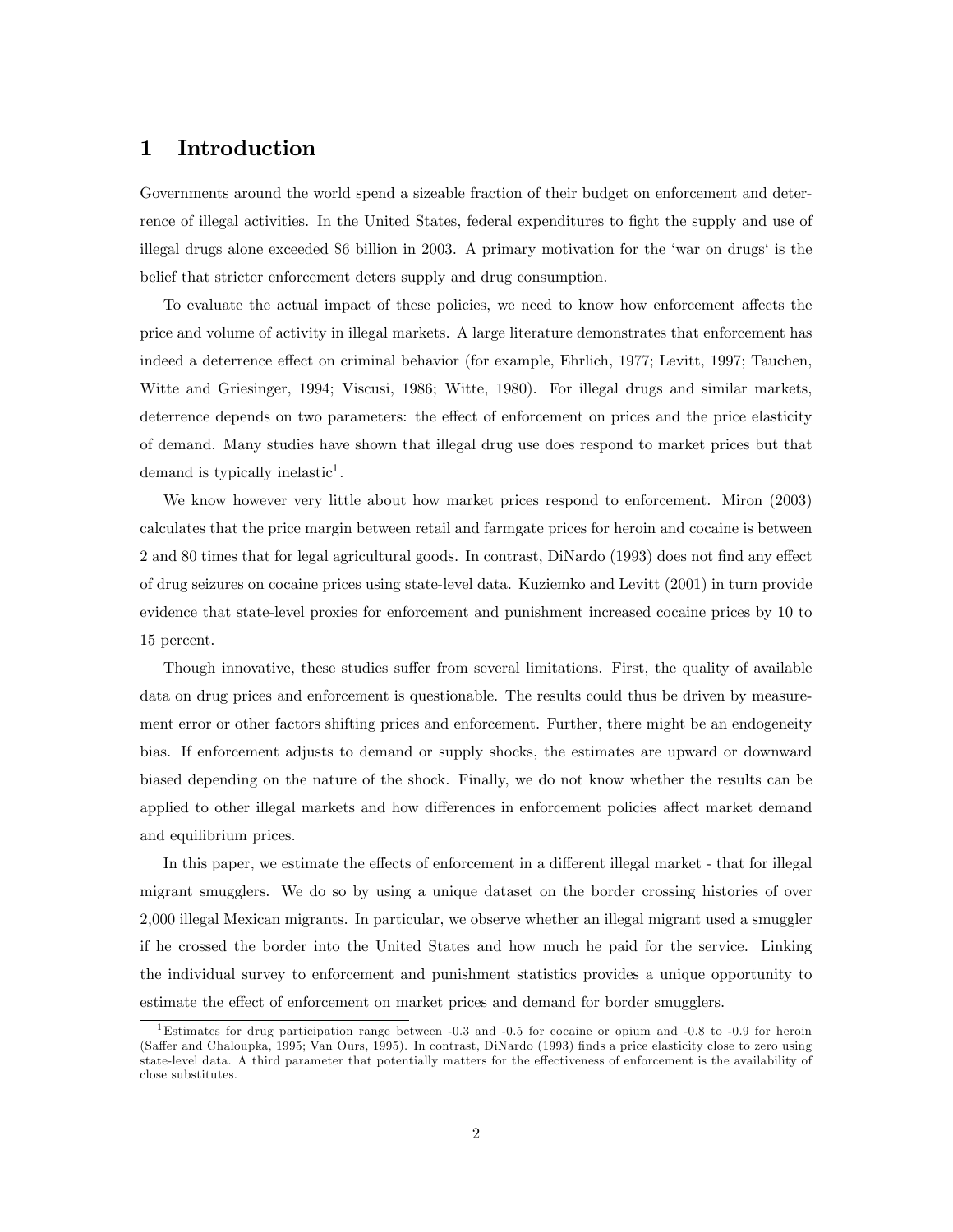An estimated 600,000 illegal migrants enter the United States each year, the vast majority along the Southwestern border to Mexico. Anecdotal evidence suggests that most migrants rely on border smugglers for the often dangerous trip. Smugglers have better information about where and when to cross the border without getting detected by the border patrol. Among migrants, they are known as ícoyotesíbecause, like their animal counterparts, they leave no trace behind - or so illegal migrants hope.

Over the last fifteen years, efforts to curb illegal migration and smuggling along the U.S.-Mexican border have increased dramatically. Figure 1 shows that since 1986, the budget of the border patrol has increased sixfold while the hours federal agents spend patrolling the border have almost tripled. This made the Border Patrol Unit was the fastest growing federal agency as the federal budget rose by only 12 percent over the 1990s. Relative to the Drug Enforcement Agency, the Border Patrol budget was only 45 percent in 1986 but increased to 107 percent in 1998.

Tighter border enforcement, by raising the probability of apprehension, increases the costs of crossing the border for illegal migrants and smugglers. If the smuggling market is perfectly competitive, prices rise to compensate coyotes for the increased risk of providing smuggling services. The effect on the demand for smugglers is ambiguous: while more enforcement increases the demand as migrants substitute from crossing alone to using a coyote, higher prices reduce it. Finally, enforcement also deters people from migrating to the United States illegally, which in turn tends to reduce both smuggling demand and prices.

Previous studies on illegal migration have focused on the deterrence effect. Espenshade (1994; 1995) Önds that tighter border enforcement did increase the probability of apprehension, but had no effect on the number of illegal migrants entering the United States. Similar results are reported by Kossoudji (1992), Donato, Durand and Massey (1992) and Massey and Singer (1995)<sup>2</sup>. In contrast, the focus of our paper is how enforcement affects the market for smuggling services. The only prior study suggests that the fraction of migrants using a coyote increases with tighter enforcement but does not control for changes in smuggling prices or the endogeneity of enforcement (Donato, Durand and Massey, 1992).

We begin by estimating the effect of enforcement on smuggling prices. One advantage of our dataset is that we are able to control for many observable characteristics of the smuggled migrant in the estimation. To break the simultaneity between smuggling prices and government enforcement,

 $^{2}$ In contrast, Hanson and Spilimbergo (1999) find an elasticity of apprehension with respect to enforcement between 0.5 and 1.2 using aggregate data. Apprehension data however are a noisy measure of the number of illegal migrants entering the country for two reasons. First, most illegal migrants are never caught at the border or if apprehended cross illegally at some later point. In the former case, apprehensions will underestimate the number of people attempting to enter the United States illegally. In the latter case, we potentially overestimate the number of people entering. Second, though more enforcement increases the probability of apprehension, it also deters people from migrating illegally to the United States. The net effect on the number of apprehensions is therefore ambiguous.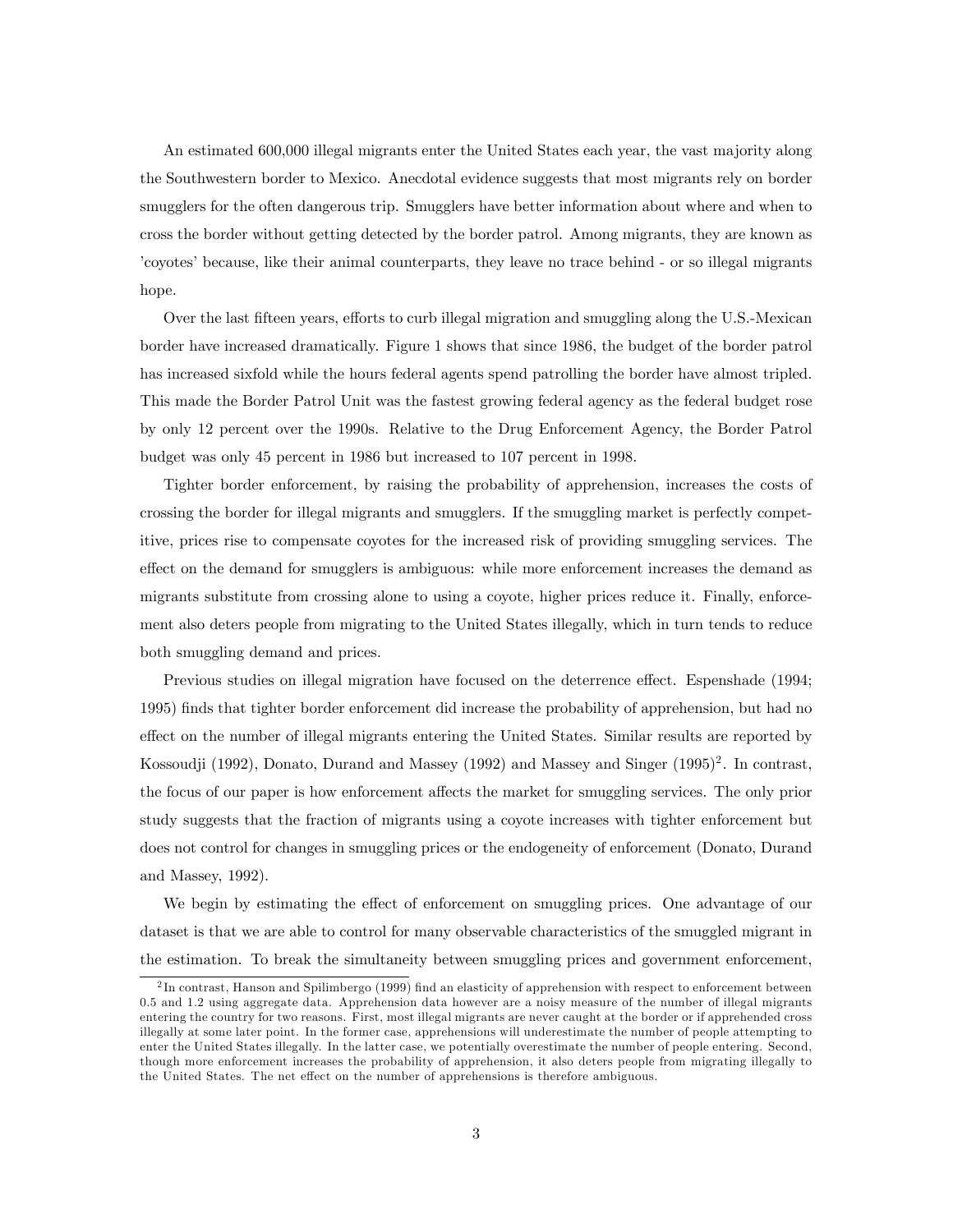we use the drug budget of the Drug Enforcement Agency (DEA) as an instrument for border enforcement. The drug budget affects enforcement resources since the border patrol also fights drug trafficking along the Southwestern border. However, it has no direct effect on the price for experts since migrant and drug smuggling have traditionally been separate businesses<sup>3</sup>.

Our estimates suggest that expert prices increase by 17 to 31 percent in response to the threefold increase in border enforcement. The elasticity of enforcement is with 0.24-0.48 very inelastic. This implies that the costs of smuggling migrants has changed little despite the massive expansion of border enforcement. According to our calculations, the risk of capture for coyotes has changed by at most 3-5 percent in the 1990s.

We then examine how enforcement affected the demand for border smugglers. Since both enforcement and prices are potentially endogenous, we again employ instrumental variables. In addition to the drug budget as instrument for enforcement, we use the punishment for smugglers upon prosecution as instrument for smuggling prices. The expected punishment is a cost shifter of the supply of smugglers while it has no direct effect on the demand for experts conditional on the control variables.

We find that the demand for smuggling services is responsive to price changes. Our calculated price elasticities are around -1. These are on the high end of the estimated price elasticities for illegal drugs. In contrast, the direct effect of enforcement on the propensity to use a smuggler is very small. Thus, few migrants substitute with tighter enforcement from crossing on their own to coyotes keeping prices constant.

Our estimates also show that the deterrence effect in the illegal border crossing market is small. The border build-up has reduced the propensity to migrate illegally by around 10 percent. This translates into a decline in the inflow of temporary migrants of around 130,000. The numbers are higher than found in previous studies on deterrence effects, potentially because our estimation extends to the 1993-98 period when enforcement efforts tightened considerably.

We provide however evidence that illegal migrants substitute along other margins to avoid tighter enforcement. In particular, we find that over the past decade migrants have shifted to more remote areas to cross the border into the United States. Since crossing is more dangerous in those areas, migrants now face a higher risk of dying while crossing as reflected in the rising death toll along the Southwestern border. In addition, migrants spend altogether more time to cross the border and more money on coyotes. The time costs and higher coyote prices amount to an additional expenditure of US\$110 to 130 - more than three times the estimated direct effect of enforcement on smuggling prices. This finding highlights that enforcement can have important indirect effects along other

 $3$ The instrument was first proposed by Angelucci (2003). One rationale for the division of labor between the two markets is that knowledge of smuggling routes spreads with the number of migrants smugglied across the border. This in turn puts the success of the high-profit drug smuggling at a considerable risk.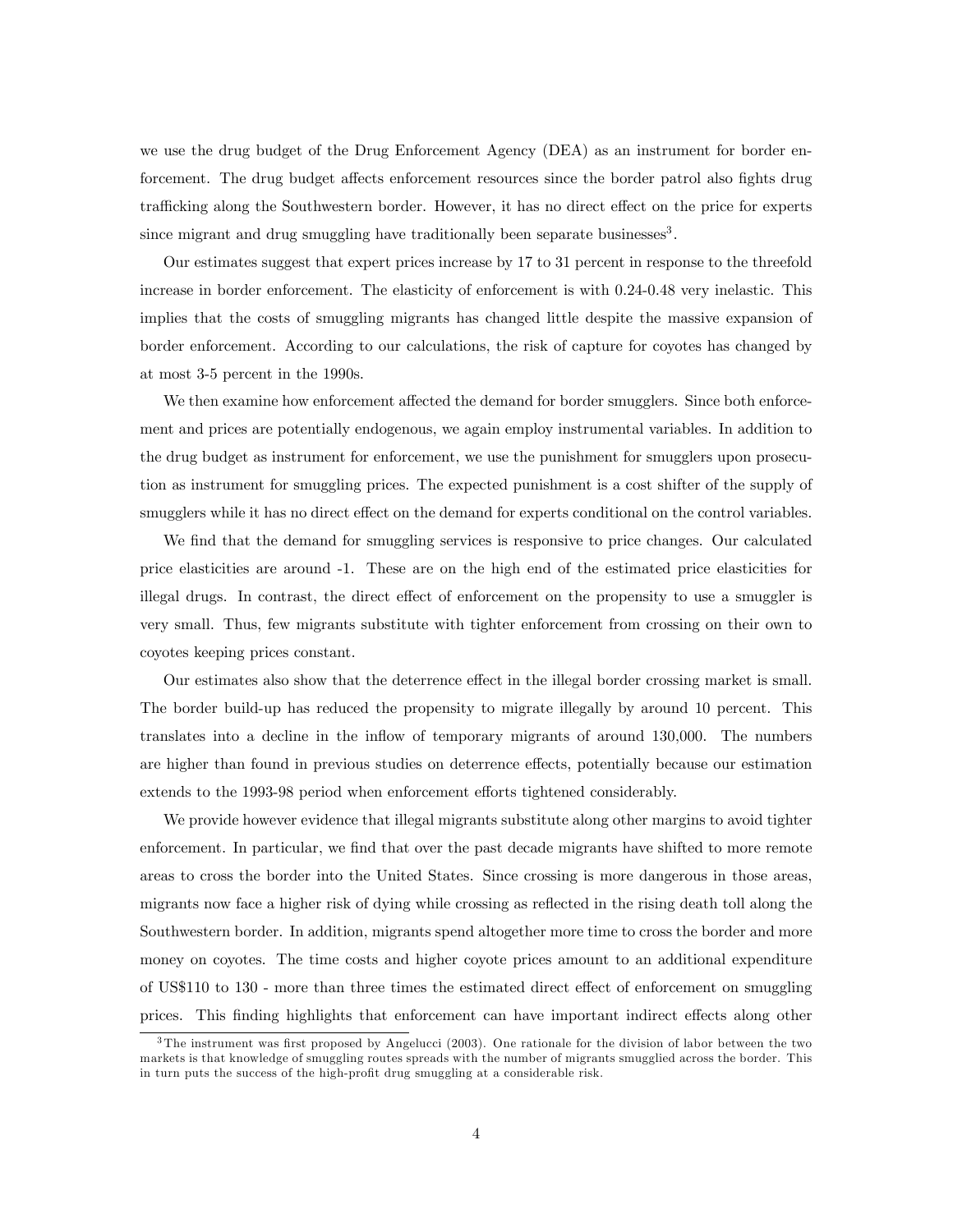margins, which might strengthen (as in the smuggling business) or weaken the enforcement effect (as in the drug market). These need to be taken into account when evaluating the effectiveness of enforcement policies.

The results are shown to be robust to changes in specifications and the inclusion of additional controls. Since our dataset contains individuals never migrating and those crossing the border without experts, we can control for selection into illegal migration and expert use. This is important if shifts in costs or benefits unrelated to increases in enforcement induce changes in the demand for smugglers and illegal migration. Exploiting the panel structure of our data, we also provide evidence that unobserved heterogeneity on the migrant or smuggler side does not explain why the enforcement effects are so small. Finally, we show that our estimates based on temporary illegal migrants, are very similar to those for permanent illegal migrants. This suggests that our results are representative for the whole population of illegal migrants.

The structure of the paper is as follows. In the next section, we provide background information on illegal migration and changes in enforcement efforts over the last two decades. Section III presents a simple model of the illegal border crossing market and derives the effect of enforcement on prices and demand for migration and smuggling services. Section IV describes our dataset of illegal Mexican migrants. Section V reports the estimates of the effect of enforcement on smuggling prices, the demand for coyotes, deterrence effects and changes in geographic migration patterns. Section VI provides additional specification and robustness tests. Section VII discusses the implications of our results for enforcement in illegal markets, while Section VIII concludes.

### 2 Enforcement and the Illegal Border Crossing Market

#### 2.1 Characteristics of the Border Crossing Market

The Southwestern border with Mexico is the main point of entry for illegal migrants into the United States. The 1,989 miles, divided into nine border sectors (see Figure A1 for their geographic locations), account for over 97 percent (1998) of all migrant apprehensions, of which around 96 percent are Mexicans.

Legal and illegal migration from Mexico to the United States has a long tradition facilitated by geographic proximity and fueled by substantial differences in wealth and economic growth<sup>4</sup>. Since legal channels of entry are limited, many Mexicans cross the Southwestern border illegally<sup>5</sup>. Estimates

<sup>&</sup>lt;sup>4</sup>In addition, population growth was 3.5 percent until the 1970s. The fertility rate decreased from 43 births per 1,000 population (1973) to 32 births per 1,000 population (1986) slowing annual population growth to 2.5 percent. However, since most individuals start migrating only at around age twenty, the pool of potential migrants increased well into the 1990s.

 $5$ The end of the *Bracero program* and the *Immigration and Nationality Act Amendment* in 1965 severly limited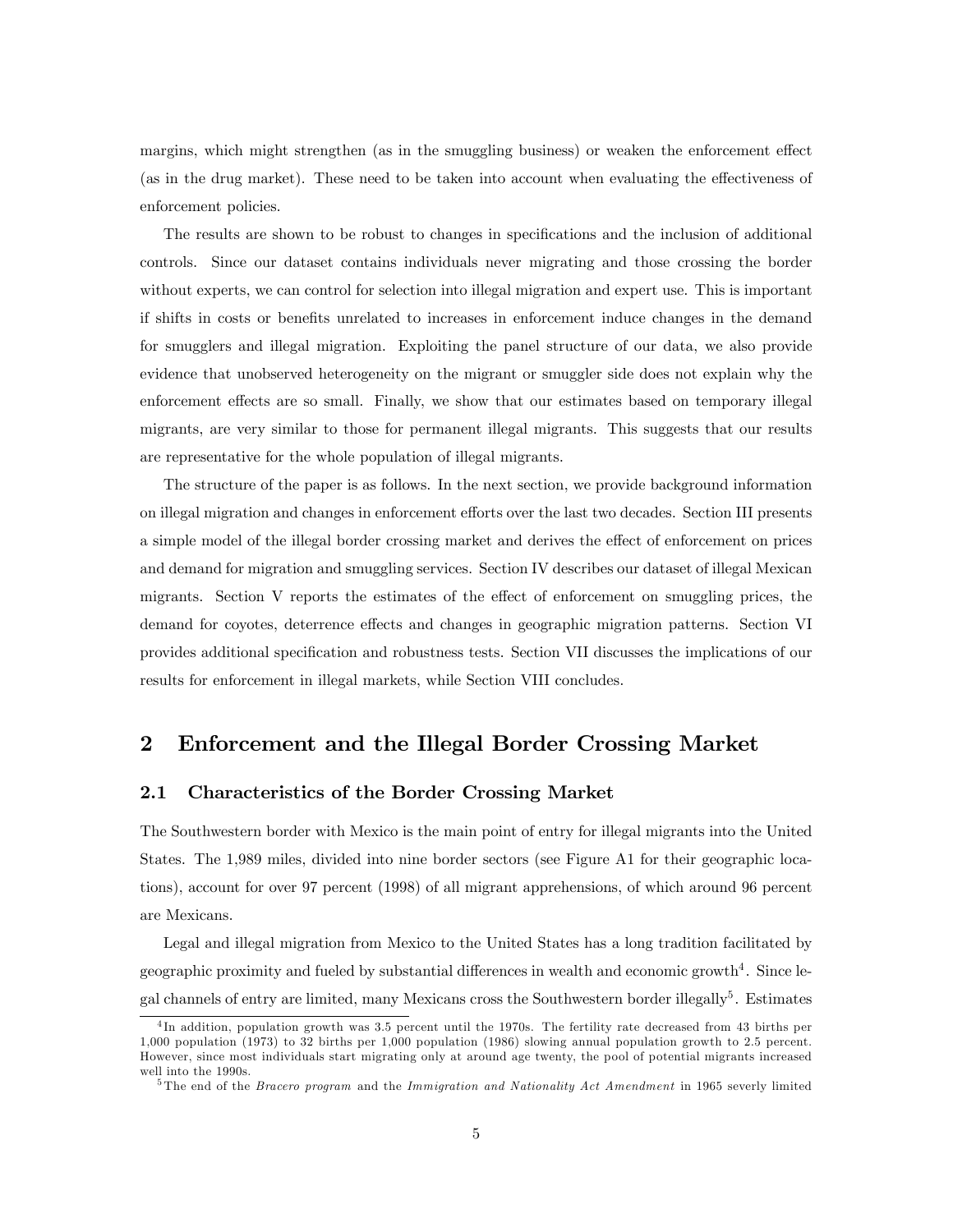based on census data suggest that between 250 and 350 thousand permanent migrants from Mexico enter the United States illegally each year (Warren, 2000). An even larger number of Mexicans cross the border as temporary illegal migrants. Estimates based on aggregate apprehension data and individual migration propensities amount to roughly 1,300,000 illegal border crossings annually during the 1980s (Espenshade, 1995; Angelucci, 2003). The latter typically work in agriculture or the service industry for part of the year and then return home to their families in Mexico.

Most illegal migrants rely on coyotes to help them enter the United States. Anecdotal evidence suggests that illegal migrants usually arrange their smuggling in the Mexican border towns<sup>6</sup>. Coyotes or their assistants, so called recruiters, contact illegal migrants at major bus and train stations or in hotels popular with illegal migrants. There or at a later meeting, the parties agree on the price and desired destination in the United States. At night, the coyote would meet a group of migrants in a safe place on the Mexican side and guide them across the border outside the legal crossing points to the prearranged place in the United States<sup>7</sup>.

The smuggling price typically depends on whether the migrant is brought only across the border or all the way to his destination in the United States and how difficult the border crossing is. More walking or swimming means a lower price. Usually, migrants pay half the price up front and the rest upon safe arrival in the United States. Before border enforcement tightened, the average fee of a smuggler was around US\$ 300 in 1983 constant dollars. This is roughly equivalent to three weeks of paid work in the United States as an illegal migrant. In many cases, part of the cost is paid by family members residing in the United States $8$ .

On the other side of the market, the detection and apprehension of illegal migrants is the main task of the border patrol. While immigration inspectors handle the border traffic at legal points of entry, most of the border patrolís resources (63 percent in 1994) is devoted to patrolling the border in search of illegal migrants. These "linewatch hours", the number of hours per mile agents spend watching the border, are our measure of enforcement used in the estimation below. Other activities

the opportunities of Mexicans to legally enter the United States on a temporary or permanent basis. The Bracero program had supplied up to 400,000 Mexicans per year to US agriculture as temporary workers. The Immigration and Nationality Act Amendment abolished the national origins quota system from 1924. Immigration visa were now allocated through a preference system favoring relatives of U.S. citizens or permanent residents and persons with special occupational skills. Since few Mexicans were naturalized at that time, this limited legal immigration of Mexicans to the United States. Both policies increased the pool of potential illegal migrants since the change in laws was not accompanied by a change in migration incentives.

<sup>&</sup>lt;sup>6</sup>In some cases, the smuggler, usually an illegal migrant himself with substantial border crossing experience, takes people from the same town or region with him across the border (Lopez Castro, 1999).

<sup>7</sup>An alternative, though little used crossing method is to enter at legal points of entry with false documents. Coyotes would distribute legal papers and send migrants one by one, separated by 50 to 100 other individuals, across the border. On the other side, they would hand over the documents to another smuggler. He would then return them back across the border for the next group of illegal migrants.

<sup>8</sup> The price appears high especially given that coyotes take several people across the border per trip. One reason could be that part of the fee is only paid upon successful arrival. The total price thus has to include the coyote's expected time cost of apprehensions by the border patrol. Beyond that, little is known about other cost components and overall profitability of the smuggling business.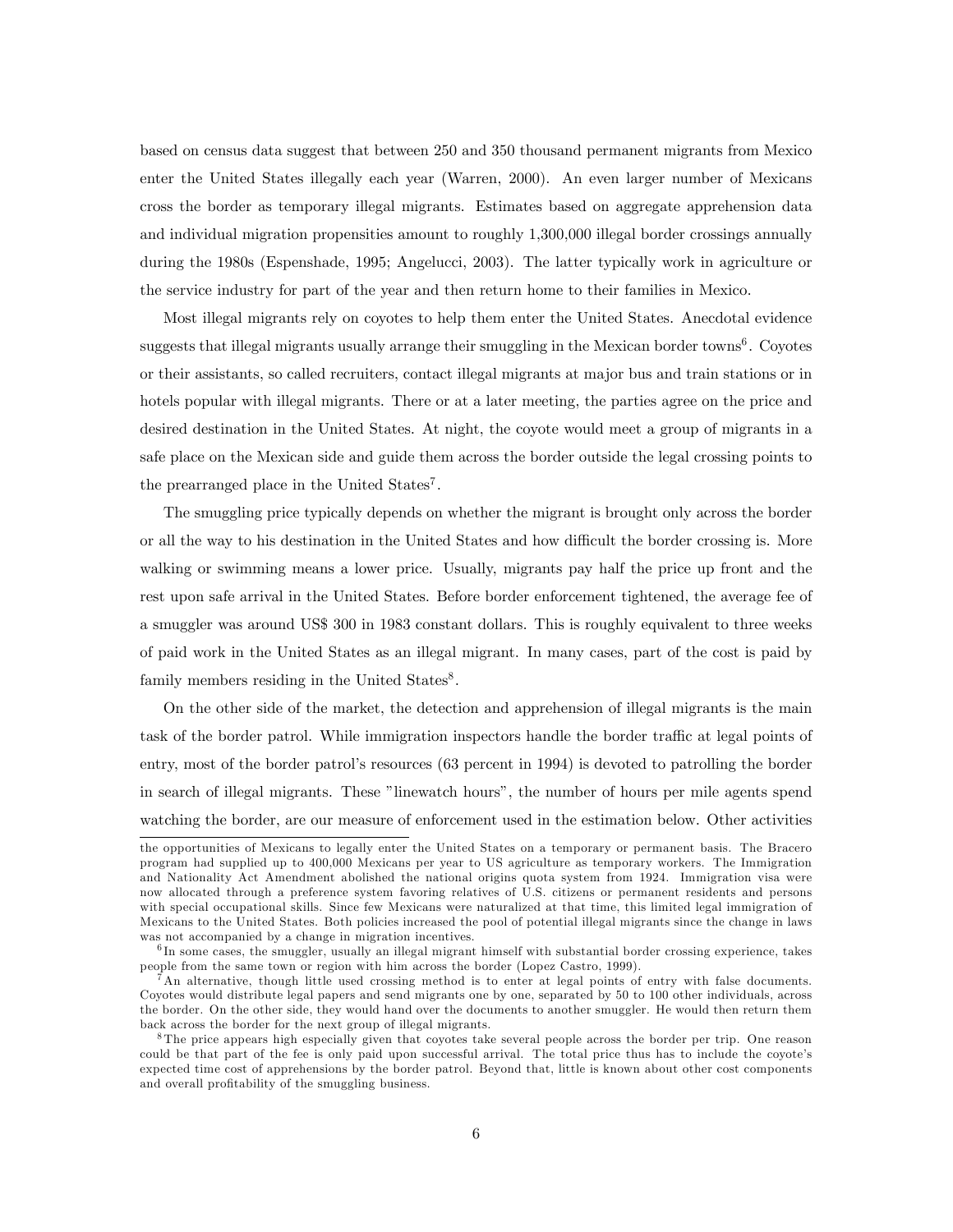include traffic and transportation checks  $(19 \text{ and } 4 \text{ percent in } 1994 \text{ respectively})$  to detect illegal migrants further inland<sup>9</sup>.

Most illegal migrants captured (98 percent of the 1,2000,000 Mexicans apprehended in 1994) enter the country without proper documentation, that is with no legal or false documents for the United States. Those apprehended usually spend little time in U.S. custody. The vast majority agrees to be deported voluntarily and are simply returned back to Mexico (95.3 percent in 1994). The rest faces a formal deportation hearing and is later deported to their home country or prosecuted in court. Prison sentences or fines however remain the exception.

Illegal border crossings have traditionally been concentrated in a few urban areas, where migrants just needed to jump over a fence. In more rural areas in contrast, migrants would have to walk for several hours or even days until reaching their destination. Before the large-scale increase in border enforcement, the most popular entry route was the city borderline between Tijuana and San Diego. Of all illegal migrants apprehended, 45 percent were arrested in the San Diego sector, followed by 21 percent in the El Paso sector, in particular between the border cities Ciudad Juarez and El Paso. An additional 17 percent were captured in the Laredo sector, especially at the border between the cities of Nuevo Laredo and Laredo. Microdata on actual migration flows support this pattern and show that more than fifty percent of illegal migrants entered through the San Diego sector.

### 2.2 Changes in U.S. Immigration and Enforcement Policy

The Immigration and Control Act (IRCA) of 1986 marked a major shift in how the U.S. government approached illegal migration. First, almost 3 million undocumented residents became legalized<sup>10</sup>. Further, the resources spent on border enforcement, especially along the Southwestern border, were increased substantially<sup>11</sup>. Following IRCA, the border patrol budget more than doubled between 1986 and 1992.

The main expansion of enforcement efforts however began in 1993 when several regional initiatives were launched to seal popular illegal crossing routes. In 1993, Operation Hold-the-Line in the El Paso sector focused its efforts on a 20-mile stretch of the border in the El Paso metropolitan area.

 $9B$ etween 92 and 97 percent of illegal migrants are apprehended by the border patrol unit. The remaining apprehensions are captured by the investigations and examination unit dealing with criminal activity by aliens, work site enforcement and anti-drug smuggling activities within the United States.

 $10$  Illegal migrants who could prove they were residing continuously in the United States before January 1, 1982 were given permanent resident status. In addition, temporary agricultural workers were also granted resident status if they had worked for at least 90 days in the agricultural sector in 1984, 1985 and 1986. 1.8 million undocumented workers qualified for the larger "pre-1982" legalization program of which 1.6 million obtained lawful permanent residence. 71 percent of those were from Mexico. An additional 1.3 million farm workers obtained lawful permanent resident status through IRCAís legalization program for Special Agricultural Workers (SAWs) of which 81 percent were Mexicans.

 $11A$  third provision of IRCA required employers to verify their employees' eligibility of work and imposed civil and criminal penalties in case of violations. The goal was to eliminate employment opportunities and therefore lower the benefit of illegal migration. In reality however, worksite enforcement by the INS has been very limited.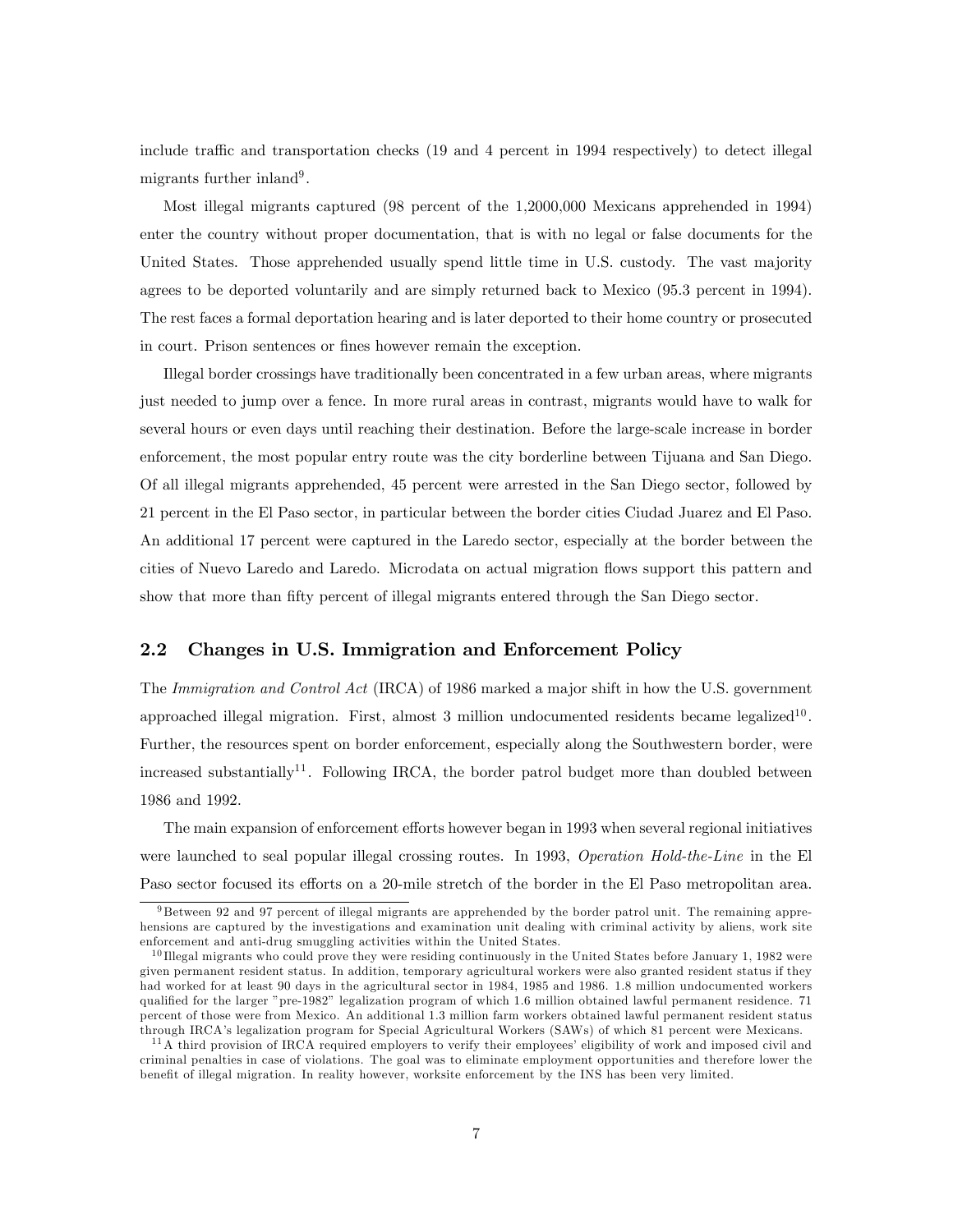The second big initiative, Operation Gatekeeper started in San Diego in October 1994. Within four years, enforcement staff in San Diego increased by 150 percent. Initially, the additional resources were deployed along a 14 mile stretching from the Pacific Ocean eastward into San Diego. The initiative was later extended all the way to Yuma, Arizona. Big fences were constructed that covered 42.2 miles in 1998 compared to only 19 miles in  $1994^{12}$ . By 1998, the border patrol budget was six times its 1986 level. In addition, capital equipment expenditures rose by 45 percent between 1988 and 1996. Large numbers of motion detectors, infrared night scopes and "thermal imaging devices" were installed to track down migrants through their movements or body heat.

The Illegal Immigration Reform and Immigrant Responsibility Act of 1996 further increased the number of border patrol officers, such that in 2002, 9,094 of the total 9,700 border patrol officers were assigned to the Southwestern border<sup>13</sup>. While in 1975, there was one border patrol officer for every 1.1 miles, today, there is one for roughly every 1,000 feet or 0.2 miles. Along the border with Canada for comparison, there is one border patrol agent for every sixteen miles. In addition, automated control systems were installed to facilitate detection of illegal repeat offenders and migrant smugglers.

Also for the first time criminal prosecution of illegal migrants apprehended was expanded. According to INS sources, the median prison term of those convicted of immigration violations increased from 2 months in 1992 to 15 months in 2000. The caseload of immigration violations rose by 50 percent from 13,068 in 1994 to 22,071 in 2000. Of those, 70.25 percent (9,180) in 1994 and 90.65 percent (20,007) were convicted. Despite the increase, these numbers remain small relative to the more than one million border apprehensions each year.

## 3 Theoretical Model

#### 3.1 Border Enforcement

Our framework builds on the standard model of crime (Becker, 1968) and illegal migration (Ethier, 1986). Law enforcement, by raising the probability of apprehension and potentially punishment, decreases the net benefit from illegal migration. The probabilities of apprehension for migrants  $(prob)$  and smugglers  $(prob^E)$  are determined by the resources and efforts of the border patrol. We denote enforcement, measured by the hours spent patroulling the border, by  $L$ . Thus, we can write

<sup>&</sup>lt;sup>12</sup>Other operations include *Operation Safeguard* in Arizona in 1995, further extended in 1999, and *Operation Rio* Grande launched in 1997 to secure the southern Rio Grande Valley.

<sup>&</sup>lt;sup>13</sup>It also increased the number of Immigration and Naturalization Service (INS) investigators for worksite enforcement, visa overstayers and alien smuggling. More detention space for criminal and other deportable aliens was built and a three- to ten-year ban imposed for apprehended illegal aliens. Further restrictions were imposed on the eligibility of aliens for welfare or other program benefits. Program participants now require proof of citizenship and access to driver's licenses has been restricted to legal aliens.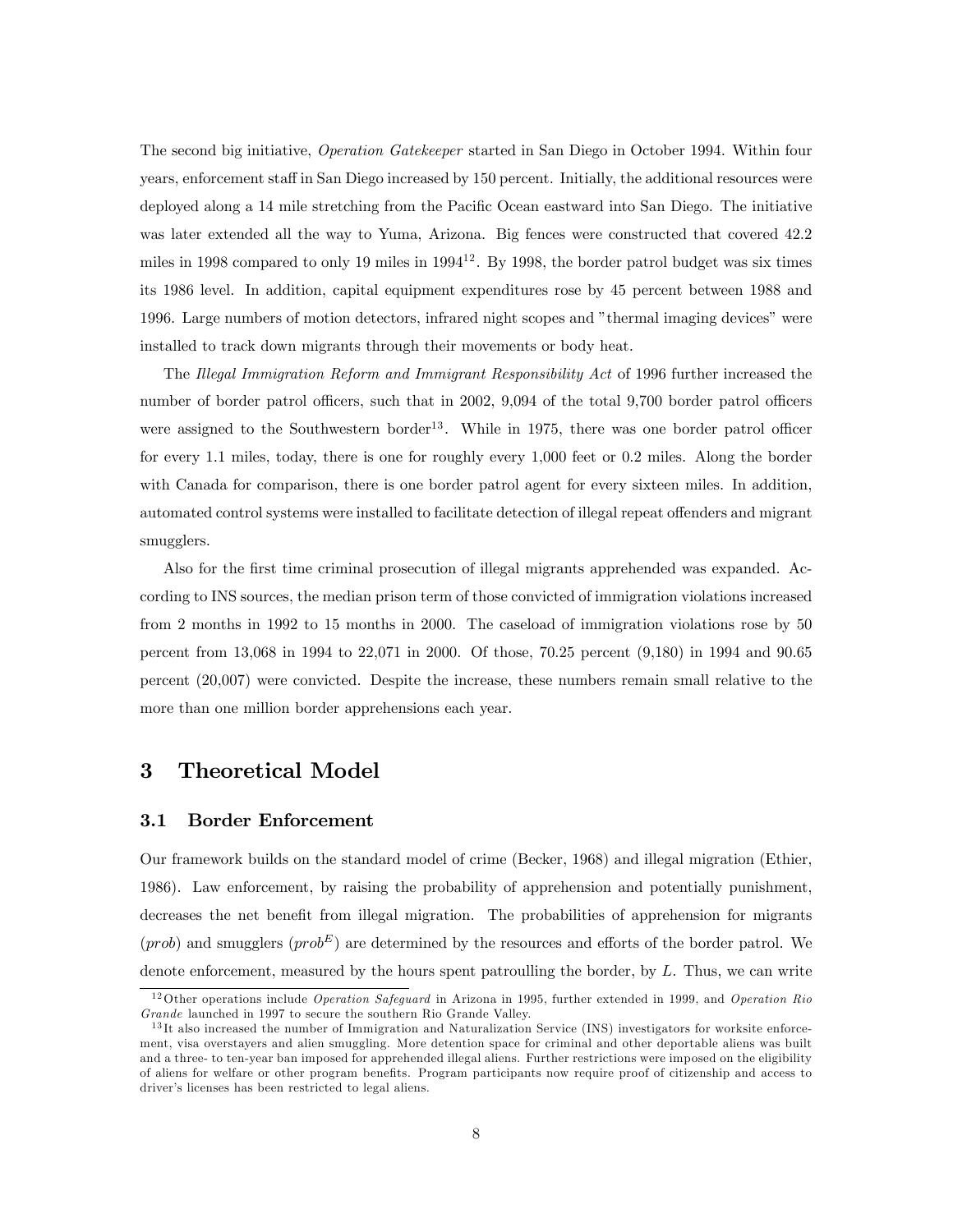$prob = prob(\theta, L)$  and  $prob^E = prob^E(L)$ . We assume that  $prob_L > 0$  and  $prob_{LL} < 0$  and  $prob_L^E > 0$ and  $prob_{LL}^{E} < 0$ , so there are decreasing returns to enforcement.

Given its resources and the productivity of the border patrol, we can derive a supply function for tolerated illegal border crossings. As a first approximation, we assume that enforcement levels are determined exogenously<sup>14</sup>.

#### 3.2 Supply of Expert Services

The decision to provide border smuggling services is similar to the supply decision of a criminal. Potential smugglers have to evaluate the tradeoff between potential rewards and opportunity costs from alternative legal activitiy and expected punishments in the case of apprehension. For an income maximizing coyote, the expected net benefit is

$$
P^{E}(L) - w^{alt} - prob^{E}(L)F^{E} - C(L)
$$

where  $F^E$  denotes the punishment in case of apprehension.  $P^E(L)$  is the price paid to the expert<sup>15</sup> and  $w^{alt}$  denotes the opportunity wage of the coyote in a legal occupation. For simplicity, we assume that smugglers provide a homogenous smuggling service and face the same alternative legal opportunities.

Finally, C denotes the cost of border smuggling. This includes any direct costs of smuggling people across the border like transportation or the costs of acquiring information about smuggling routes, as well as psychic costs of engaging in an illegal activity, i.e a "distaste for crime"<sup>16</sup>. Smuggling efforts or costs might increase with enforcement or just be a fixed cost,  $C'(L) \geq 0$ . The supply of expert services is increasing in  $P^{E}(L)$  and nonincreasing in the probability of apprehension  $(prob^{E}(L))$ , the fine upon apprehension  $(F^{E})$  and the opportunity cost of working in the legal sector  $(w^{alt})$ .

We assume that coyotes supply their services in a perfectly competitive market. Anecdotal evidence suggests that this provides a good description of the supply side over the sample period. Most coyotes had been illegal migrants themselves who later switched occupations or tried to earn extra

<sup>1 4</sup>We derive optimal border enforcement levels with and without the presence of experts in Appendix C. We abstract from a derivation of optimal punishment levels through legislation and the local courts since punishment levels have traditionally played a minor role.

 $15$  The fact that migrants pay up to 50 percent up front complicates the calculation somewhat, but does not alter the basic result. Also, since a coyote usually takes several people at once across the border, the number of migrants also matters for total earnings.

 $16$  In principle, all the cost components could be individual-specific since smugglers differ in their border smuggling abilities as well as in the skills valued in legal labor markets. Also, they also might differ in their distaste for engaging in illegal activities and their cost of being punished (time spent in jail). We abstract from these potential heterogeneities here.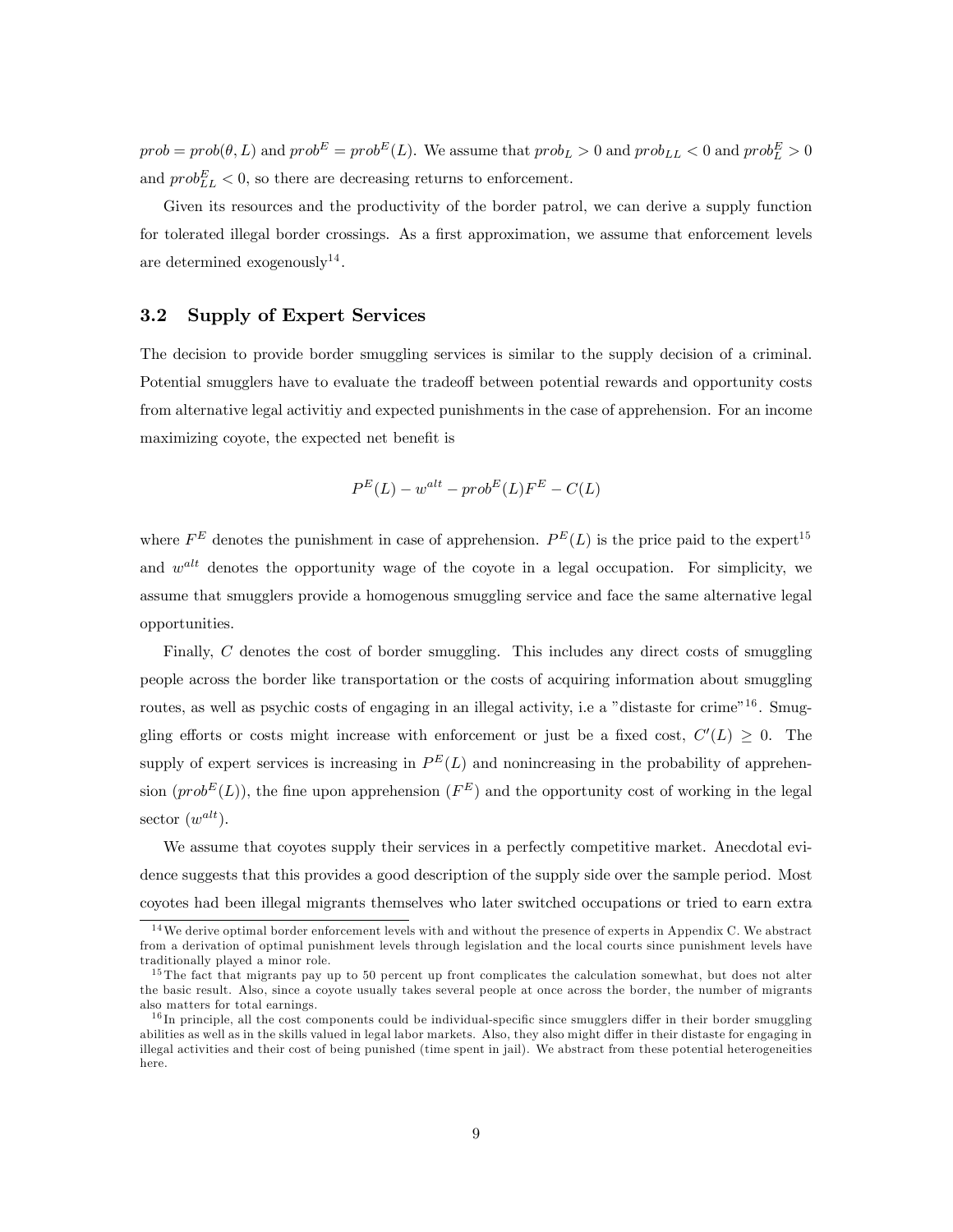money by smuggling. Since there are many illegal migrants with long border crossing experience, the pool of potential suppliers is large. In the case of perfect competition, the market price is defined by

$$
P^{E}(L) = MC = w^{alt} + prob^{E}(L)F^{E}
$$
\n<sup>(1)</sup>

In addition to the opportunity costs he incurs (first term), the smuggler also has to be compensated for the risk of being detected and punished (second term)<sup>17</sup>.

#### 3.3 Decision Problem of Illegal Migrants

An individual in Mexico has to make two decisions: whether to migrate to the United States illegally or stay in Mexico and whether to use an expert for crossing the border. A person decides to migrate illegally to the United States if the present value of migration is greater than total migration costs. We follow the previous literature and assume that migrants are risk neutral and maximize expected income.

The benefit from migration is the real earnings differential between an attainable job in the United States and a job in Mexico  $(\triangle w = w^{US} - w^{MX})^{18}$ . The costs in turn are primarily determined by the difficulty of crossing the border. Since these migrants engage in an illegal activity, the propensity to migrate will decrease in the probability of getting caught,  $prob(L)$ , and the punishment upon apprehension, F. For simplicity, we assume that an illegal migrant can attempt to cross the border only once.

Potential illegal migrants differ in their ability to cross the border and their benefit from working in the United States. We model this heterogeneity as a one-dimensional ability parameter denoted by  $\theta$ . Assume that ability  $\theta$  is distributed according to a continuous and differentiable cumulative distribution function  $G(\theta)$  with support  $[\theta_{\min}; \theta^{\max}]$ . Individuals with high  $\theta$  are smarter in crossing the border therefore facing a lower probability of apprehension, i.e.  $prob(\theta, L)$  with  $prob'(\theta, L) < 0$ . High-ability illegal migrants also have a larger benefit from migrating because they get better jobs in the United States. Thus,  $\Delta w = \Delta w(\theta)$  with  $\Delta w'(\theta) \ge 0^{19}$ .

<sup>&</sup>lt;sup>17</sup> Here, we take the choice of becoming a smuggler as given. The model could be extended such that potential coyotes have to accumulate border crossing experience (for example, by learning from other smugglers) before becoming a smuggler themselves. Learning decreases the probability of apprehension. In a world where  $prob^E$  is determined endogenously, the equilibrium price under perfect competition would have to reflect these investments in border crossing skills.

 $18$  The model assumes that experts only influence the cost of border crossing, not the net benefit from migration. Less than 5 percent of migrants in the data report that border smugglers helped them finding a job. This is true for both temporary and permanent migrants. We also ignore other potential benefits from migration such as the higher standard of living and availability of better schools in the United States. Most migrants in our sample are temporary migrants that leave their families in Mexico. Anecdotal evidence (Conover, 1987) suggests that they do not enjoy a much better lifestyle than in Mexico.

 $19$  The model could be generalized to the case where migrants differ along two dimensions. Net benefits from migration and costs are then driven by two different parameters. The setup here is a special case of a more general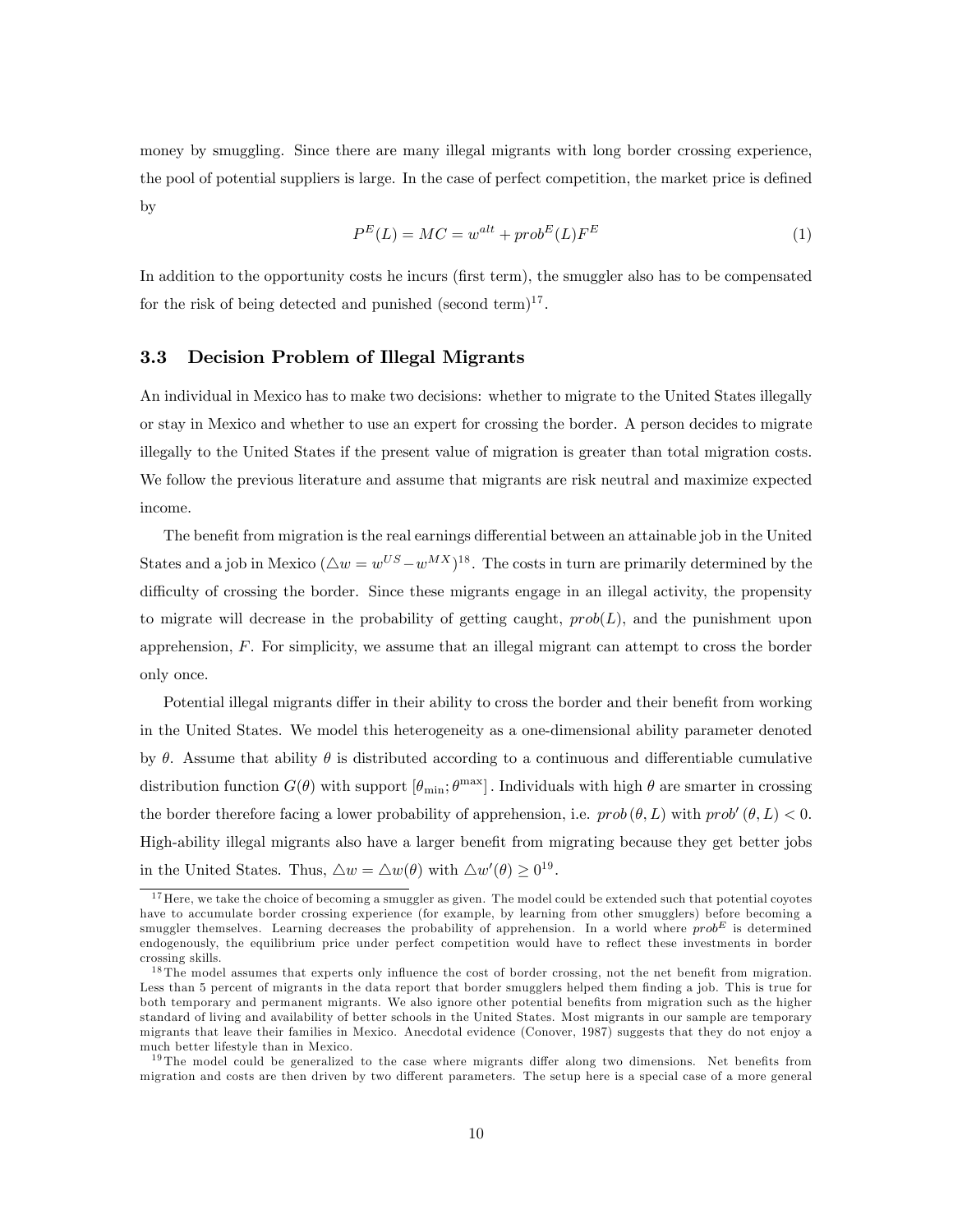The unique feature in this market is that migrants can make an investment to lower their probability of apprehension. If hiring an expert, he pays the price  $P<sup>E</sup>$  and purchases the smuggler's probability of apprehension,  $prob^{E}(L)$ . Since coyotes have better information about smuggling routes, easier access to false documents and other border crossing technology, their probability of apprehension is lower than for the migrant crossing alone  $(prob^{E}(L) \leq prob(\theta, L)$  for most or all  $\theta$ ).

The illegal migrant hires a coyote as long as the expected benefit from doing so is higher than crossing the border alone. Thus,

$$
(1 - prob^{E}(L)) (\triangle w(\theta) - P^{E}(L)) - prob^{E}(L)F \ge (1 - prob(\theta, L)) \triangle w(\theta) - prob(\theta, L)F
$$
 (2)

Rearranging (2) yields that a migrant hires an expert as long as

$$
P^{E}(L) \leq \left(\frac{prob(\theta, L) - prob^{E}(L)}{1 - prob^{E}(L)}\right) (\triangle w(\theta) + F)
$$
\n(3)

The right-hand side is the expected benefit from hiring an expert, whereas the left-hand side measures the cost. The willingness to pay for a coyote increases in the wage differential, the expected punishment and the migrant's probability of apprehension<sup>20</sup>. The larger the difference in the probabilities of apprehension between expert and migrant, the higher the benefit from hiring an expert. In contrast, if the difference is small, expert and migrant are close substitutes.

(3) defines a threshold  $\theta^{**}$  where the equation holds with equality<sup>21</sup>. Migrants with  $\theta > \theta^{**}$ try to cross the border alone whereas those with  $\theta < \theta^{**}$  hire an expert. In our model, smuggling services are therefore an inferior good.

The decision to migrate illegally  $(D^M = 1)$  is in turn based on the costs and benefits of migrating illegally. An individual migrates illegally as long as

$$
\Delta w(\theta) - (1 - D^E)prob(\theta, L)(\Delta w(\theta) + F) -
$$
  

$$
-D^E\left[prob^{E}(L)(\Delta w(\theta) + F) + (1 - prob^{E}(L))P^{E}(L)\right] \ge FC
$$
 (4)

<sup>21</sup> See Appendix B for a derivation. To ensure that the expert market is covered, we assume that

$$
P^{E} \leq \left(\frac{prob(\theta_{\min}) - prob^{E}}{1 - prob^{E}}\right) (\triangle w(\theta_{\min}) + F)
$$

model where the two parameter are perfectly correlated.

<sup>&</sup>lt;sup>20</sup> The derivative with respect to migrant ability  $\theta$  is ambiguous. It is negative for high-ability people and potentially positive for low-ability migrants. Also note that the term in brackets can go to zero at very high or low enforcement levels but be strictly positive in between. This captures the fact that the value of hiring an expert is zero if there is either no or prohibitive enforcement.

The individual of lowest ability would always prefer to hire an expert (though he might choose not to migrate). This together with the observation that the smartest person (where  $prob(\theta_{\text{max}}) \leq prob^E$ ) will never hire an expert for a nonnegative price, implies that the threshold exists. If coyote prices are very high, this assumption might not hold.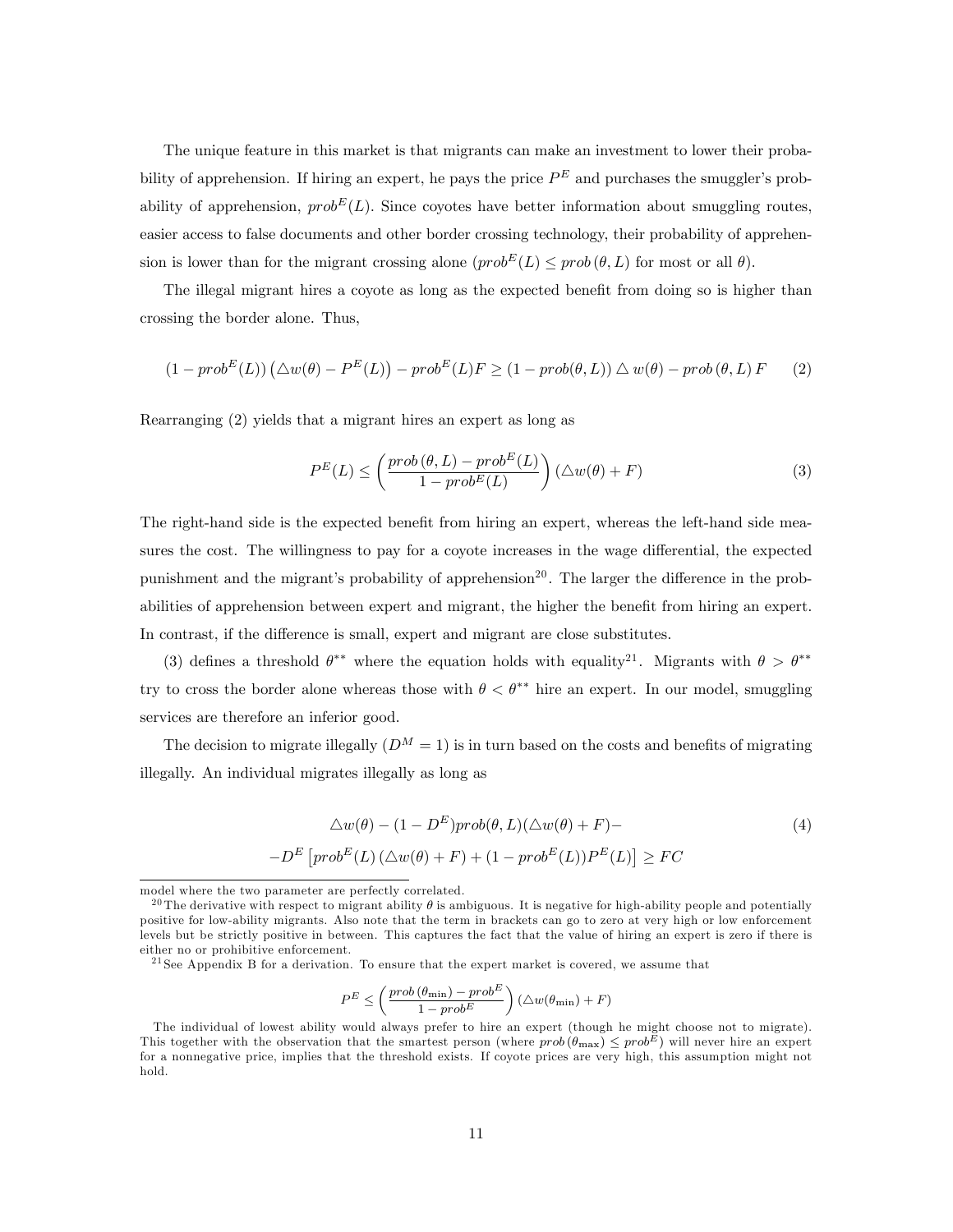where FC are fixed costs to cross the border, for example transport costs, and  $D<sup>E</sup> = 1$  if the migrant hires an expert and zero otherwise. We show in Appendix B that the two choices divide the suppport of the ability parameter  $\theta$  into three subsets: individuals with  $\theta < \theta^*$  remain at home, those with  $\theta^* \leq \theta \leq \theta^{**}$  migrate and hire an expert. Finally, individuals with ability  $\theta > \theta^{**}$  migrate and cross the border alone.

Aggregate demand for experts is given by those migrating and willing to pay for a coyote

$$
D^{E} = \int_{\theta^{*}}^{\theta^{**}} g(u) du = G(\theta^{**}) - G(\theta^{*})
$$

Similarly, market demand for illegal migration is then defined by aggregating over all individuals that migrate

$$
D^{M} = \int_{\theta^{*}}^{\theta^{max}} g(u) du = 1 - G(\theta^{*})
$$

#### 3.4 Comparative Statics

Increases in enforcement  $L$  raise the probability of apprehension for both self-crossing migrants and coyotes. Because the latter are experts, we assume that smugglers are less affected by the additional enforcement. Thus,  $prob^{E'}(L) < prob'(\theta, L)$ . Increasing enforcement has two effects on the smuggling market. First, the effectiveness of experts increases relative to the self-crossing migrant. As smuggling services become more valuable (see (3)), some former self crossers switch to using an expert (substitution effect).

A higher risk of apprehension however also increases the marginal cost of experts. Thus, the price of expert services goes up to compensate smugglers for the higher risk they face. Alternatively, if experts increase their smuggling effort in response to enforcement, such as crossing in more remote areas, marginal costs and therefore the price has to increase. This decreases the substitution effect since expert services have become more expensive. It also increases the threshold for illegal migration  $(\theta^*)$  increases) because some individuals refrain from migrating illegaly.

The net effect of enforcemet on the demand for experts is ambiguous. If the price increase is small, the substitution effect might dominate the deterrence effect and the demand for experts goes up. In contrast, if the price increase is large, for example because the enforcement is very effective in raising the expert's probability of apprehension, but demand for smugglers among migrants increases little with enforcement (the substitution effect is small), deterrence dominates and the overall demand for experts declines.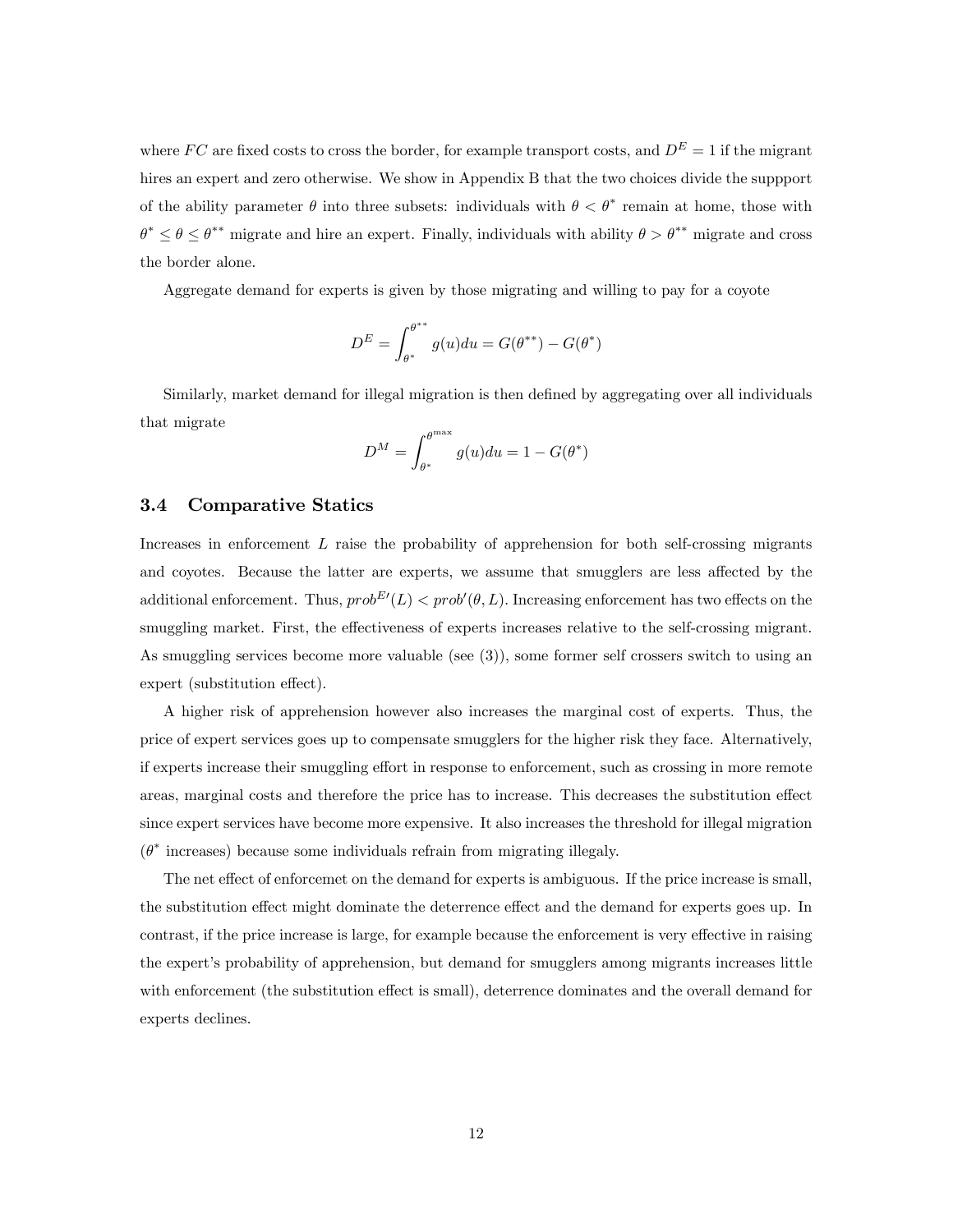Formally, the derivative of the price for expert services with respect to enforcement

$$
\frac{\partial P^E}{\partial L} = \frac{w^{alt} + F^E}{(1 - prob^E(L))^2} \left( \frac{\partial prob^E}{\partial L} \right) > 0 \tag{5}
$$

In the model, the effect on smuggler prices is larger the more enforcement increases the expert's probability of apprehension. The derivative is also increasing in the punishment upon apprehension. We exploit this relationship between the price and the smuggler's punishment upon apprehension to derive an instrumental variable for the smuggling price in the empirical section below<sup>22</sup>.

The substitution effect between expert use and self crossing is defined as the derivative of expert demand among migrants with respect to enforcement ignoring changes in smuggling demand through deterrence is.

$$
\frac{\partial D^E}{\partial L} = g(\theta^{**}) \frac{\partial \theta^{**}}{\partial L}
$$

where

$$
\frac{\partial \theta^{**}}{\partial L} = \frac{(1 - prob^{E}(L))\frac{\partial P^{E}}{\partial L} - P^{E}(L)\frac{\partial prob^{E}}{\partial L} - (\triangle w(\theta^{**}) + F)\left(\frac{\partial prob(\theta^{**})}{\partial L} - \frac{\partial prob^{E}}{\partial L}\right)}{(prob(\theta^{**}, L) - prob^{E}(L))\frac{\partial \triangle w}{\partial \theta^{**}} + (\triangle w(\theta^{**}) + F)\frac{\partial prob}{\partial \theta^{**}}}
$$
(6)

The substitution effect increases with the probability of apprehension of the marginal migrant  $(prob(\theta^{**}, L))$  and the relative effectiveness of coyotes  $\left(\frac{\partial prob(\theta^{**})}{\partial L} - \frac{\partial prob(\theta^{**})}{\partial L}\right)$ . It decreases in the expert price  $(P^{E}(L))$  and price changes due to tighter enforcement  $\left(\frac{\partial P^{E}}{\partial L}\right)$ .

Finally, the deterrence effect of enforcement for illegal migration in turn is given by

$$
\frac{\partial D^M}{\partial L} = -g(\theta^*) \left( \frac{\triangle w(\theta^*) + F + F^E}{(1 - prob^E(L))} \frac{\partial \triangle w}{\partial \theta^*} \right) \left( \frac{\partial prob^E}{\partial L} \right)
$$

The size of the deterrence effect crucially depends on whether enforcement increases the probability of apprehension for the expert  $(\frac{\partial prob^E}{\partial L})$ . If the expert's probability of apprehension is not affected by enforcement, the threshold stays the same and deterrence in the model is zero.

<sup>&</sup>lt;sup>22</sup> There are two other potential explanations why prices increase with enforcement. Suppose expert services are a heterogeneous good with some experts providing higher quality. As enforcement increases, low-ability smugglers are driven out of the market which would increase the average ability and therefore average price in the market. Instead, we could also imagine the extreme case of a monopolized supply side where the price is inversely related to the elasticity of demand. If the change in the composition of expert demand induced by stricter enforcement decreases the price elasticity, then the equilibrium price would also increase. We return to the relevance of the supply effects when we discuss the empirical results below.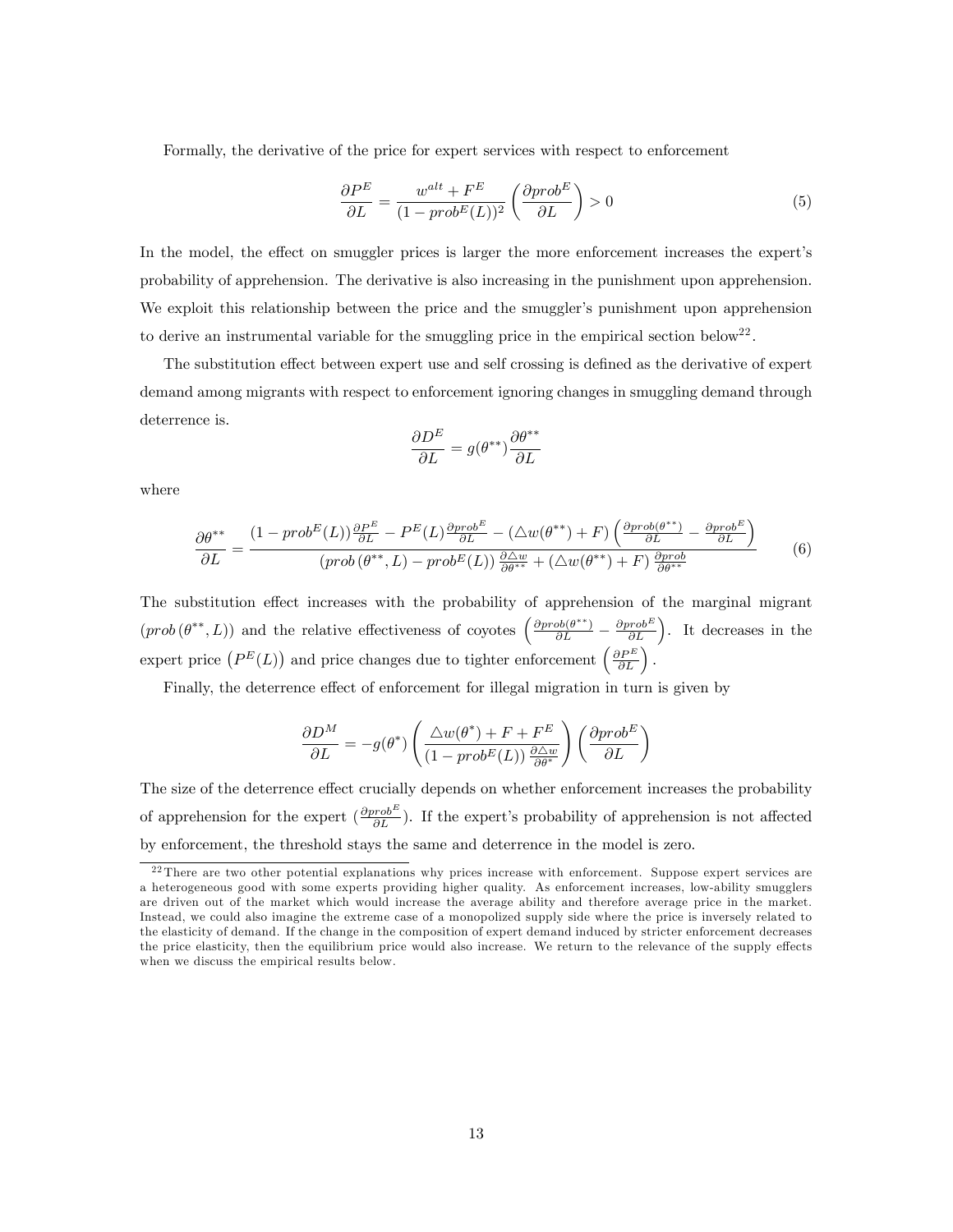## 4 Data and Descriptive Evidence

To examine the effects of enforcement on the border crossing market empirically, we use a unique dataset on illegal Mexican migrants. Each year since 1982, the Mexican Migration Project interviews a random sample of 200 households in two to five Mexican communities<sup>23</sup>. The communities represent a wide range of regions, ethnic compositions and economic conditions (see Figure A2 for a map of the areas included in the survey). The sample covers isolated rural towns and large farming communities as well as big metropolitan areas. All have a long tradition of sending migrants to the United States.

Most individuals are interviewed in their communities in Mexico in December and January. The survey design oversamples temporary migrants, who are more likely to return home in the winter months. The survey records wages earned in the United States, on the last job in Mexico and land ownership in Mexico. Demographic information on the individual migrant, his economic situation, family composition and ties to the United States are also available.

Most importantly, detailed information about the household head's illegal migration history including the year, geographic location of border crossing, the number of apprehensions, smuggler use and the price paid for a coyote are collected. The structure of the survey allows us to derive the whole border crossing history of each respondent resulting in an individual-level panel of illegal migrations. To avoid recall bias, we delete all observations occurring more than ten years before the survey date.

We match the survey data to enforcement records from the Immigration and Naturalization Service and punishment records from the United States Sentencing Commission. The enforcement variable is a measure of the hours border patrol agents spend patrolling the border per border mile (îlinewatch hoursî) for each of the nine border crossing sectors from 1976 until 1998. We also construct the mean prison terms and fines for immigration violations and migrant smuggling for each year and each of the Öve district courts at the Southwestern border (California South, New Mexico, Arizona, Texas South, Texas West).

We restrict our sample to household heads between the age of 16 and 55, for which we have a positive wage earned in the last job in Mexico. Among migrants, we exclude those who did not work in the United States or report a wage of zero. Of the 9184 household heads between sixteen and fifty-five, two-thirds are 'stayers', that is they never migrated to the United States. Roughly 3,000 household heads had some migration experience, of which 2,185 (or 74 percent) entered the US illegally at least once. In our sample, 51 percent migrated to the United States five or more times. Another 33 percent went to the United States between two and five times, while the remaining 16

<sup>&</sup>lt;sup>23</sup> See the data appendix for more detailed information on how we constructed the dataset.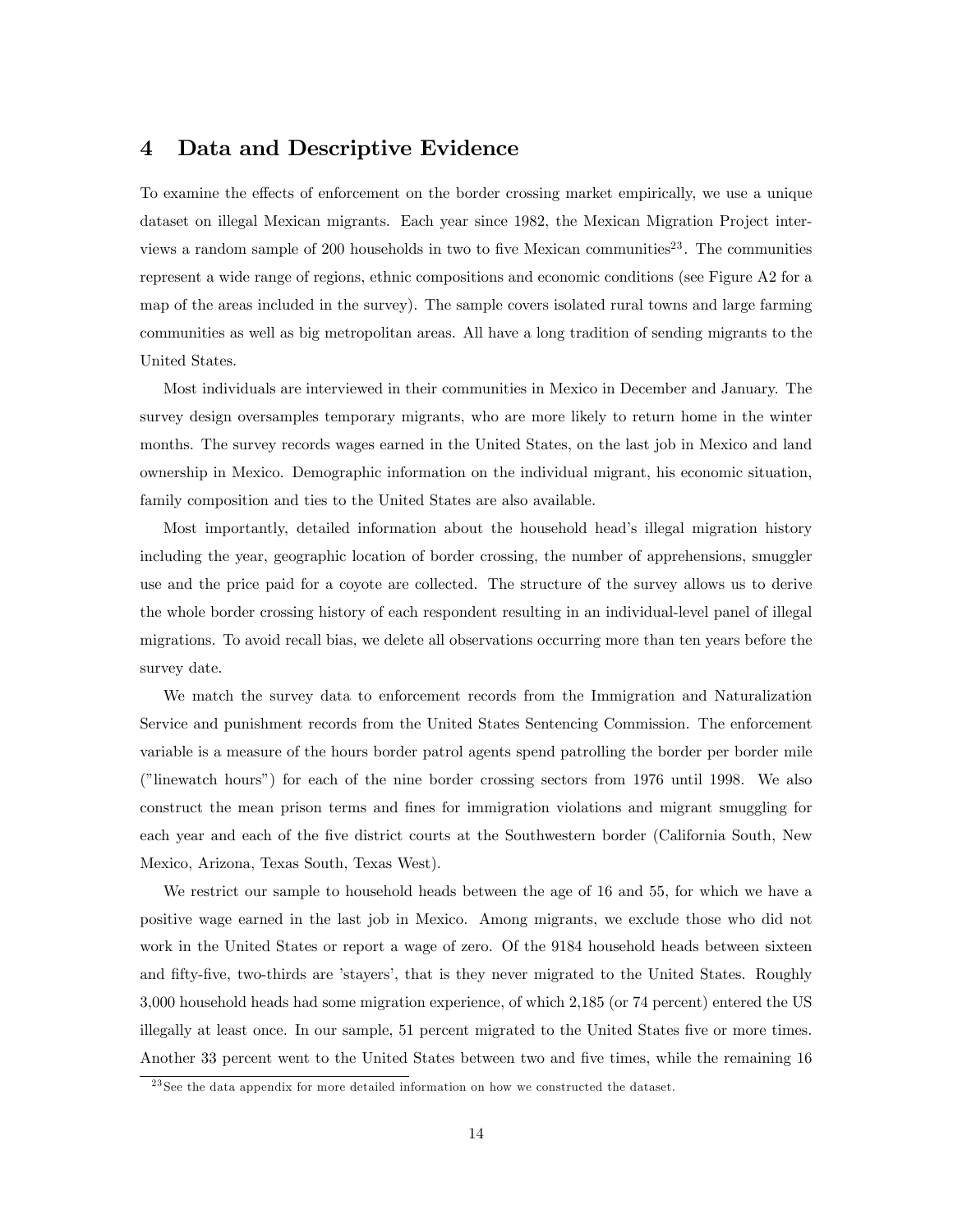percent went only once. The median number of trips by illegal migrants is 4 and the median duration 12 months.

On average, 77 percent of illegal migrants in our data use an expert to cross the border. Table 1 compares the characteristics of coyote users and self crossers over the sample period. Self crossers are on average older and more educated than coyote users. They also have accumulated more border crossing expertise. Coyote users in contrast are much more likely to be on their first illegal trip to the United States. Self crossers live in households with more US migration experience, are more likely to cross the border alone and have more extended family members in the United States<sup>24</sup>. Expert users in contrast originate from smaller communities where a larger fraction of males has prior migration experience. This probably facilitates access to information about border smugglers.

## 5 Estimation Results

#### 5.1 Enforcement and Smuggling Prices

How did the border build-up affect the price of migrant smugglers? Table 2 compares smuggling prices and linewatch hours by the border patrol before and after the dramatic increase in enforcement. The first two columns show that as border enforcement tightened after 1986, smuggling prices increased by 55 percent from \$264 to \$410. Most of the increase is concentrated in the period after 1993 when the border patrol began to seal popular crossing routes.

Subsequent columns exploit the cross-sectional variation to compare smuggling prices across high and low enforcement with the threshold being defined by the median. Enforcement is on average six times higher in sectors with tougher enforcement while smuggling prices are actually much lower. In part this is explained by the fact that traditional high enforcement sectors like San Diego cover mainly urban areas where border miles are more difficult to monitor. As mentioned above, crossing the border there is however considerably easier and faster than in the desert or mountains. Thus, marginal costs for coyotes and therefore smuggling prices would be much higher in low enforcement sectors.

After 1986, border patrol efforts rose by 190 percent in high but only 60 percent in low enforcement sectors. However, prices changes are with roughly 50 percent similar across sectors. The last row again shows that most of the price changes are concentrated in the period after 1993.

One explanation might be that additional linewatch hours are very effective in traditionally

 $24$ The fact that self crossers report less deportations merits some discussion: if a migrant reports several attempts to cross the border, we do not observe whether he uses a smuggler each time but only whether he employed one in any of the attempts. We then overestimate the probability of apprehension by expert users if low-ability migrants first try to cross the border alone and then switch to experts after they are caught. Alternatively, since smugglers cross with larger groups and migrants of low border-crossing ability, their risk of detection is generally higher .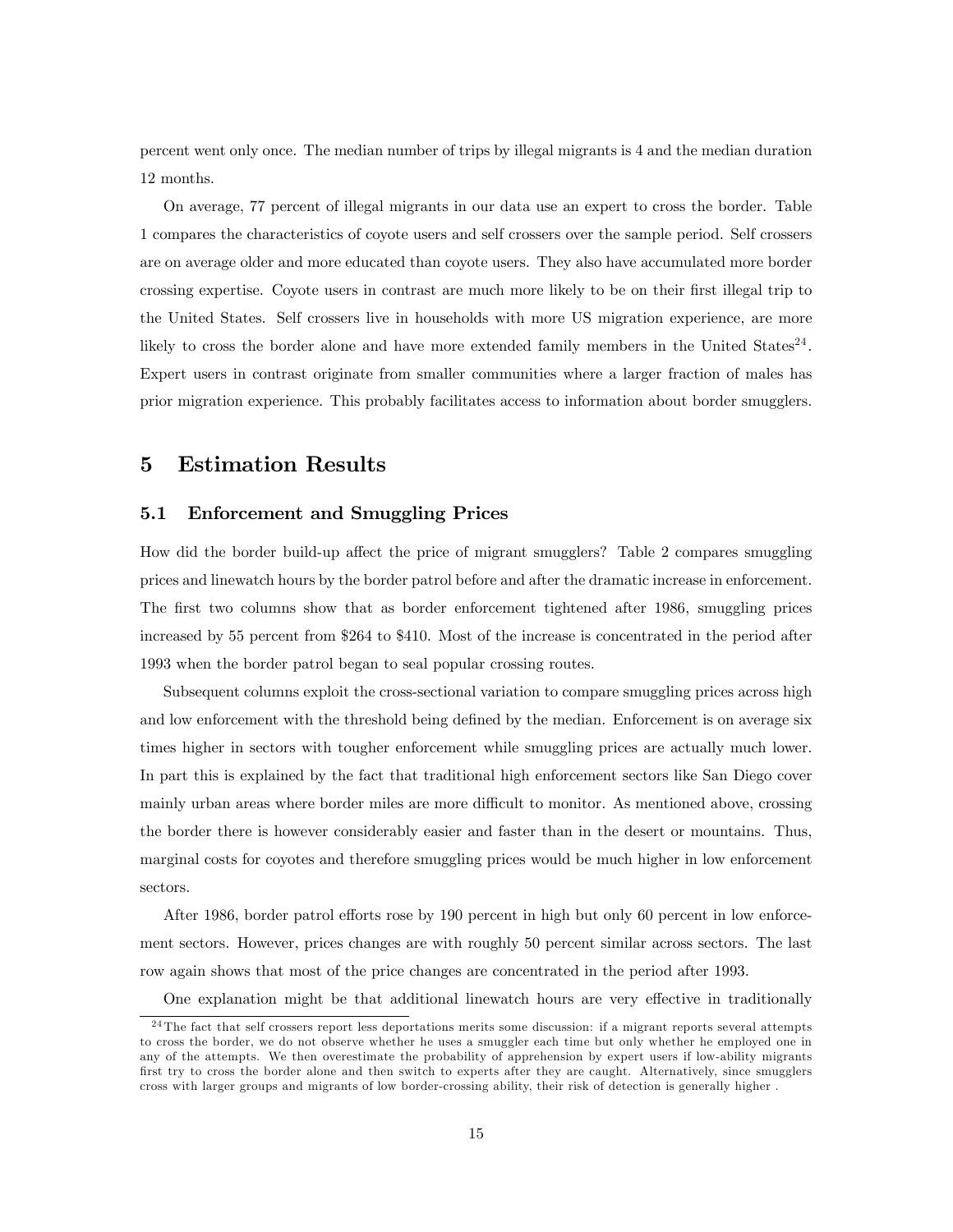low enforcement sectors thus driving up the smuggling price. However, the correlation between changes in prices and enforcement is very low in these sectors (see bottom part of last column). Whereas most of the border build-up occur prior to 1993, prices change very little. In contrast, while the increase in linewatch hours after 1993 is modest (16.5 percent), prices rise by 44 percent. This suggests an alternative explanation: as the border patrol seals popular crossing routes in high enforcement sectors (for example, San Diego), illegal migrants switch to more remote areas with little enforcement. This in turn increases the market demand for coyotes in low enforcement sectors and therefore smuggling prices. We return to the role of sectoral switching in more detail below.

To estimate the effect of enforcement on smuggling prices while controlling for observable characteristics of illegal migrants as well as aggregate shocks and sectoral differences, we specify the following hedonic equation

$$
P_{ijt}^{E} = \alpha_P + \beta_P L_{jt} + \gamma_P X_{it} + u_{it}^{P}
$$

where the dependent variable  $P_{it}^E$  is the smuggling price reported by migrant i using a coyote to cross in sector j in year t. The enforcement variable  $(L_{jt})$  is the linewatch hours per border mile in a given sector and year and  $X_{it}$  denotes control variables. Our primary paramter of interest is  $\beta_P$ measuring how enforcement affects smuggler prices.

Table 3 reports the results. All standard errors are corrected for clustering at the sectoral level. Column (1) shows that enforcement levels are positively correlated with smuggling prices, but the correlation is weak. In column (2), we add dummies for the border crossing sector and year of migration as well as migrant characteristics. Since natural conditions make crossing in some sectors longer and more dangerous, sector fixed effects absorb all time-constant sector characteristics. Year fixed effects in turn control for unobservable aggregate shocks that affect both smuggling prices and border enforcement. Both sets of fixed effects are jointly highly significant (not reported).

Observable characteristics of the migrant provide a way to control for heterogeneity in access to coyotes and smuggling costs. They include the individual's age, gender, education, whether he is a first-time or repeat migrant and whether a migrant crosses alone or with family or friends. We also include characteristics of the community of origin and state dummies. The latter mainly control for transport costs to the border, the former for differential access to information about smugglers. Anecdotal evidence suggests that many illegal migrants are referred to border coyotes by friends and family or use coyotes originating from their village. Though the enforcement effect increases dramatically, it remains statistically insignificant.

If migrants switch border crossing sectors in response to tighter enforcement, this induces a negative correlation between enforcement and smuggling prices. As enforcement increases, migrants and border smugglers substitute to sectors with less intense enforcement. This in turn would decrease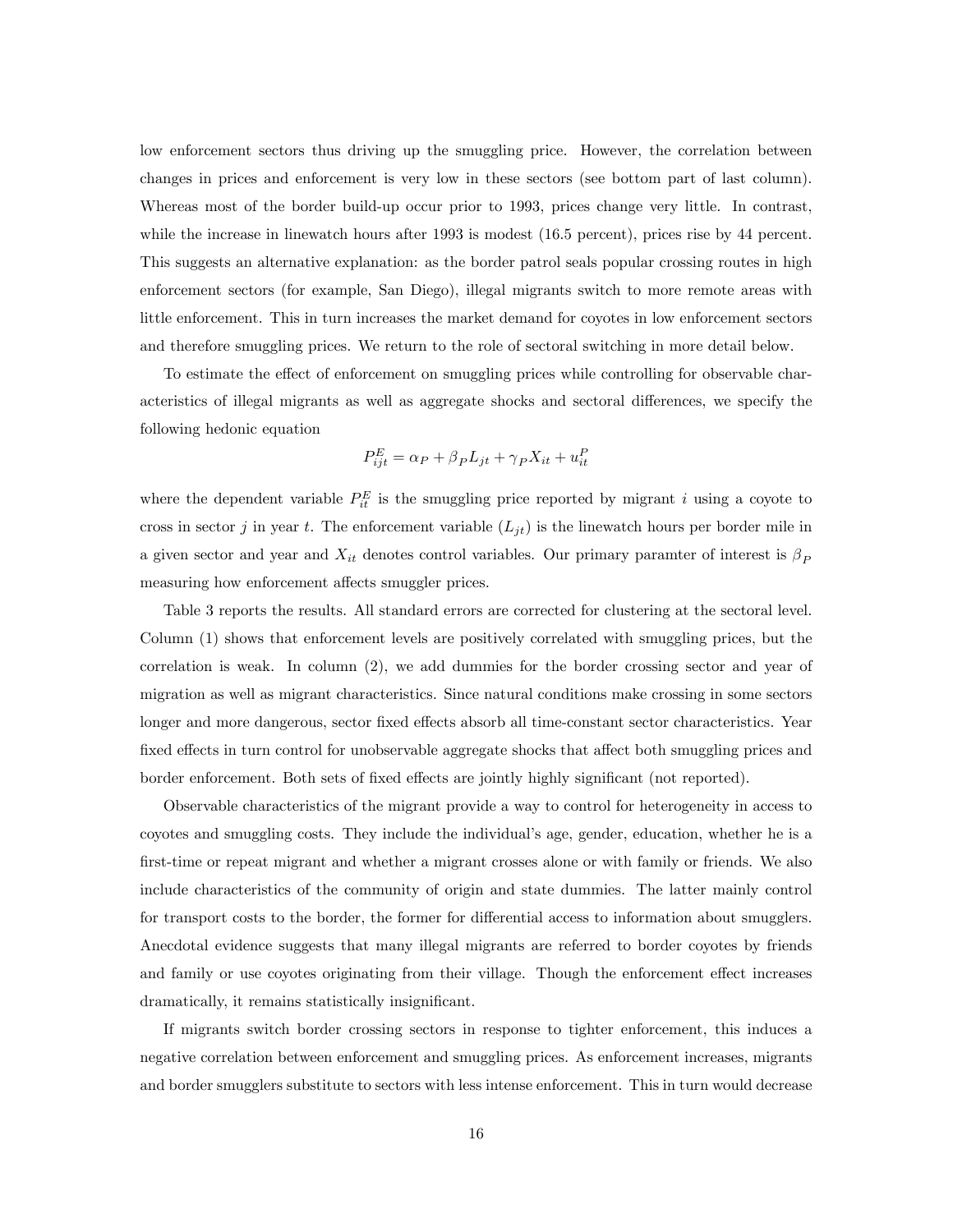the price for smugglers in the popular sectors. In fact, if migrants are perfectly mobile across sectors, an increase in enforcement in any one sector would leave the price in that sector unchanged as the enforcement effect is just offset by migrants switching to less guarded sectors. In column  $(3)$ , we therefore include the mean linewatch hours of the two neighboring sectors. As expected, the coefficient on enforcement increases and is now statistically significant. Finally, column  $(4)$  uses aggregate control variables instead of year dummies. The enforcement effect is further increased.

Other variables largely have the expected sign. Migrants crossing the border without their family pay lower smuggling prices. Older migrant, women and those with more education pay higher prices, while first-time migrants pay less for the service. Finally, migrants from households with a lot of migration experience pay lower prices, probably because they have better access to coyotes.

The estimates in column (3) and (4) imply that an increase in enforcement of one standard deviation or 4,850 hours per border mile would increase smuggling prices by only \$31-\$35. The post-IRCA increase in enforcement by roughly 2,700 hours between 1986 and 1998 per sector and year could thus rationalize a mere \$17-\$20 rise in smuggling prices. Translated into elasticities reported in the last row of Table 3, a 10 percent increase in border enforcement evaluated at mean enforcement levels increases smuggling prices by only 1.2 percent.

If enforcement responds to changes in the smuggling market, the above results suffer from endogeneity bias. Depending on what shifts enforcement efforts,  $\beta_P$  might be an upper or lower bound of the true coefficient. For example, larger incentives to migrate illegally because of a boom in the U.S. economy would raise the price but also potentially increase enforcement though we expect the latter to respond with a time lag. In that case, the least-squares coefficient is upward biased.

To account for the potential endogeneity of enforcement, we estimate the price hedonic by twostage least squares. As an instrument, we use the budget of the Drug Enforcement Agency (DEA). According to DEA estimates, a large fraction of drugs smuggled into the United States enter along its Southwestern border. With the *Anti-Drug Abuse Act* of 1988, the states along the Southwestern border became the first to be designated as a High Intensity Drug Trafficking Area (HIDTA). In HIDTA areas, substantial efforts were undertaken to coordinate and strengthen local, state, and federal law enforcement. The fight against drugs, in most part financed by the DEA, thus also increases enforcement against illegal migration. Anecdotal evidence however suggests that coyotes are in general not involved in drug smuggling. One reason is that smuggling migrants spreads information about successful drug routes, which in turn increases the risk of detection for the highly profitable drug trade.

The first-stage results of the instrumental variable estimator are reported in Table  $4(a)$ . The instrument has a strong positive and significant effect on the number of linewatch hours per border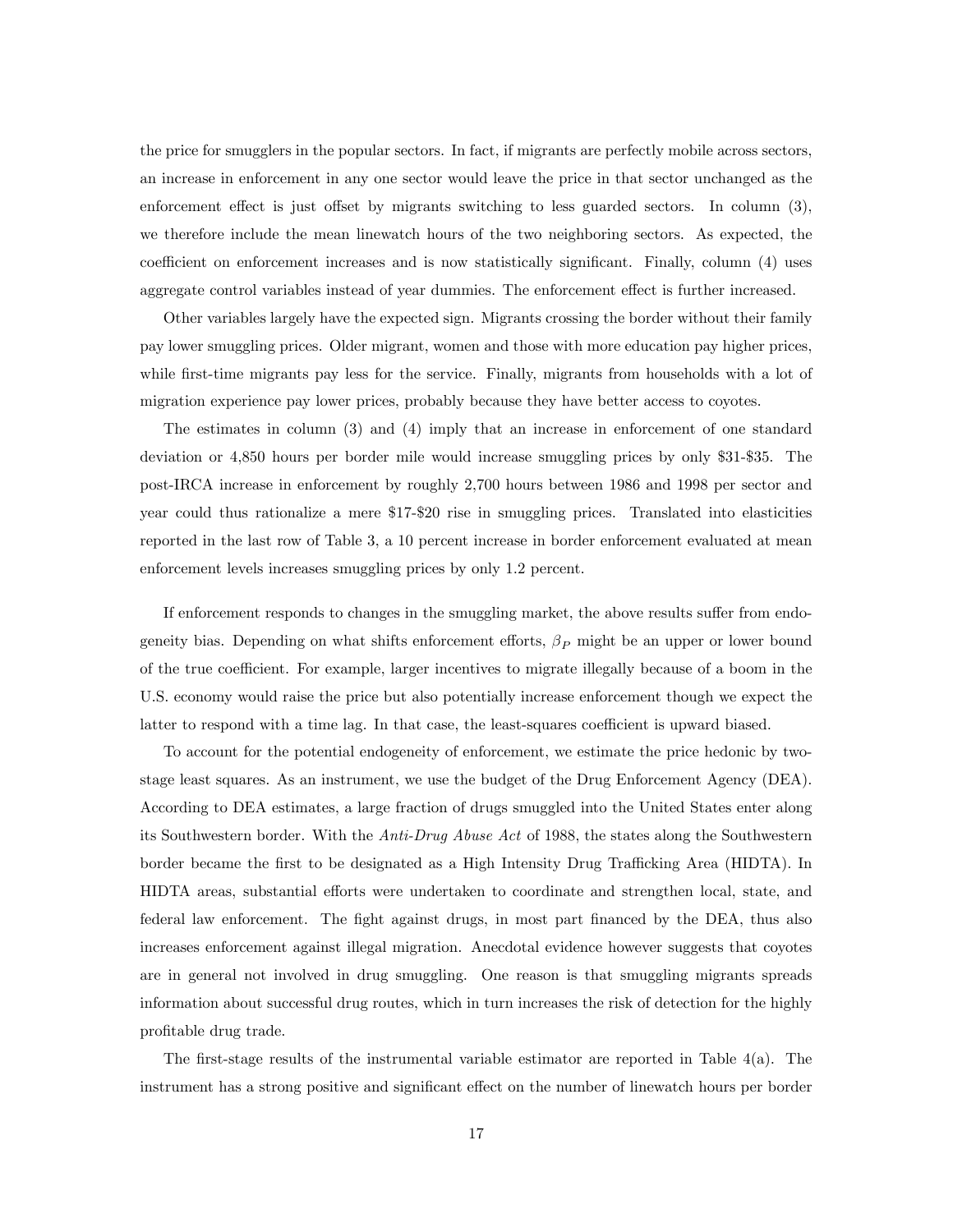mile across all specifications. Table  $4(b)$  shows the results of the instrumental variable estimator. For comparison, odd columns contain results from OLS, in which enforcement varies over time only. All standard errors are corrected for clustering by year.

Enforcement has again a positive effect on smuggling prices but the effect remains small. The IV estimate is smaller than the OLS estimate based on time series variation in enforcement consistent with better economic opportunities in the United States in the 1990s. The second specification adds characteristics of migrants as well as community characteristics and state dummies. The inclusion reduces the enforcement effect of both the least squares and instrumental variable estimator.

In the third specification, we include a linear time trend to control for factors affecting both enforcement and smuggling prices. The OLS estimate remains small and significant while the instrumental variable estimate turns negative and is not statistically significant. If we add a quadratic time trend, the standard error increases sharply but the enforcement estimate remains negative. This suggests that time trends absorb most of the variation in the instrumented enforcement variable. The correlation between the linear and quadratic time trend and the enforcement variable is with 0.83 and 0.87 respectively very high. As an alternative, we add several variables to control for aggregate shocks to smuggling prices: Mexicoís population and GDP, the number of Mexicans naturalized in the United States in a given year and the US unemployment rate. This further reduces the OLS estimate. The instrumental variable estimate is even smaller but not significant.

The estimates from our preferred fourth specification imply that the post-IRCA border build-up raised smuggling prices between \$25 (IV) and \$45 (OLS). Thus, enforcement only explains between 17 and 31 percent of the overall \$145 price increase from the pre-IRCA period to after 1993 (see Table 2). The elasticities reported in the last row show a similar pattern. Smuggling prices do not respond much to enforcement once we control for characteristics of the migrants and aggregate shocks. Note that they are not directly comparable to the cross-sectional elasticities because there enforcement at neighbouring sectors is held constant. Therefore, elasticities from the time series should be larger than those based on cross-sectional variation. Indeed, the elasticities in Table 4 are between 2 and 5 times larger than those reported in Table 3.

The enforcement estimates suggest that the border build-up had a very small effect on smuggling prices. To see whether the change in smuggling prices is reasonable, we provide a back-of-theenvelope calculation of how much risk increased for the coyote. If the market for smuggling services is perfectly competitive, changes in the smuggling price just compensate the coyote for changes in the costs of apprehension<sup>25</sup>.

 $^{25}$ An alternative interpretation of the price increase is that after 1986 experts can extract higher rents from illegal migrants, for example, if smugglers have market power and the demand function for smugglers becomes less elastic in the post-IRCA period.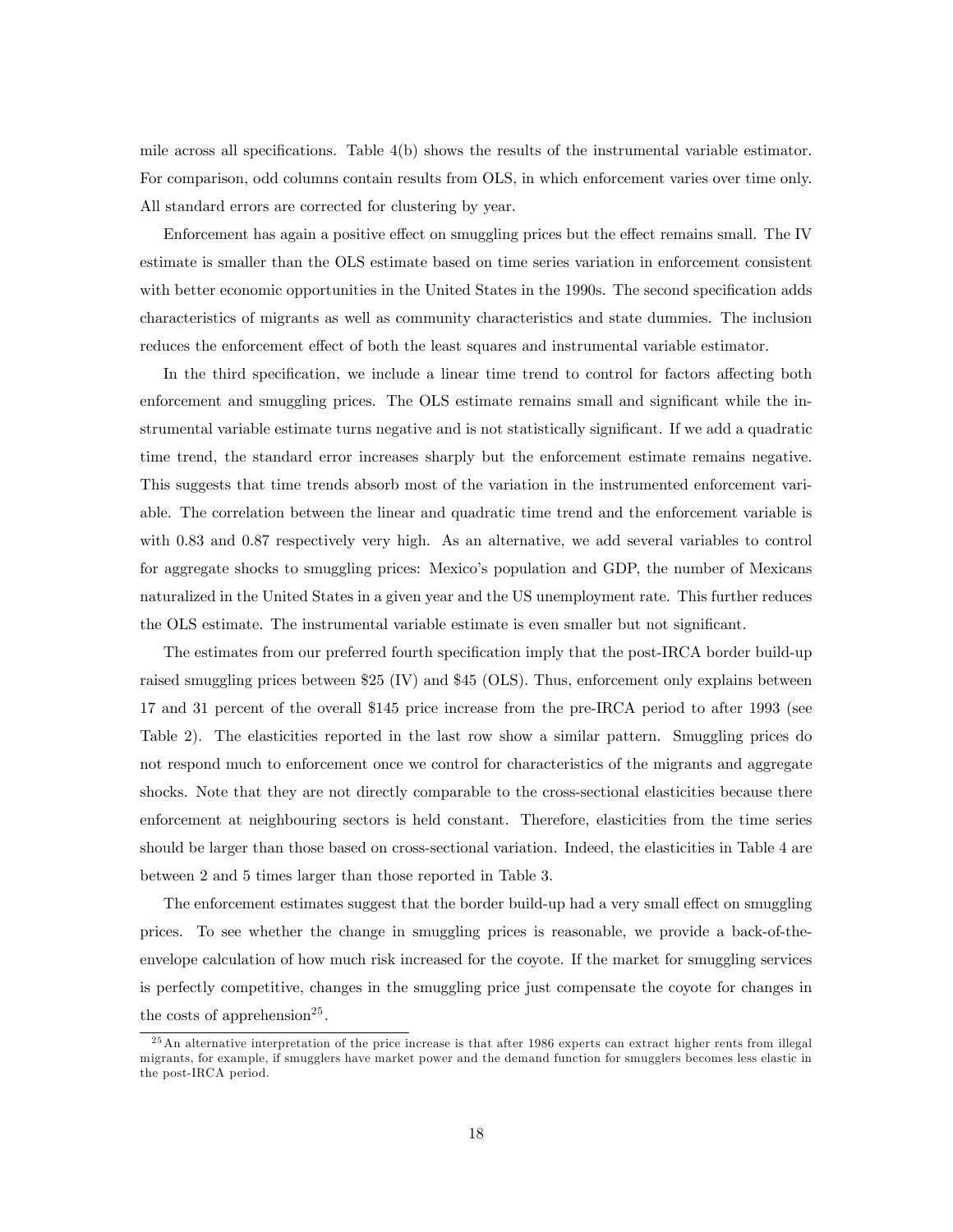From our model, the smuggling price changes according to  $\Delta P^{E} = \Delta prob^{E} * F$ . The median prison term in the early 1990s was 2 months which translates into \$840 of earnings lost measured in 1983 prices. Using the calculated changes in smuggling prices, this implies that the apprehension probability for coyotes has changed by only 3-5.4 percent. Note that this calculation assumes that punishment levels do not change. The increased risk of apprehension is thus an upper bound to the change in the probability of apprehension for coyotes because  $F$  rose during the 1990s.

One explanation for the small change in the probability of apprehension for coyotes is that smuggling methods have also become more sophisticated. As one smuggler remarked: "It's a game between cat and mouse. We adjust and they [the border patrol] adapt; they adjust and we adaptî. Cell phones used to warn smugglers of current locations of border patrol agents have replaced the traditional áashlight. The organization of smuggling has also become more specialized. Now, the coyote business consists of several people each of which has a specialized task: the recruiter in the Mexican border town, the guide across the border and the delivery person that drives migrants to their U.S. destination if desired. This decreases the risk of apprehension for each individual smuggler and allows use of low-wage individuals for less demanding tasks such as recruiting illegal migrants.

#### 5.2 Enforcement and the Demand for Coyotes

Overall, the fraction of illegal migrants using smugglers to enter the United States is high. As shown in the first row of Table 5, over 75 percent on average cross the border with the help of a coyote. There is on average little change in the propensity to hire a smuggler over time (column (1) of Table 5). Theoretically, this makes sense if the increase in demand following the border build-up is just compensated by demand reduction from higher smuggling prices.

There are however large differences in demand across border sectors (column  $(2)$ ) and  $(3)$  of Table 5). In particular, migrants crossing in high enforcement sectors are much more likely to cross with a smuggler than those crossing in less patrolled areas. This suggests that smuggler services are primarily valuable for avoiding apprehension by the border patrol. In contrast, sectors with lower enforcement are those where crossing is made difficult by natural conditions. Here, coyotes might be less useful in reducing the border crossing risk for illegal migrants. Anecdotal evidence even suggests that some smugglers rob their customers or tell muggers about potential prey.

In low enforcement sectors, coyote demand decreases immediately after IRCA. It then rises sharply after 1993 reaching similar levels as in high enforcement sectors. This is consistent if migrants switching to low enforcement sectors after 1993 are more likely to use coyotes. For example, prior to 1993, migrants crossing in remote areas might have been those with long crossing experience and familiar with the territory. After 1993, more coyotes offer their services along more remote routes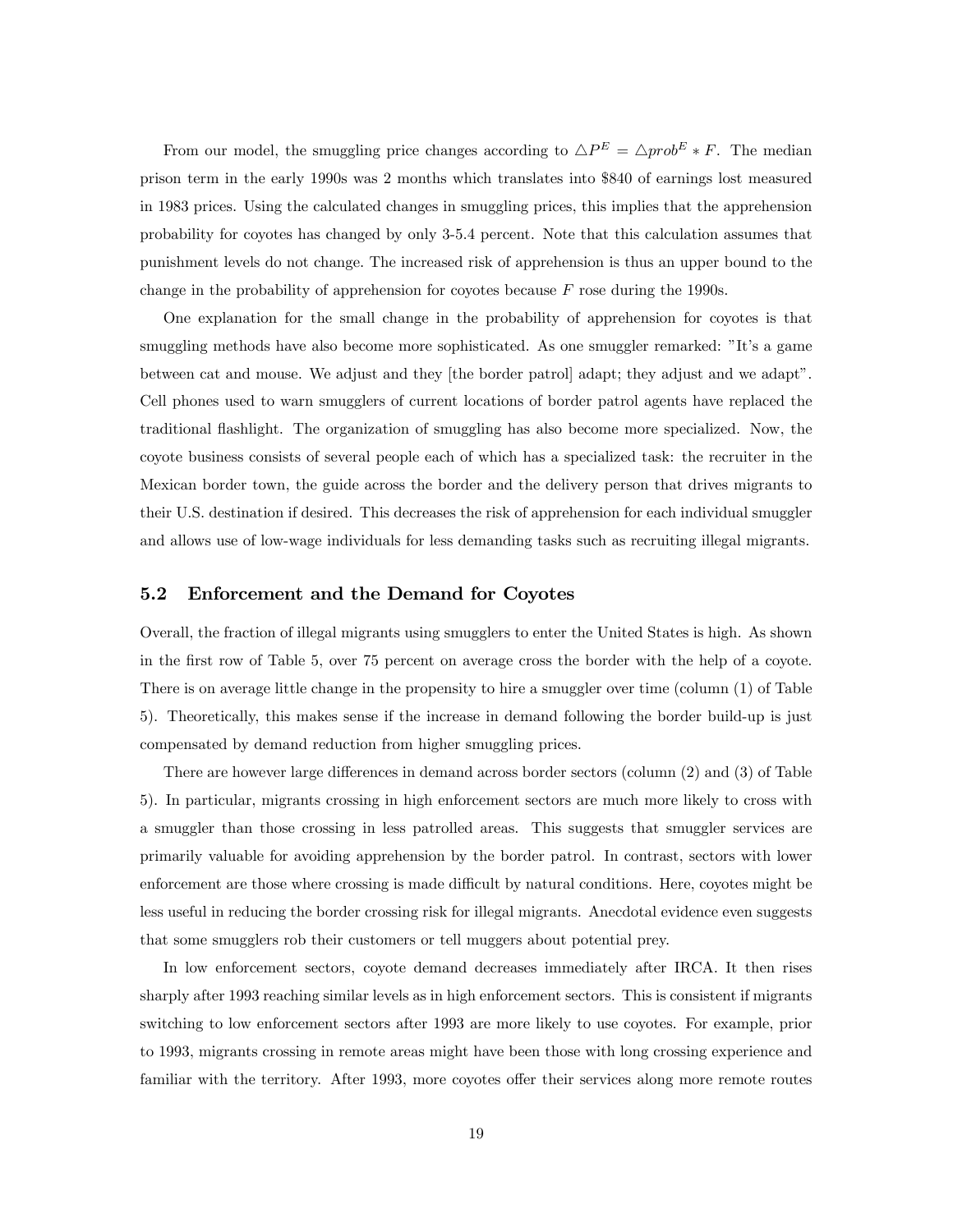to avoid the highly patrolled areas, which increases the fraction of coyote users in those sectors.

To estimate the effect of prices and enforcement on the propensity to use a coyote, we specify a linear probability model

$$
\Pr(D^{E} = 1) = \alpha_E + \beta_E P_{jt}^E + \gamma_E L_{jt} + \delta'_E X_{it}^E + u_{it}^E
$$

where i denotes the individual, j the border sector and t the year. Our parameters of interest are the price elasticity of the demand for coyotes derived from  $\beta_E$  and the substitution effect between self crossing and expert use,  $\gamma_E$ . We expect the former to be negative and the latter to be positive.  $X_{it}^E$  are other variables that affect whether an individual crosses with a coyote or alone. For now, we estimate the demand function conditional on illegal migration. We address composition changes from deterrence effects in the robustness section below.

The price of expert services and enforcement are potentially endogenous. If experts can price discriminate between migrants, for example based on characteristics unobservable to the econometrician, the expert price is correlated with the error term  $(Cov(P_{jt}^E, u_{it}^E) \neq 0)$ . This leads us to understate the marginal effect of price on demand and therefore the price elasticity. Similarly, if enforcement responds to migration flows and thus market demand for smugglers, the coefficient on enforcement will also be biased.

To account for endogeneity in our model, we again employ instrumental variables. For enforcement, we use the budget of the Drug Enforcement Agency as before. For the expert price, we require a variable that shift the supply of experts but has no direct influence on migrants' demand for experts. Our theoretical model suggests one candidate: the punishment for experts in the case of apprehension  $(F^{E})$ . The expected punishment shifts the cost of providing the smuggling service making it an important determinant of expert supply. As punishment for experts increases, the price of smuggling increases in the case of perfect competition or, in the case of imperfect competition, the supply of experts decreases because of deterrence and incapacitation effects. The punishment for experts however has no direct influence on the demand for smugglers except through prices<sup>26</sup>. Since the punishment for smugglers only varies across the Öve court districts along the border, we only use variation across districts and time. All standard errors are corrected for clustering by year.

Table 6(a) reports the first-stage results from the instrumental variable estimation. As expected, tougher punishment for smugglers increases coyote prices while a larger drug enforcement budget also raises enforcement. The OLS and IV estimates from the linear probability model are shown in

 $26A$  potential concern with the instrument is that the punishment level is itself endogenous as it is determined by the district courts in the border region. If courts adjust their sentencing practice to changes in migration flows or if there is a third factor changing both enforcement at the border and sentencing in court, our instrument is not valid. In that case, the instrumental variable estimate is a lower bound and the true price effect lies between OLS and IV.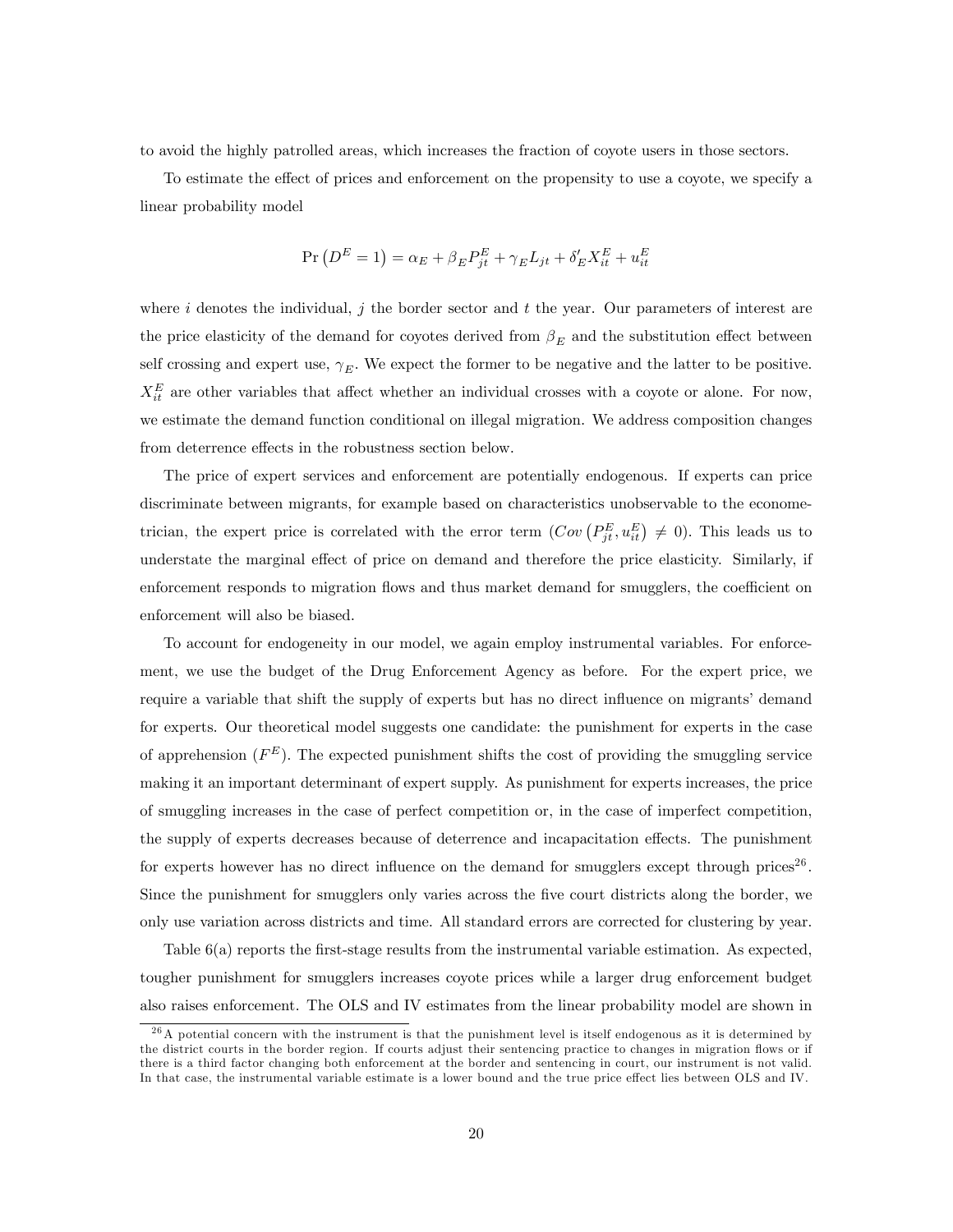Table  $6(b)$ . The instrumental variable estimate of the price effect is negative across all specifications. As expected, it is much larger in absolute value than the OLS estimate. The effect of enforcement on smuggling demand is in contrast very small though the IV estimates are somewhat larger.

Subsequent columns add more characteristics of the individual, the sending community and the macroeconomic environment. To control for individual heterogeneity in the demand for experts, we include education, age, gender, marital status, whether the migrant crosses alone or with friends and family and the potential benefit from migration<sup>27</sup>. Since people with more border crossing experience are less likely to use expert, we also control for whether the migrant is on his first trip, the total number of prior trips to the United States and the total migration experience of the migrant's original household in Mexico.

The third specification adds variables for wealth and prior migration experience in the migrants' community, state dummies proxying for transportation costs to the border and a linear time trend to control for aggregate shocks to smuggling demand. Finally, the last columns include controls for macroeconomics changes in the two countries like the unemployment rate, the number of Mexicans naturalized in the current year, Mexico's GDP and Mexican population. The control variables have the expected sign though very few are statistically significant. For example, married and female migrants are more likely, while those with higher education are less likely to use a coyote. Prior migration experience of the migrant or its household reduce the demand for coyotes.

The implied elasticities shown at the bottom of Table 6 suggest that coyote demand is quite elastic. Price elasticities from our preferred specifications  $(3)$  and  $(4)$  are with  $-1.03$  and  $-1.11$ slightly above one. These are at the high end of estimates from the illegal drug market, where elasticities range from about -0.3 to -0.9. The enforcement elasticities in contrast are very low. This suggests that enforcement induces few migrants to switch from crossing alone to using coyotes holding smuggling prices fixed. The post-IRCA border build-up would have increased the demand for smugglers by only 4 percent.

#### 5.3 Deterrence of Illegal Migrants

The main goal of the massive expansion of border patrol resources has been to deter potential migrants from travelling to the border. This affects the market size for border smugglers and therefore equilibrium prices. In addition, if those dropping out of the market are not a random sample of the population of illegal migrants, our estimates could be affected by selection bias. To

 $27$ The sign on the potential benefit from migrating is a-priori ambiguous. As noted in the last section, migrants with higher benefits are more likely to cross alone. However, if the differential increases, say because of a boom in the United States, then we would expect more people to migrate. Our model predicts that those entering the market are more likely to hire an expert than the average migrant.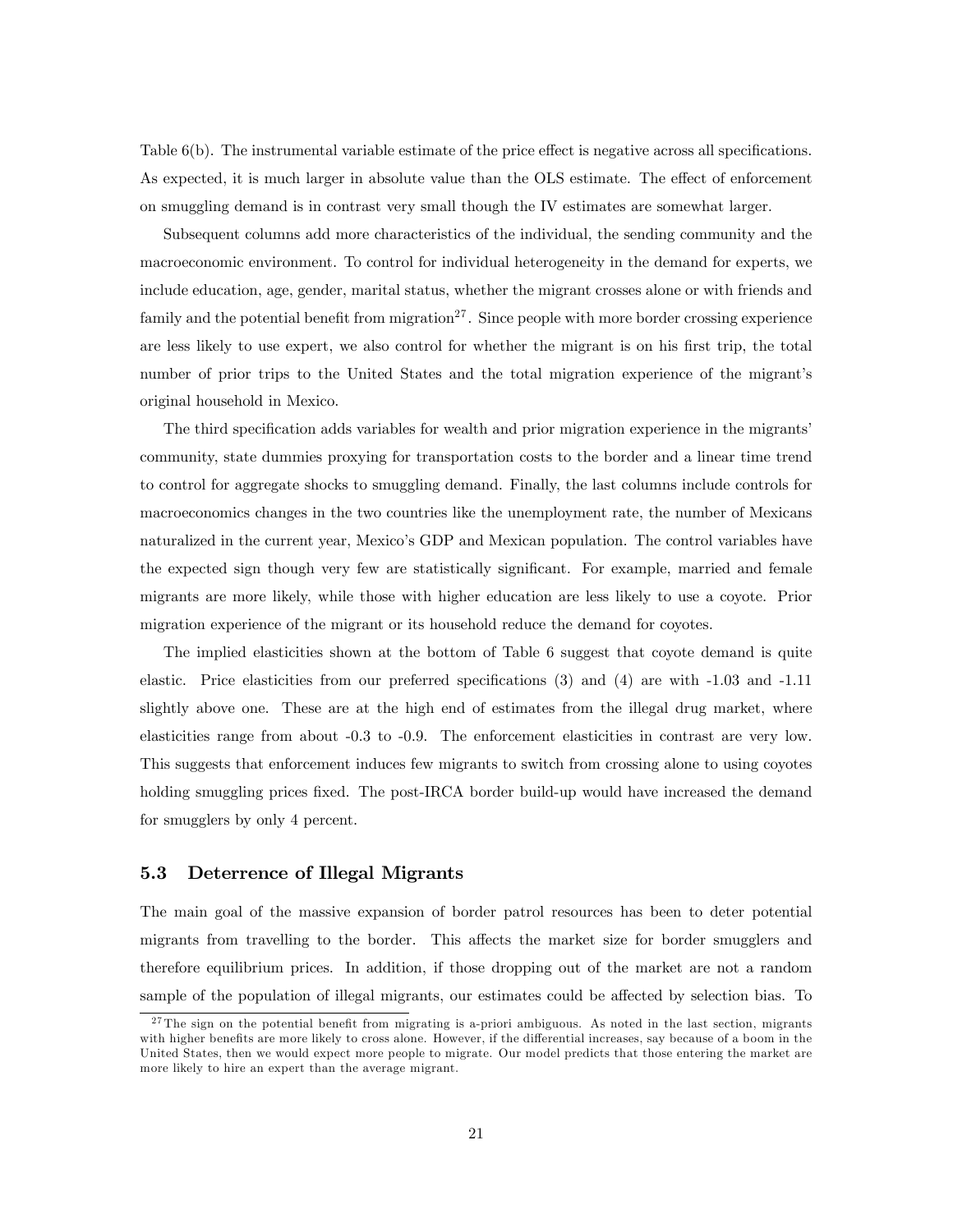estimate the deterrence effect of the border build-up, we exploit the fact that our data also contains individuals never migraiting to the United States.

Table 9 provides summary statistics for the sample of illegal migrants and those not migrating to the United States in a given year. Illegal temporary migrants are negatively selected with repect to observable market characteristics and income. Stayers are better educated, more likely to own a business and live in larger and wealthier communities with higher educational attainment. The differences between stayers and illegal migrants are largest with respect to prior migration experience. In the communities of illegal migrants, 54 percent of the male population has had some migration experience but only 38 percent of the males in the communities of stayers. Migrant households have on average six times the migration experience than staying households and are much more likely to have family in the United States.

To estimate the deterrence effect of enforcement, we specify the following linear probability model

$$
Pr(D_{it}^M = 1) = \alpha^M + \beta^M L_t + \gamma^M X_{it} + u_{it}^M
$$

where the dependent variable is the propensity that individual  $i$  begins a new illegal trip to the United States in year t.  $L_t$  denotes total enforcement along the border in year t and  $X_{it}$  are control variables that affect the illegal migration decision.

Since enforcement efforts are endogenous, we again use the drug budget of the DEA as our instrument. If more Mexicans migrate, for example because of a crisis in the Mexican economy, enforcement would also increase. Endogeneity of enforcement biases  $\beta^{M}$  toward zero leading us to underestimate the deterrence effect of enforcement. We therefore expect the instrumental variable estimate to be larger in absolute value than least-squares, which ignores endogeneity.

The first-stage of the instrumental variable estimator in Table  $9(a)$  shows that the budget of the Drug Enforcement Agency has a positive and significant effect on border enforcement. Table 9(b) reports the least-squares and instrumental variable estimates of the propensity to migrate illegally. All standard errors are corrected for clustering by year. The enforcement effect is negative across all specifications but not significant once we include a wide set of controls. As expected, the instrumental variable estimate is larger in absolute value suggesting that accounting for endogeneity of enforcement is important.

The deterrence effect actually becomes more negative as we include controls for individual heterogeneity, the community and Mexican state of residence and a linear time trend to control for aggregate shocks to migration incentives. It is however sharply reduced once we add aggregate controls such as the US unemployment rate, the number of Mexicans naturalized in the US, Mexican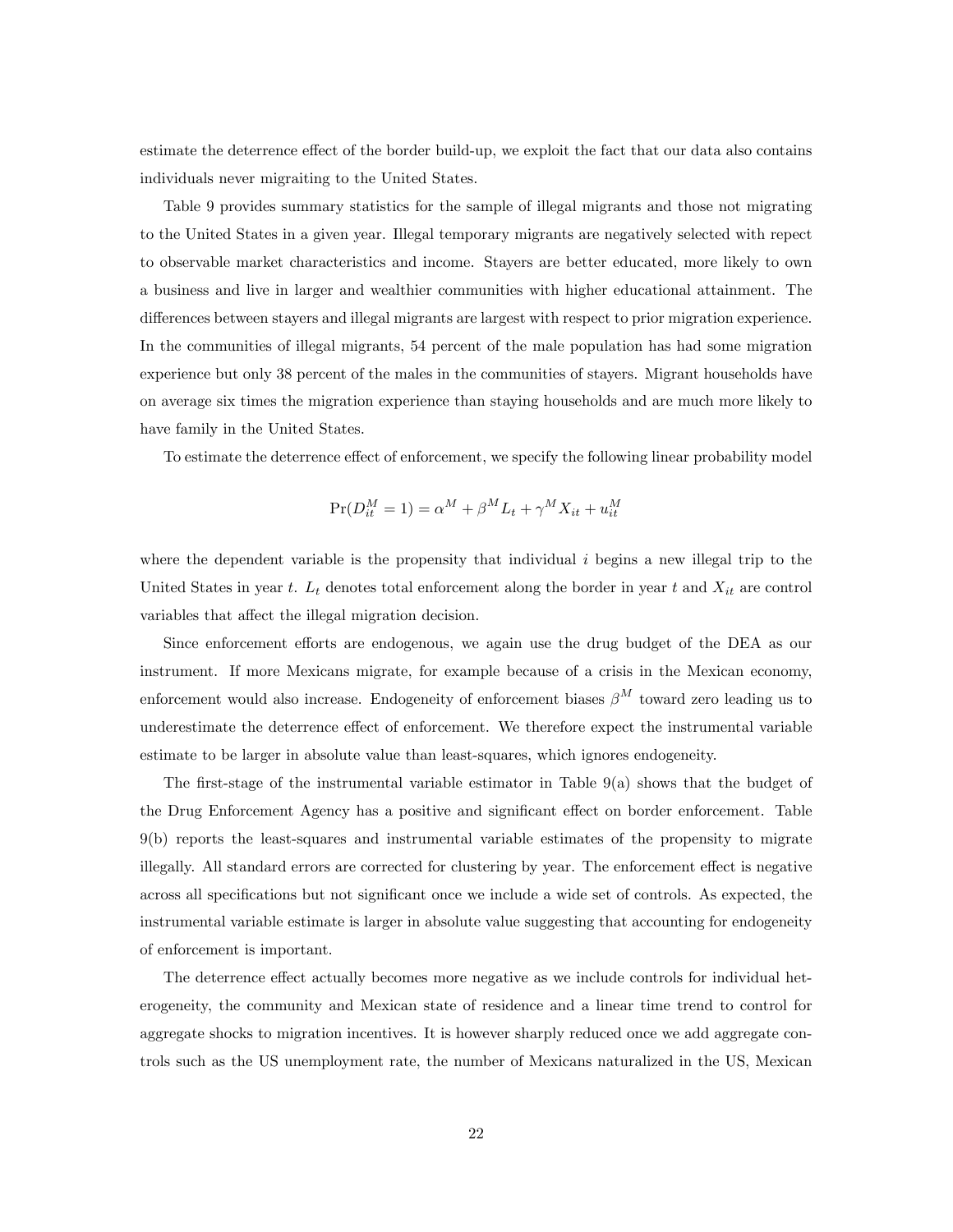GDP and size of its population. The OLS estimate in contrast changes little across specifications.

Other variables have the expected sign. Higher earnings prospects in the US have a large positive, while potential earnings in Mexico a somewhat smaller negative effect on the propensity to migrate. Older and more educated individuals are more likely to migrate to the United States illegally. This confirms that most illegal temporary migrants are young and unskilled. Family in the US and overall migration experience of the household increases the likelihood of travelling north, while owning a business and land in Mexico reduces it. Finally, domestic migrations appear to be a substitute for migration to the United States. Surprisingly, women are more likely to migrate once we control for other characteristics though only 1.5 of all women in our sample migrate compared to 6.5 percent of men.

The estimates of our preferred specification in the last two columns suggest that the total border build-up has reduced the propensity to migrate by roughly 10 percent (OLS and IV). Based on estimates of the annual inflow of temporary migrants, this translates into a reduction of the gross inflow by around 130,000 temporary migrants. These results are one the higher end of previous estimates. One reason is the difference in sample coverage since most previous studies use data before the major border build-up in 1993. The deterrence elasticity in the last row show that illegal migration is indeed responsive to enforcement but in general not very elastic<sup>28</sup>.

While interesting in its own right, the result also suggests that deterrence might bias our estimates of the hedonic and demand function since both are estimated on the subsample of illegal migrants. We address the robustness of our estimates to selection along the migration margin in more detail below.

#### 5.4 Changes in lllegal Crossing Routes

Our results thus far suggest that the effect of enforcement on the smuggling market has been modest. In this section, we provide evidence that the border build-up shifted migrants away from the popular crossing routes in San Diego and El Paso where enforcement increased sharply after 1986. Instead, more migrants instead began to cross in the less patrolled but more remote areas of Arizona, New Mexico and the Rio Grande Valley in Texas.

Before enforcement tightened, two-thirds of illegal migrants in our sample crossed the border in the San Diego or El Paso sector, in particular in Tijuana and Nuevo Laredo. Between 1996 and 1998,

<sup>&</sup>lt;sup>28</sup> Recent evidence also suggests that illegal migrants stay longer in the United States in response to increased enforcement (Angelucci, 2003; Reyes et al., 2002). Longer duration of illegal trips lowers the demand for illegal migration and therefore the size of the smuggling market. If there is positive selection into duration of stay, the more able migrants remain longer in the United States. Since these have higher border crossing ability than the average migrant, they are less likely to use an expert and pay a lower price if they do. An increase in duration of stay would then result in an upward bias in the effect of enforcement on smuggling prices while the substitution effect in the smuggling demand is downward biased.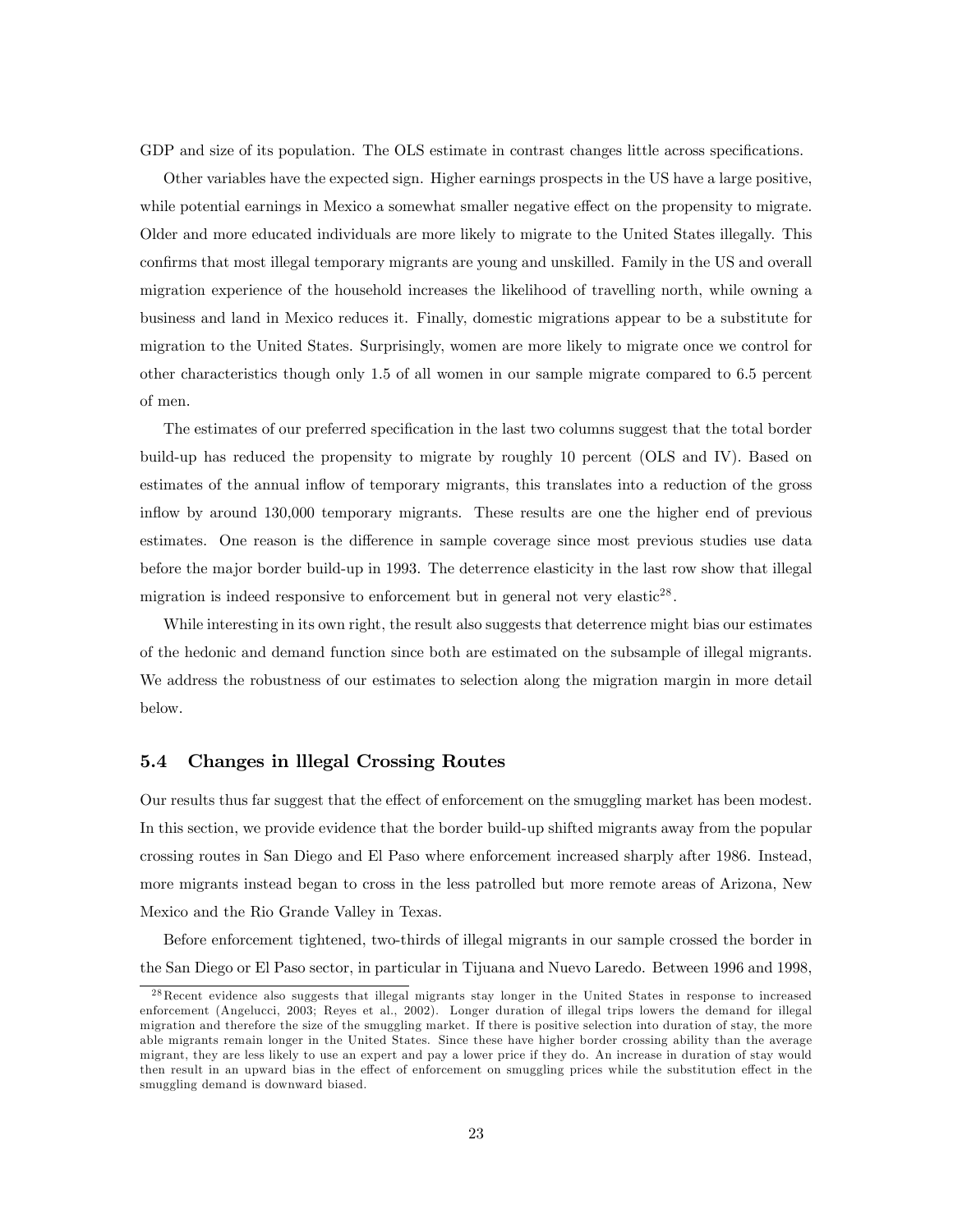the fraction of migrants entering through sectors other than California increased from 39 percent to 58 percent. Migrants also substituted within each sector from crossing in cities to more rural and desolated areas. Before 1993, almost 90 percent of migrants crossing in the San Diego sector did so in Tijuana. The fraction decreased to 70 percent in the late 1990s.

Apprehension data, though a very noisy measure of migration flows, support this pattern. Table 8 shows that apprehensions in the two most popular crossing sectors, San Diego and El Paso, decline dramatically in the second half of the 1990s in absolute number and also in terms of the fraction of total apprehensions. Whereas in 1993, 68 percent of all apprehensions were made in these two sectors, by 2000 the number had dropped to 16 percent. In contrast, apprehensions in Arizona, where migrants have to walk long stretches of desert have more than quadrupled, from 10 percent in 1993 to 44 percent in 2000.

As a final piece of evidence, the fraction of migrants crossing in sectors with less than the median enforcement per border mile increases by more than 70 percent in the period after 1986. Whereas before 1986, roughly 16 percent cross in low enforcement sectors, the number increases to 30 percent after 1986. Given that smuggling is much cheaper at the traditionally highly patrolled crossing routes in San Diego and El Paso, one might conclude that most of the change in average prices is driven by sectoral reallocation from low to high-price sectors. This however is not the case as smuggling prices also increase within sectors. For example, coyote prices for Tijuana in the San Diego sector increase by on average 24 percent (from US\$240 to US\$300) from the pre-IRCA to the post-IRCA period. This is however much less than the 55 percent increase in overall prices (see Table 2) suggesting that sectoral reallocation might indeed be important<sup>29</sup>.

Tighter enforcement, if effective, increases the probability of apprehension and thus the average number of attempts necessary to cross the border. If migrants substitute toward less patrolled areas in response, this reduces the impact of enforcement on the demand and price for coyotes. In our data, the overall number of attempts migrants need to cross the border actually decreased from 1.6 before 1986 to 1.35 in the post-IRCA period in our dataset (T-statistic: 4.71). This implies a reduction of more than 15 percent. For those reporting at least one apprehension, the number of attempts went down from 2.41 to 1.97 after 1986 (T-statistic: 2.31). The same pattern emerges if we control for migrant demographics, aggegate time shocks and heterogeneity across border sectors. The number of border crossing attempts also decreases if we look at the same migrant over time. This rules out that the observed decrease is purely driven by selection along the migration margin.

<sup>&</sup>lt;sup>29</sup> Another source of increasing smuggling prices besides enforcement and sectoral switching is the rising number of relatives residing legally in the United States. Since they have typically more resources than the average illegal migrant from Mexico, the willingness to pay for experts would go up. If the smuggling market is imperfectly competitive (for example, if smugglers collude or there is price discrimination), we expect coyote prices to go up.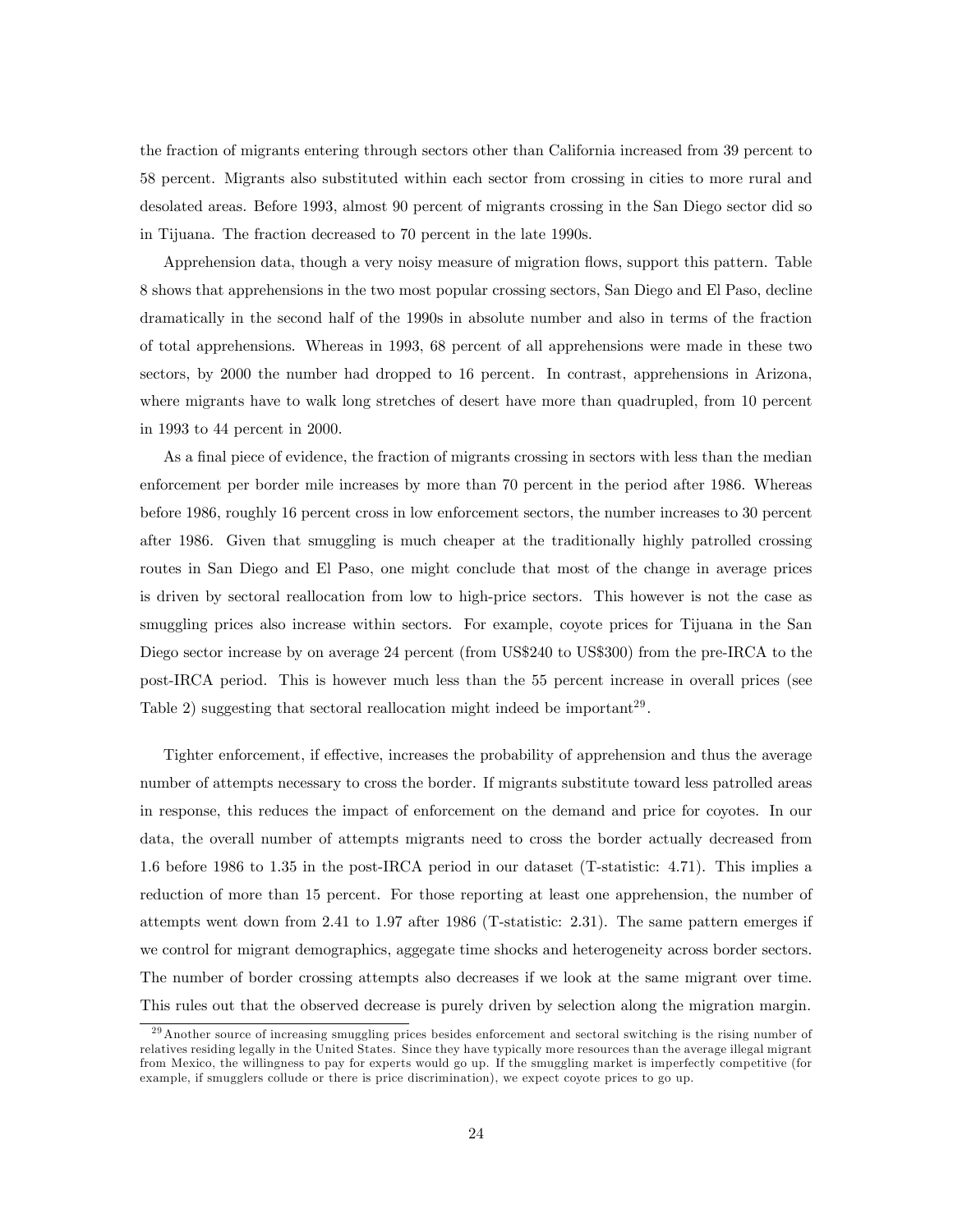Everything else constant, we expect that migrants adjust their crossing behavior as to keep their probability of apprehension constant. The decline in border crossing attempts however makes sense if the new crossing routes are more dangerous for migrants<sup>30</sup>. That this is indeed the case is reflected in the rising death toll along the Southwestern border. Between 1994 and 2000, the number of deaths reported by the border patrol have risen almost sixfold (Reyes et al, 2002). Today, around 500 illegal migrants die each year during their attempts to cross the border. These numbers are a conservative estimate since these only include bodies detected by the U.S. border patrol or the Mexican police.

That the rising death toll is in part the consequence of changing migration patterns can be seen by looking at the causes of border deaths: in the late 1990s, more people die from hypothermia, heat stroke or drowning. For example, 67 persons along the Californian border died due to hypothermia or heat stroke in 1998 compared to only 2 in 1994. Similarly, 53 people drowned in 1998 whereas only 9 did so in 1994 (Eschbach et al, 2001). In contrast, other causes of death like accidents or homicides have declined or remained constant over the same period.

In sum, substitution away from well guarded crossing routes has decreased the risk of getting caught by the border patrol. However, more dangerous conditions in the new areas have increased time costs and health risks facing illegal migrants. As one illegal migrant puts it: "When you arrive at the border and there they ask you, "Where are you going?" and there are many dishonest people, many who rob, many who attack you just to take the little money you have, and since you can no longer cross the line in Tijuana, you have to go through the desert, where you have to walk three or four or six days and sometimes even more.... And in the desert, you run out of water, of food, of everything, because you canít carry much, because of the distance. The safer routes are longer, you have to walk longer and although it's safer it's uglier, with more desert. And the heat is intense, and the water runs out" (Reyes, Johnson and Van Swearingen, 2002).

To get a rough estimate of the size of the additional costs from changes in crossing routes, we assume that migrants now require three to four days instead of one to cross the border. The additional time cost is US \$40-60 in foregone earnings measured in 1983 prices. In addition, using a coyote in the remote areas is more expensive because crossing conditions are more difficult. We use the mean difference between high and low enforcement after 1993 as our measure of the additional costs. These add an additional US\$ 70 (see Table 2). Without considering the costs from the additional health risk, crossing in remote sectors increased crossing costs by US \$110-130. This is roughly three times the direct effect of enforcement on smuggling prices estimated above. Thus, enforcement did increase the costs of border crossing from apprehension but more importantly

<sup>&</sup>lt;sup>30</sup>As noted in Section III, punishment upon apprehension and prosecution also increased after 1996. However, the fraction of cases prosecuted remains small and the increase occurred only toward the end of our sample period. Changes in punishment thus cannot explain why border crossing attempts go down after 1986.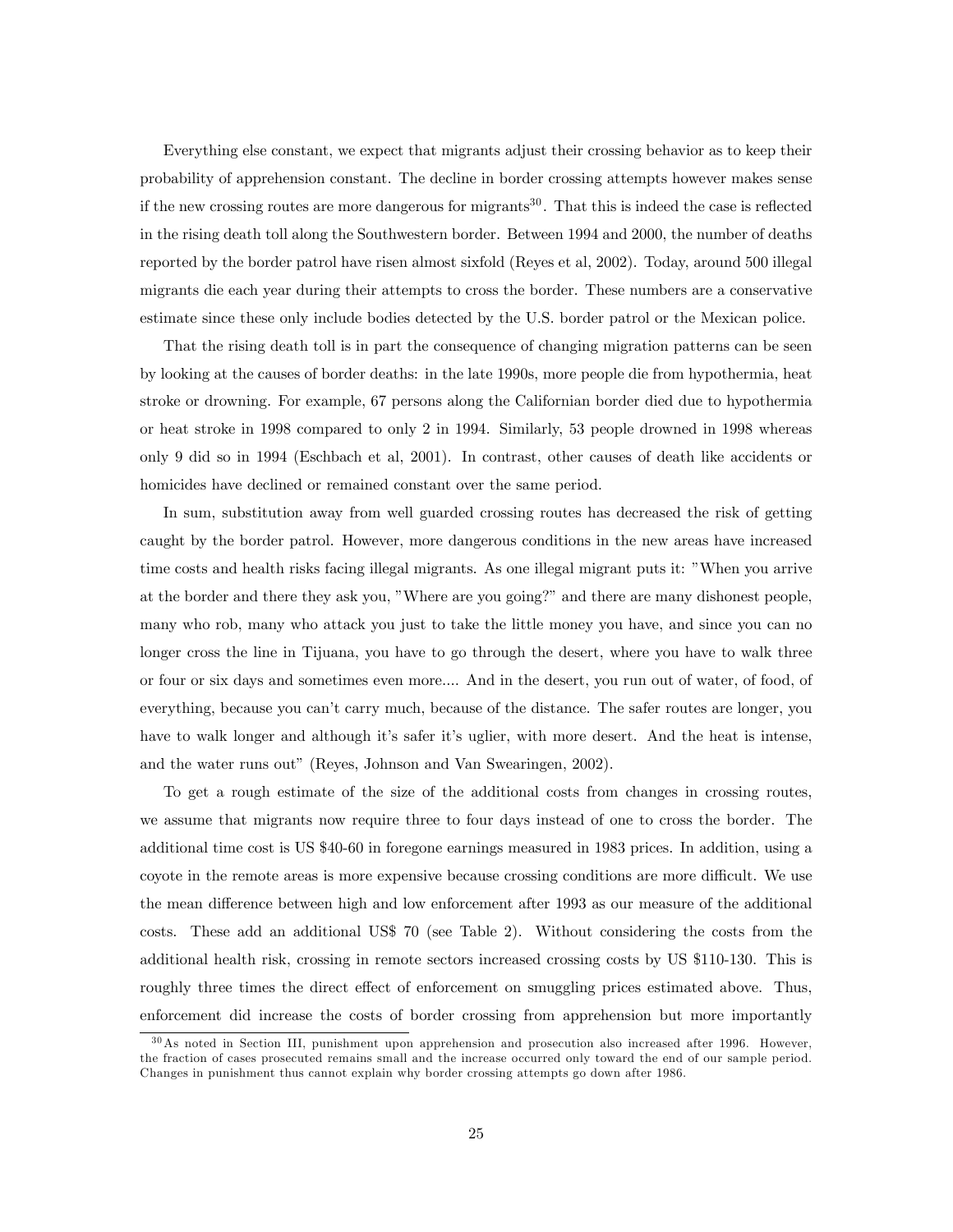imposed additional costs as illegal migrants try to avoid heavily patrolled crossing routes.

## 6 Robustness Analysis

The results in the last section suggest that the massive expansion of enforcement along the Southwestern border had only modest effects on market prices and demand for smuggling services. This section shows that the results are not driven by unobserved heterogeneity or composition effects in the population of illegal migrants. Finally, our estimates are shown to be robust to changes in the estimating sample and the inclusion of additional controls.

#### 6.1 Unobserved Heterogeneity

If the hedonic equation contains unobserved characteristics correlated with the regressors, our estimates suffer from omitted variable bias. Two sources of unobservables could affect smuggling prices: first, we do not observe the border crossing ability of migrants. Even if enforcement is uncorrelated with the average border crossing ability, its estimate is still biased if enforcement is correlated with another regressor that is. Similarly, unobserved heterogeneity among migrants could also bias our estimates of the price elasticity and the substitution effect in the demand equation.

To control for unobserved migrant ability in the hedonic and demand equation, we estimate a fixed effects model. The fixed effects estimator uses observations on repeat migrants that make illegal trips in two subsequent years. Since the fixed effects model absorbs all time-constant variation, we delete all individual characteristics that do not vary over time. The result of the fixed effect model are reported in the first columns of Table 10. Panel A shows the result for the smuggling price: the estimates are similar to the main results reported in Table 3 (OLS) and 4 (IV) and the enforcement elasticity remains very inelastic. In Panel B on the right hand-side, we report fixed effects estimates of the demand for smugglers. The enforcement effect becomes actually negative and the price effect is very small and even positive for the OLS estimate. Overall, the estimates controlling for unobserved heterogeneity of migrants are even smaller than the main results in Section 5. This suggests that unobserved heterogeneity cannot explain why enforcement and price has only little impact on the smuggling market.

A second source of bias in the hedonic equation arises from unobserved quality on the supply side. If coyotes differ in their ability to smuggle migrants across the border and the quality is priced out in the market, high quality experts demand a higher price. The enforcement variable is then correlated with unobserved expert quality if tighter enforcement drives low-ability experts out of the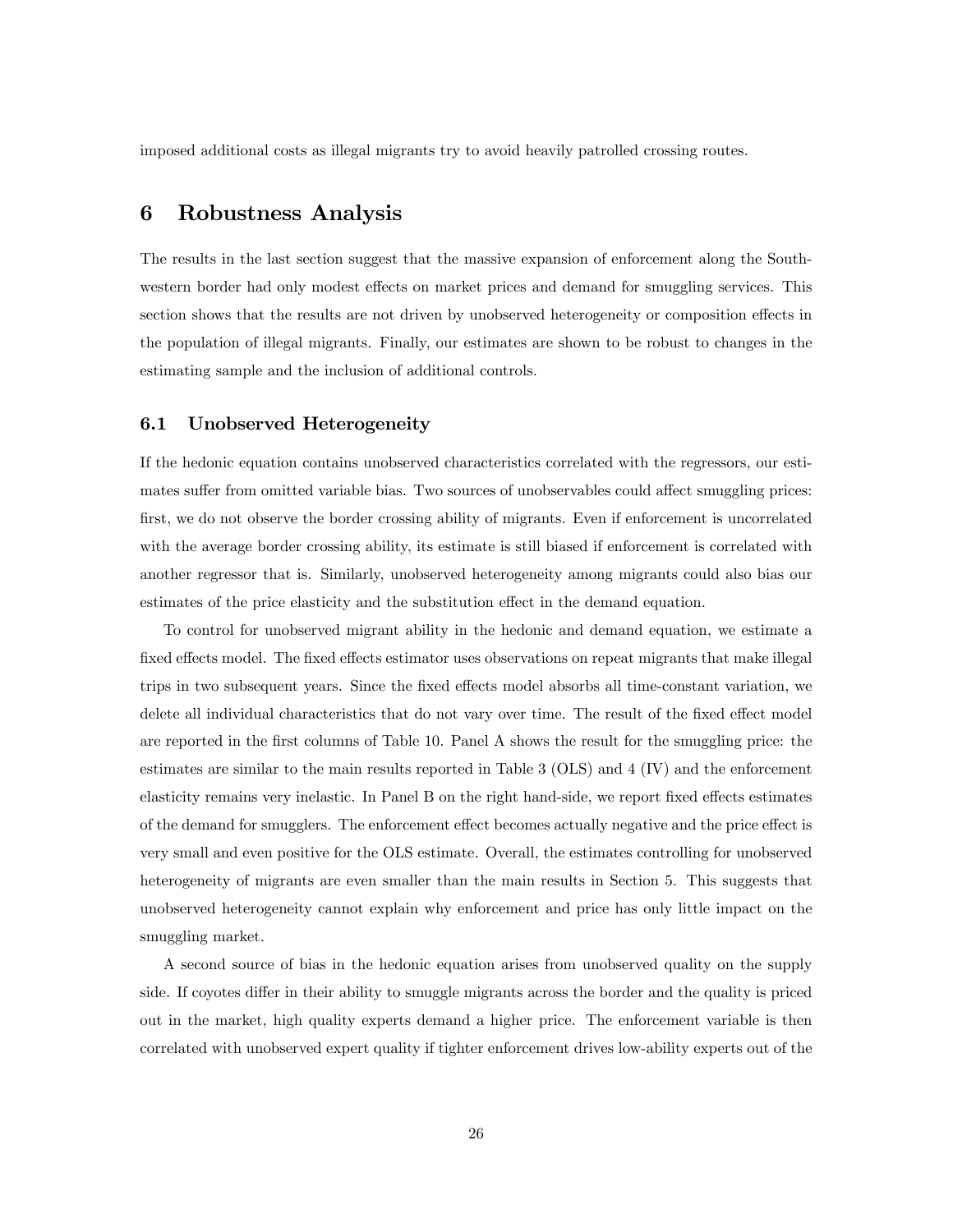market<sup>31</sup>. In this case, the coefficient on the enforcement variable is upward biased. Since we do not have any information on the supply side of the market, there is no direct way of controlling for the quality of smuggling services in the estimation. However, if more able experts are more successful in smuggling across the border, we can use the information whether a coyote user was caught at the border as a proxy for expert quality.

Reestimating the hedonic equation with an indicator, which equals one if the migrant had been caught at the border and zero otherwise (columns  $(4)-(6)$  of Table 10), we find that the estimate of the enforcement effect is somewhat smaller than before as expected. The coefficient on the quality proxy suggests that expert users caught at least once at the border pay between US\$11-14 less than those crossing without delay. Overall, this suggests that differences in smuggling quality may not be important factor for explaining the small effect on prices.

#### 6.2 Composition Effects

The effects of enforcement on prices and demand of smuggling services reported above were estimated conditional on illegal migration and in the case of smuggling prices also conditional on using a smuggler. As shown in the last section, enforcement deters people from migrating. In contrast, aggregate shocks like the economic expansion in the US during the 1990s increase the propensity to migrate illegally to the United States. If those leaving or entering the market in response to enforcement and economic shocks are not a random sample of the pool of potential illegal migrants, our estimates could be driven by selection bias.

Since the propensity to use experts remains roughly constant, we focus here on selection bias along the illegal migration margin $32$ . Our model in Section III predicts that those deterred are ílow-qualityí migrants, which might pay a higher or lower price than the average illegal migrant. Controlling for selection along the illegal migration margin could therefore decrease or increase the enforcement effect on smuggling prices. To check whether our results are sensitive to changes in composition, we estimate a selection model for the smuggling price of the form

$$
P_{it}^E = \alpha_P + \beta_P L_{jt} + \gamma_P X_{it}^P + K(D_{it}^{M*}) + \varepsilon_{it}^P
$$
  

$$
D_{it}^{M*} = P(D_{it}^M = 1 | L_{jt}, X_{it}^M) = \alpha_M + \beta_M L_{jt} + \gamma_M X_{it}^M + \varepsilon_{it}^M
$$

 $31$  Experts of different qualities enter the market until the benefits from providing expert services equal the marginal costs of doing so. Low-ability experts have higher marginal costs since their probability of apprehension is higher. In equilibrium, there exists a marginal coyote who is just indifferent between supplying the services and not. Stricter enforcement, by increasing the probability of apprehension for everybody, crowds out the lowest-ability experts. This increases the average ability of expert supply and therefore the average market price.

<sup>&</sup>lt;sup>32</sup>We also experimented with a double selection model that accounts for selection along illegal migration and demand for coyotes simultaneously. The results were very similar to those obtained from selection for illegal migration suggesting that deterrence is the main source of selection bias.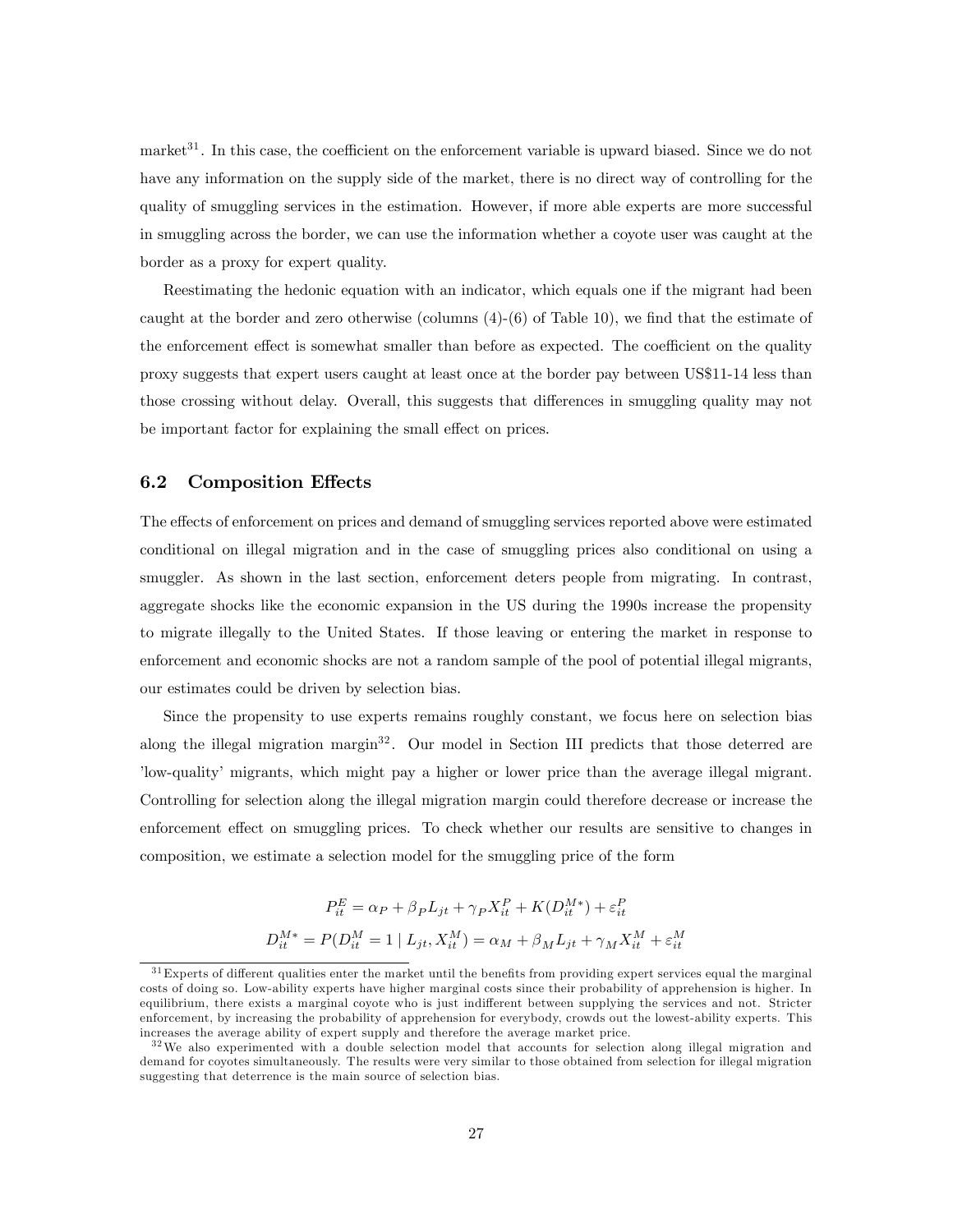where  $\beta_M$  measures the deterrence effect and  $X_{it}^M$  are other variables affecting the demand for illegal migration.  $K(D_{it}^{M*})$  denotes the control function in the hedonic equation while  $D_{it}^{M*}$  is an indicator equal to one if the individual made an illegal trip to the United States in period  $t$  and zero otherwise.

We include polynomials in the predicted propensity of illegal migration to approximate the control function in the hedonic equation. As an exclusion restriction in the migration equation, we use indices of fruit and vegetable prices in US agriculture. Agriculture is still the dominant sector of employment for temporary migrants. Changes in the prices of agricultural products change the demand for illegal migrants and thus affect the incentives to migrate illegally to the United States<sup>33</sup>.

The results are shown the first three columns of Table 11. Sel  $(1,2)$  reports the estimates of the corresponding selection equations while subsequent columns show the least-squares results for the smuggling price using sectoral  $(Out (1))$  and time series variation  $(Out (2))$ . In both cases, the polynomials of the propensity score are jointly highly significant. Overall, the estimates are quite similar to the one reported in Table 3 (OLS) and Table 4(b) (OLS). While the selection-corrected estimate using cross-sectional variation is roughly half the one reported in column (4) of Table 3, the least-squares estimate using time series variation is close to the one ignoring composition changes.

Selection along the migration margin might also bias the results in the demand function for smugglers. In the model, those dropping out of the market have the lowest border crossing ability and are therefore least likely to cross by themselves. This would lead us to underestimate the substitution effect while the bias for the price effect is ambiguous. Using a similar approach as before and with a slight abuse of notation, the model we estimate is

$$
\Pr\left(D_{it}^{E} = 1 \mid D_{it}^{M} = 1, P_{jt}^{E}, L_{jt}, X_{it}^{E}\right) = \alpha_{E} + \beta_{E} P_{jt}^{E} + \gamma_{E} L_{jt} + \delta'_{E} X_{it}^{E} + K(D_{it}^{M*}) + \varepsilon_{it}^{E}
$$
\n
$$
D_{it}^{M*} = \Pr\left(D_{it}^{M} = 1 \mid L_{jt}, X_{it}^{M}\right) = \alpha_{M} + \beta_{M} L_{jt} + \gamma'_{M} X_{it}^{M} + \varepsilon_{it}^{M}
$$

where  $K(D_{it}^{M*})$  is the control function for the market size effect and  $X_{it}^{M}$  again denotes variables a§ecting the propensity to migrate illegally. The demand for illegal migration is estimated using a linear probability model again using the price indices for fruit and vegetables as exclusion restrictions.

The results for both the selection (illegal migration) and outcome (expert use) equations are shown in column (4) and (5) of Table 11 respectively. Fourth-order polynomials in the propensity to migrate illegally are used to control for composition changesn. Both equations also include characteristcs of the individual and community of origin as well as state dummies and aggregate migration incentives (see notes to tables for details).

<sup>&</sup>lt;sup>33</sup> We also experimented with the average rainfall in California, Florida and Texas. Rainfall affects the size of the harvest and thus the demand for illegal migrants. The results were similar to the ones reported here and available upon request.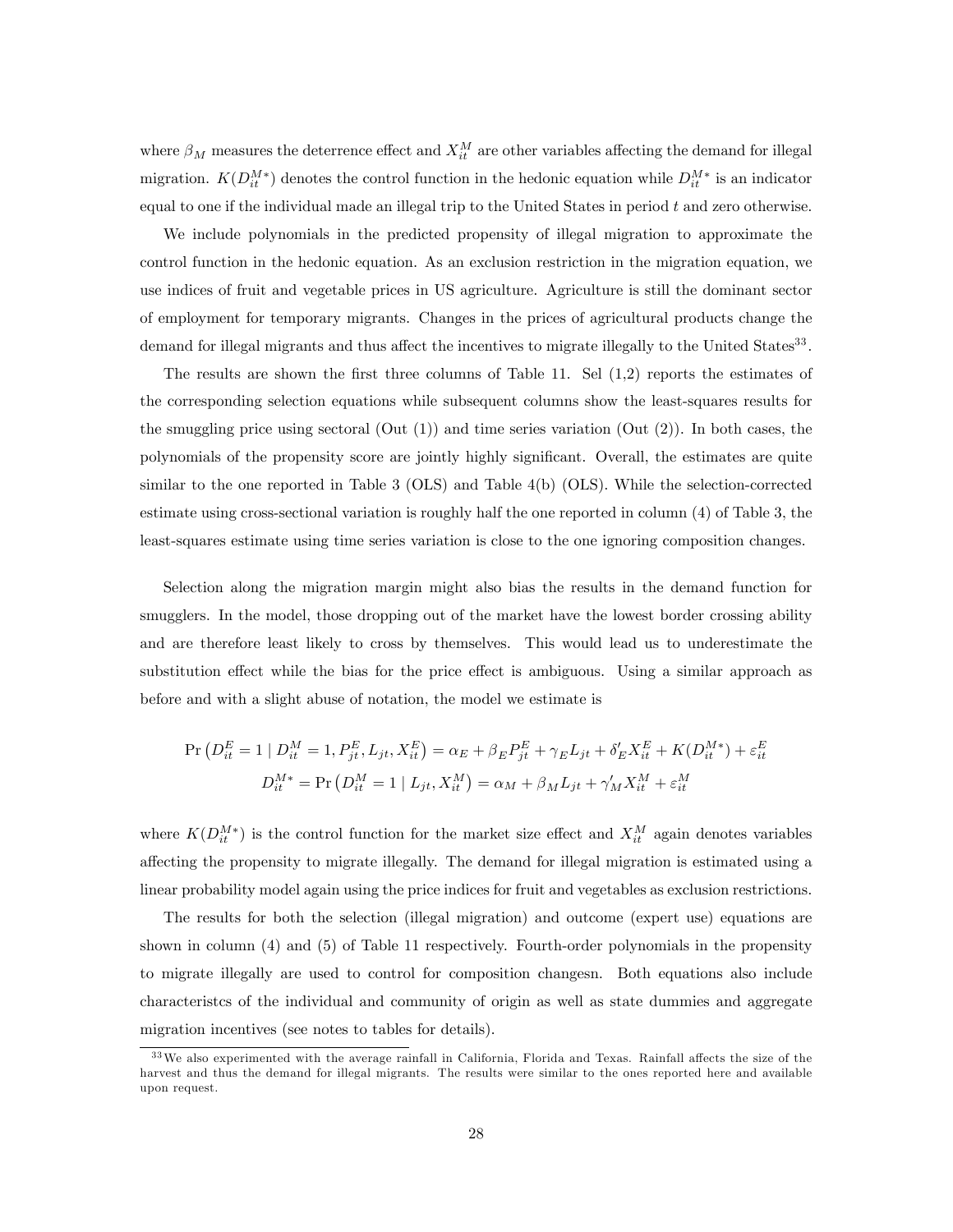As expected, correcting for selection increases the substitution effect substantially. We also find that the demand function becomes somewhat more price elastic once we control for selection into illegal migration. This suggests that those dropping out of the market pay above average prices for smugglers. Overall, the results show that the small effect of enforcement on prices and demand for coyotes is not driven by selection effects though accounting for the illegal migration margin changes the estimates in the expected direction.

### 6.3 Legalization or Enforcement?

In addition to increased border enforcement, the Immigration and Control Act of 1986 also implemented one of the largest legalization programs in U.S. history. Between 1986 and 1989, roughly 3 million illegal aliens were granted permanent resident status of which 80 percent were Mexicans (see Section II for details).

The large-scale legalization has two effects on our estimates: first, it reduces the size of the market for illegal migration. Given, the propensity to migrate remains unchanged, this implies a decline in the fraction migrating illegally. Anecdotal evidence suggests that many people eligible for legalization refrained from illegal migrations until they obtained their legal documents in 1988 or 1989. In contrast, if Mexicans expect future legalizations to follow the current policy, this might actually increase the propensity to migrate. Overall, we expect legalization to decrease the propensity to migrate after 1986 since the first effect is likely to dominate the latter. Note that this is independent of enforcement and should not be counted as a deterrence effect.

Legalization also reduces the number of people using an expert. Since those legalized are all repeat migrants and thus less likely to use an expert, we expect the propensity to use an expert among remaining migrants to increase. If stayers now start migrating in expectation of future legalizations, this would further increase the propensity to use an expert. Thus, legalization and enforcement work in the same direction: they lower the demand for illegal migration and increase the demand for experts among illegal migrants. However, the policies have different predictions with respect to the expert price. Whereas enforcement increases the price for experts, legalization might increase or decrease smuggling prices. Our estimate of the enforcement effect on smuggling prices could thus be an upper or lower bound on the true effect.

To distinguish the effects of enforcement from those of legalization, we reestimated the price hedonic and demand function using only first-time migrants. First-time migrants are strongly affected by stricter enforcement but their composition should not be affected by legalization, since eligibility applied to repeat migrants only<sup>34</sup>. This assumes that enforcement affects prices of first time and

 $34$  The only effect of legalization could arise if migrants expect future legalizations and thus increase their propensity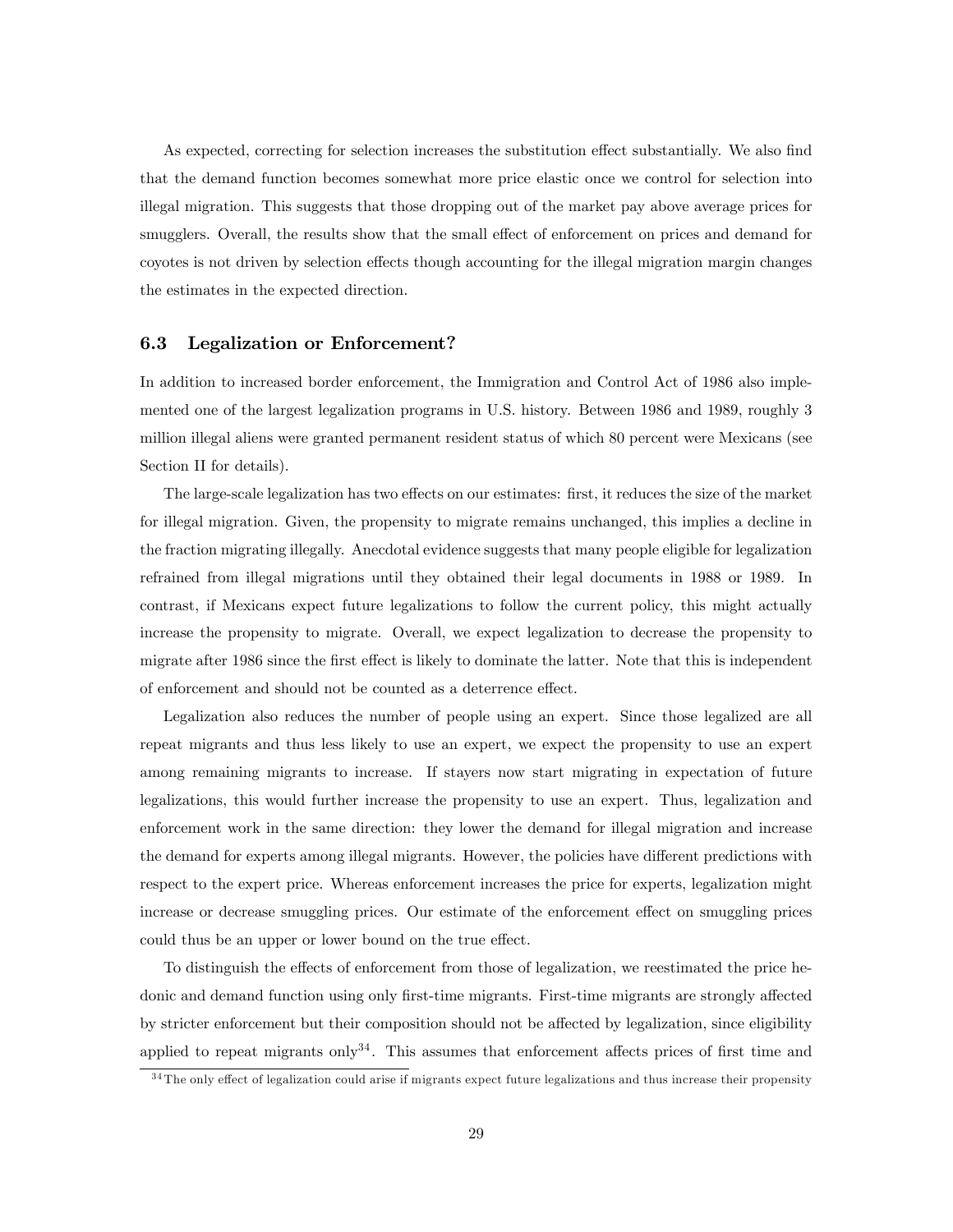repeat migrants in the same way.

The results on the subsample of first-time migrants are shown in Table 12. The estimates and implied elasticities are again very similar to those reported for the whole sample in Section 5.1 (prices) and 5.2 (demand). Overall, Örst-time migrants appear less price elastic (column (5) and (6)) than the whole sample including repeat migrants. This is consistent with the model since more border crossing experience allows repeat migrants to substitute away from coyotes to self service if prices increase. The results thus suggest that legalization is not driving the estimated enforcement effects

#### 6.4 Additional Specification Tests

If there are decreasing or increasing returns to enforcement, the impact of enforcement on prices might be nonlinear. For example, if enforcement needs to reach a certain level before it becomes effective in rising smuggling costs, we would expect a convex relationship between enforcement and smuggling prices.

Panel A of Table 13 shows estimates of the hedonic equation while Panel B reports the results of the demand for smuggling services. The first-stage of the instrumental variable estimates in column  $(3)$  and  $(6)$  are shown in Table A1 in the appendix. For smuggling price, the effect of enforcement is convex for the time series OLS estimate  $((2)OLS)$  but not for the cross-sectional OLS  $((1)OLS)$  or the IV estimate  $((3)$ IV). In none of the cases are the quadratic terms statistically significant. We also estimate separate enforcement effects before and after the change in 1986. We find that enforcement had a larger effect on prices before the major border build-up after 1986. This is consistent since substitution to more remote sectors, which induces a downward bias in the enforcement effect on smuggling prices, only became important in the later period.

In Panel B, we run the same specifications for the demand for smugglers. Here, the IV estimate for enforcement is convex whereas the OLS estimate is concave. Again, none of the higher-order terms are statistically significant from zero. For the period-specific effect of prices, we find the demand function to be more price elastic in the early period. If the border buildup increased the relative effectiveness of coyotes relative to self crossers, they become less substitutable, which decreases the price elasticity.

We also reestimated both equations using lagged enforcement variables and including alternative sets of controls (not reported). The results were similar for different sets of controls. For smuggling prices, including lagged enforcement turns the IV estimate for current enforcement negative while

to migrate. This in turn raises the overall propensity to use an expert because our model predicts that the new migrants are below-average border crossers. Using a similar argument, we also expect the average smuggling price to be lower.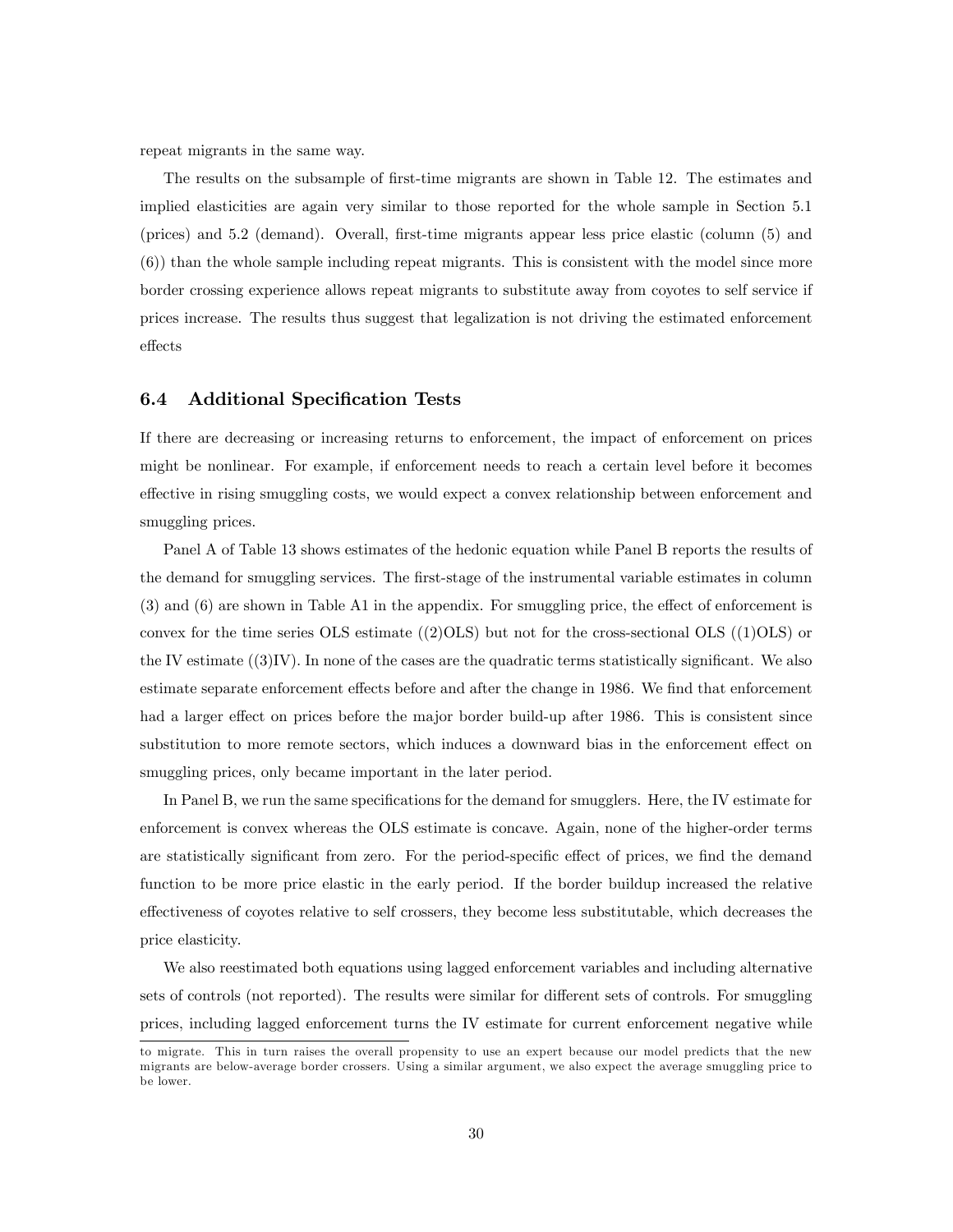lagged enforcement is positive. None of these specifications yielded statistically significant results and the effects were found to be small.

#### 6.5 Temporary and Permanent Migrants

Our estimates of the enforcement effect, price and substitution elasticity above are based on a sample of temporary migrants. However, many illegal border crossers settle permanently in the United States. We expect permanent migrants to be more likely to use experts because they have a higher gain from migrating and no prior border crossing experience. Both factors should also increase their willingness to pay for experts. Permanent migrants would then pay a higher price if using a coyote<sup>35</sup>.

To check whether our results also apply to permanent illegal migrants, we use the nonrandom sample of permanent migrants from the Mexican Migration Project. Descriptive statistics of the nonrandom permanent and temporary sample are reported in Table 14. As expected, the fraction of coyote users among permanent migrants is higher than in the temporary migrant sample and the difference is statistically significant. Permanent migrants also pay on average slightly higher prices than temporary migrants though the difference is small and not statistically significant. Permanent migrants are younger and better educated than temporary migrants. A higher fraction of permanent migrants report having family members in the United States and they are more likely to have a father or mother that has migrated to the United States in the past.

We then reestimated the hedonic and demand for smugglers using only the permanent migrant sample. The results are shown in Table 15. Enforcement has a smaller effect on smuggling prices for both OLS estimates (column (1) and (2)) and even turns negative for the IV estimate (column  $(4)$ ). For the demand for smugglers, we find that the substitution effect of enforcement is larger for permanent migrants. This implies that in reponse to tighter enforcement, more permanent migrants switch from being a self crosser to using a coyote at given prices. We also find that the demand for smugglers by permanent migrants is less price elastic though the difference is small. This is to be expected because for permanent migrants, crossing by themselves is only a poor substitute to a coyote since most have little or no prior border crossing experience. In sum, the estimates from the permanent sample are close to those reported for the temporary migrant sample. Though these results are based on a the small and nonrandom sample, the results suggest that the estimates reported in this paper might be valid for the wider population of illegal migrants.

<sup>3 5</sup>We also expect the demand for illegal migration among permanent migrants to be less responsive with respect to enforcement since the benefits from crossing the border are much larger. The deterrence effect estimated on a sample of temporary migrants would then overstate the true deterrence on all migrants and therefore the impact of enforcement.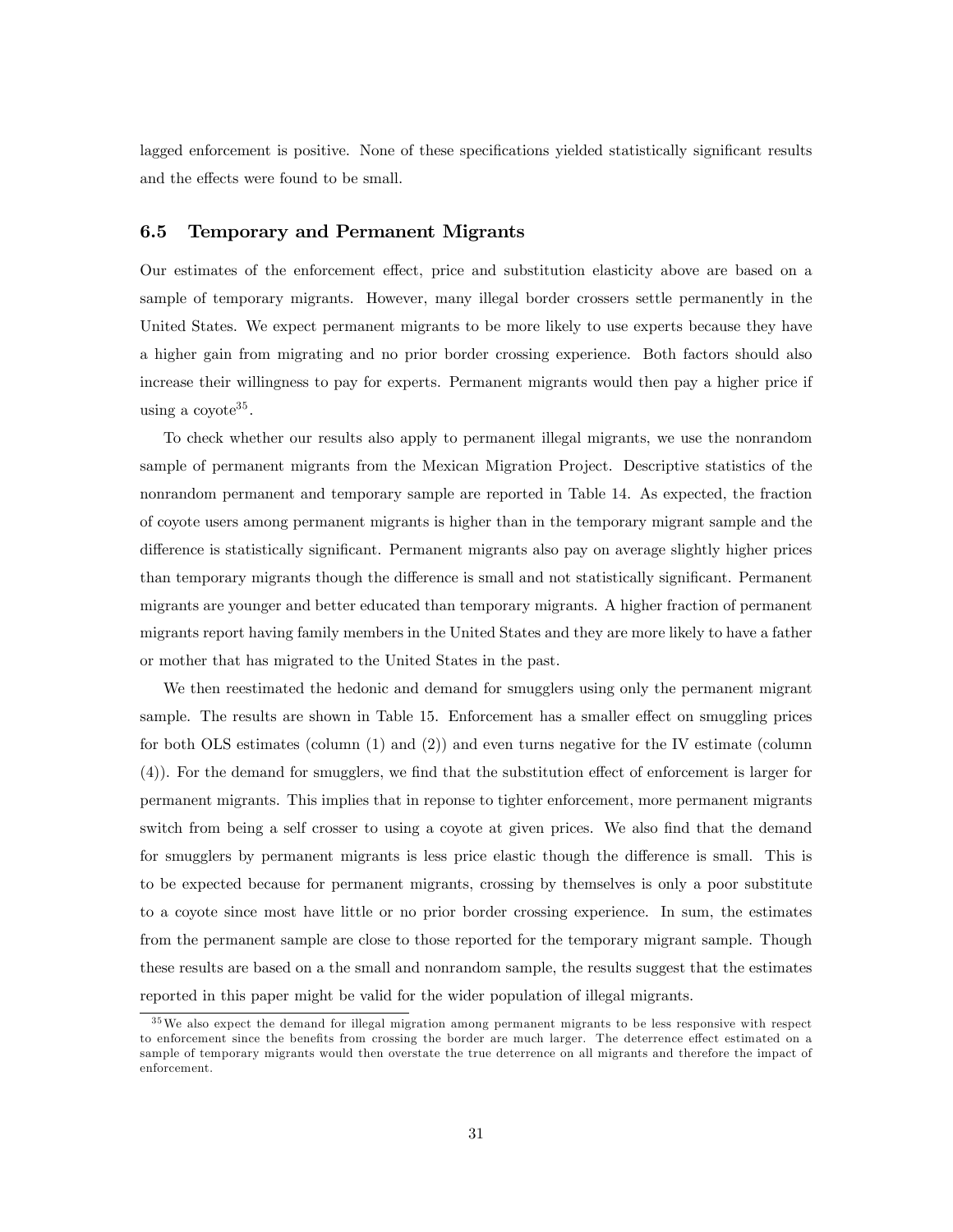# 7 Implications for Enforcement Policy

#### 7.1 Too Much or Too Little Border Enforcement?

Between 1986 and 1998, the budget of the border patrol increased more than sixfold. Our estimates suggest that the effect of this massive expansion on coyote prices, the demand for smugglers and deterrence has been small. We calculate that the risk of getting caught and punished increased only slighly in the 1990s. Most additional costs incurred by migrants arise because migrants now travel to more remote areas where crossing is more dangerous and requires more time.

There are however several reasons why the effect of border enforcement on illegal border crossings and the number of illegal migrants in the United States will remain small. First, despite the increase in migration costs, the benefit of working illegally in the United States are large. Earnings prospects north of the border are more than three times those in Mexico for our sample of migrants. It is therefore unlikely that enforcement will turn the net benefit zero or negative unless the probability of apprehension reaches one.

As one illegal Mexican migrant in the United States puts it: îI tell you something, with that you make here in a day, you can eat the entire week. There [in Mexico], they pay you 70 pesos a day, on a good day. Seventy pesos are about \$7. A kilogram of meat, which is equivalent to two pounds, costs 47 pesos; so if you buy one kilogram of meat and tortillas, with that are you going to buy a pair of pants? Here if you make \$50 in a day, you can buy Öve pounds of meat for about \$10. You can still go to a second-hand store and buy a pair of pants for two quartersî (Reyes, Johnson and Von Swearningen, 2002).

Second, even if the border heavily patrols some crossing routes, migrants can substitute easily to less guarded areas or simply stay longer in the United States. Estimates suggest that sealing the whole 2,000 mile long border might require more than 20,000 border agents, roughly double its current level.

Further, though crossing has become harder, the costs associated with an apprehension remain low. Of the 1,600,000 apprehensions made in 1998, only about 20,000 or 1.25 percent are prosecuted in court. For the vast majority of migrants, the cost of apprehension is simply the value of a day lost working in the United States (less than \$ 20 in 1983 prices). The policy of enforcement without punishment has made the Southwestern border a revolving door where those apprehended and deported back to Mexico - rather than being deterred- simply try to cross the next night.

Finally, there is also evidence that part of the border patrolís resources are used for alternative activities. Trade and legal border crossings following NAFTA have rapidly increased since the late 1980s. The top line in Figure 2 shows that the number of people crossing legally at the Southwestern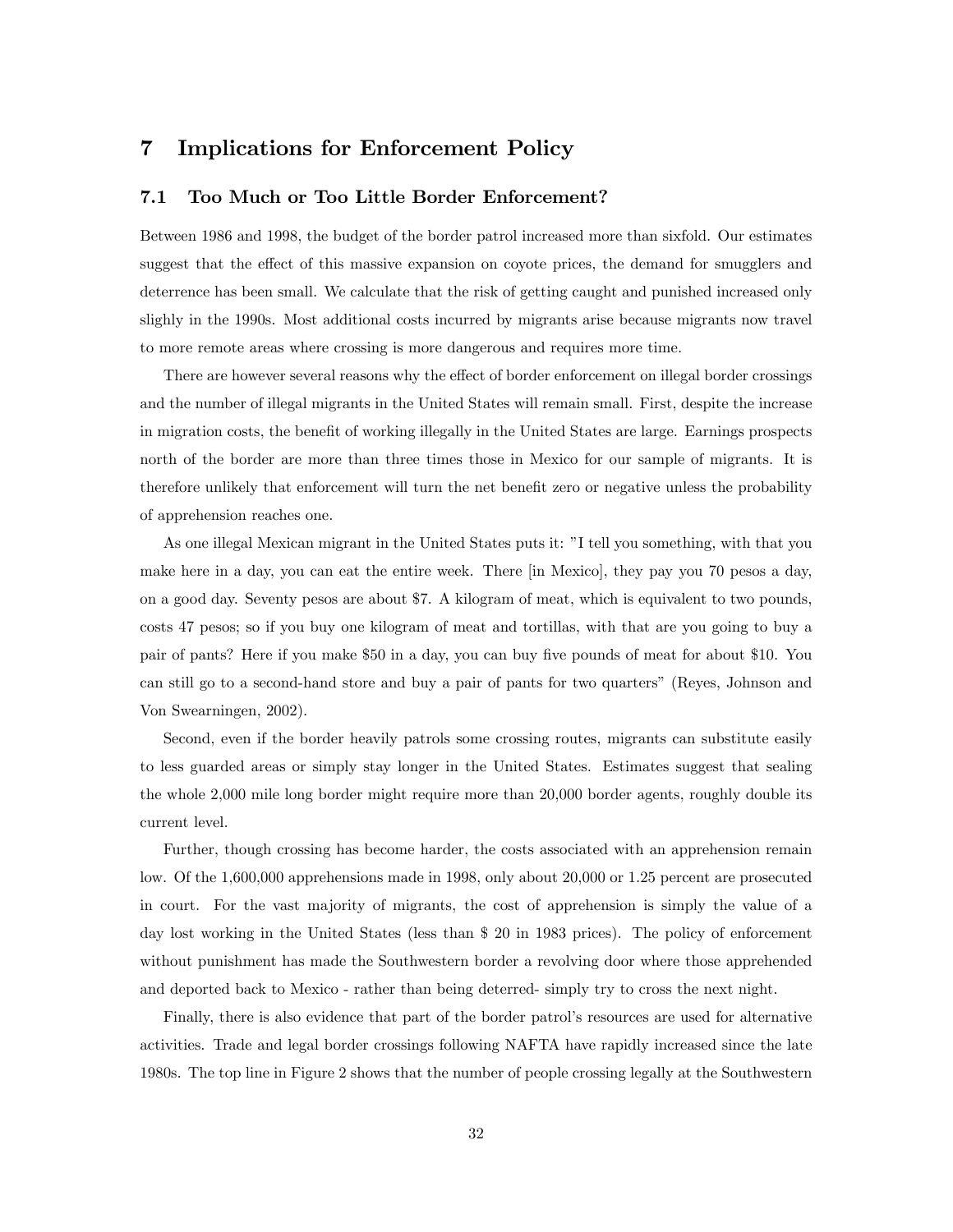border has more than doubled since the late 1970s, from 100 million to over 200 million per year (see Massey et al, 2002 for additional evidence). However, legal border traffic is handled by immigration o¢ cers and not by the border patrol. Since the vast majority of illegal migrants cross outside of the legal points of entry, the increase in legal border traffic should not affect the border patrol's efforts to fight illegal migration.

In addition however, the 1986 Anti-Drug Abuse Act extended the duties of the border patrol to fight drug smuggling along the border. The bottom line of Figure 2 shows that the value of drugs seized skyrocketed after 1986. Fighting drug smuggling might have diverted some of the additional border enforcement away from illegal migrants though the magnitude of this effect is not clear. This would provide an alternative explanation for the small enforcement effects found in the paper.

#### 7.2 Temporary Legal Permits

In the light of our results, the question arises whether the government can do better. In what follows, we argue that the current policy of high enforcement and low punishment is potentially dominated by two alternative policy instruments.

The vast majority of additional resources went into raising the probability of apprehension, which is costly to society. Instead, the government could consider to impose fines on illegal migrants as a substitute for higher enforcement levels. These are costless to society and bring revenue to the government. Given that illegal migration is not a severe crime compared to for example drug smuggling, fines should be preferred over imprisonment. However, imposing a fine would not eliminate the market for smuggling services and society would still have to bear the costs of border enforcement.

A second alternative policy instrument is to charge a fee in return for allowing legal migration on a temporary basis. Suppose the fee was chosen such that the same number of migrants enter the United States than under the current enforcement policy. Denote the number of migrants with a temporary legal permit as  $M^{leg}$ . Define the damage to society from additional migrants as  $D(M^{leg}(fee, L))$  where  $D_M > 0$  and  $D_{MM} > 0$ . Thus, the damage to society increases with the number of migrants at an increasing rate. Also, the number of legal migrants decreases in the fee and border enforcement levels, in both cases at a decreasing rate:  $M_L < 0$ ,  $M_{fee} < 0$  and  $M_{LL} > 0$ ,  $M_{feefe} > 0.$ 

The cost to the US society under the temporary permit would then equal

$$
D(M^{leg}(fee, L)) + w^{BP}L - (fee + \tau w^{Mig})M^{leg}
$$

where  $w^{BP}$  is the wage of border patrol officers,  $w^{Mig}$  the wage rate of legal temporary migrants and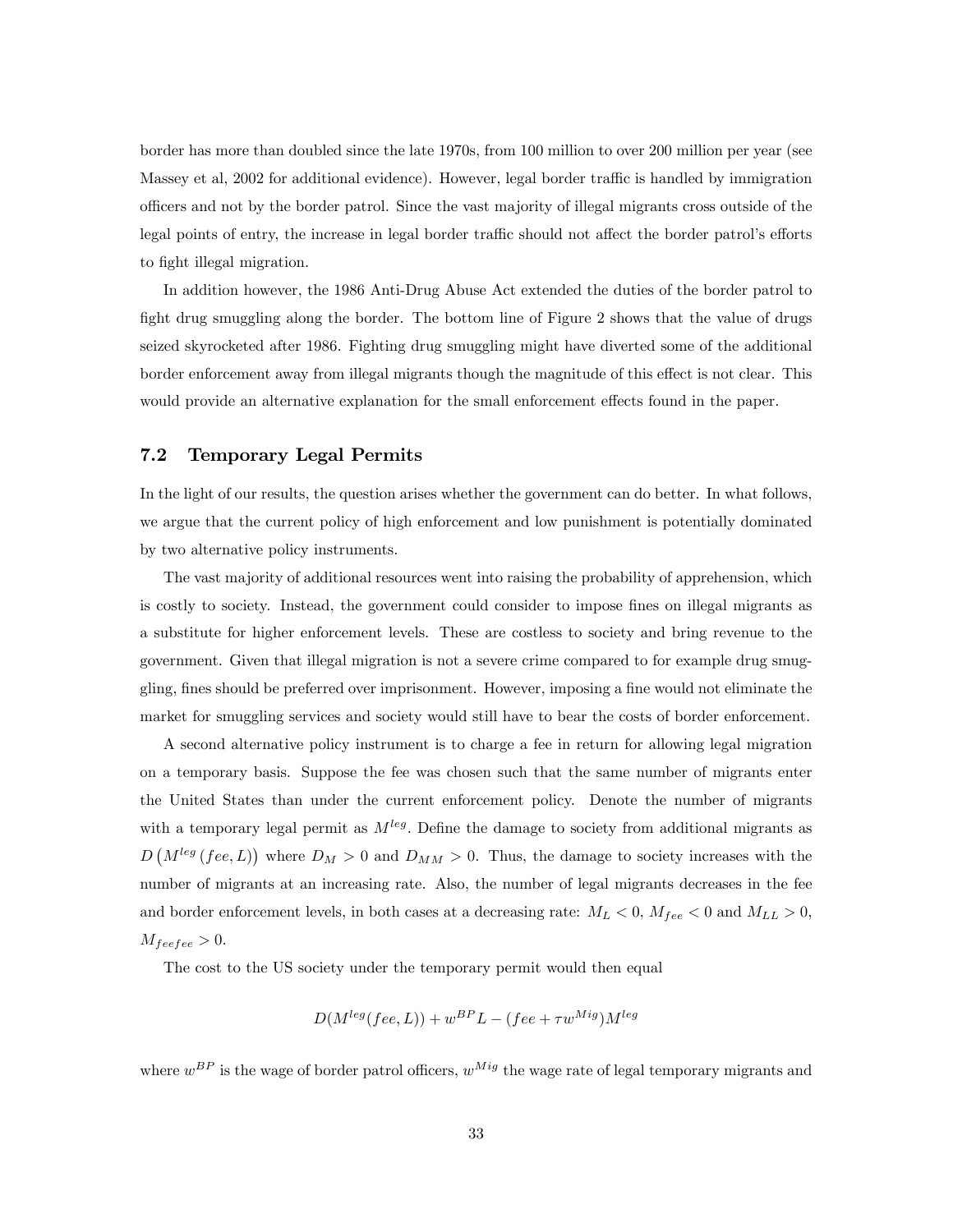$\tau$  the tax rate on labor earnings. The second term represents the costs of enforcement and the third term the revenues from selling the permit and taxing labor earnings of the temporary migrants. In contrast, with the current policy of enforcement and punishment, the cost is

$$
D(M^{ill}(L)) + w^{BP}L
$$

where  $M^{ill} = M^{leg}$  by assumption. Unless the cost of temporary legal migrants is much higher than for illegal migrants, for example because they have easier access to welfare benefits, the costs to the US society with the temporary permit are lower than under the current policy for two reasons: first, under the permit policy, the government receives additional revenues from the sale of the permits and the tax on migrant's labor earnings. Second, as we show formally in Appendix C, the government will choose a lower enforcement level  $L$  under the new policy and therefore has lower enforcement  $expenditures<sup>36</sup>$ .

To calculate the fee the US government could charge, we multiply the mean wage differential between the United States and Mexico with the average duration of the permit chosen at the mean duration and subtract the average living expenses for food and lodging reported in our dataset. The resulting US\$2,200 (in 1983 prices) should be considered an upper bound since it represents the maximum amount the average migrant is willing to pay for the permit. Note that our calculations does not include that migrants with temporary legal permits could get better paid jobs and thus have higher gains from migration. Alternatively, the government could simply charge the average smuggling price which was roughly US\$300 before 1986.

To get a rough estimate of the additional revenue for the government, we multiply the fee per migrant with the number of users assuming that the annual inflow of temporary migrants remains at current levels of 1,000,000-1,300,000. This yield additional revenues between US\$300-390 million (lower bound) and 2.2-2.86 billion extra revenues (upper bound) for the government, which represents between 15 and 100 percent of the INS budget in 1998. The numbers are still a conservative estimate since we ignore potential tax revenues from temporary legal migrants and additional savings from reduced enforcement.

## 8 Conclusion

Using a unique dataset on illegal migrants from Mexico, we estimate the effects of government enforcement on prices and demand for border smuggling services. We find that the direct effect of enforcement on smuggling prices is low. Our back-of-the envelope calculation suggests that enforce-

<sup>&</sup>lt;sup>36</sup> However, prevention of drug smuggling still rationalizes some enforcement.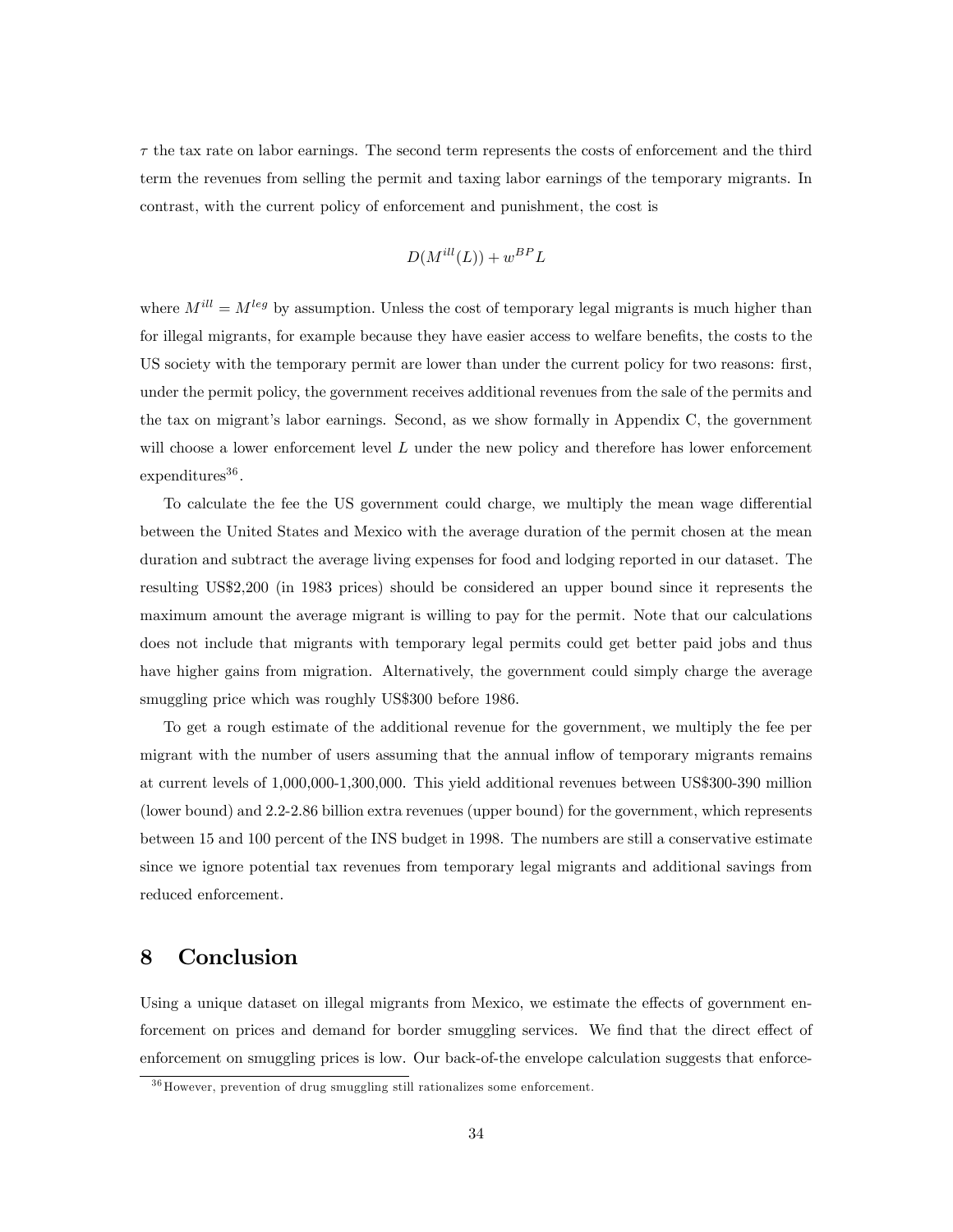ment had only a small effect on the risk of apprehension and therefore cost function of smugglers. In addition, the price elasticity of demand for border smugglers is found to be more elastic than prior estimates based on the illegal drug market. Our estimates are shown to be robust to unobserved heterogeneity, composition effects, changes in the estimation sample and alternative specifications of the enforcement variable.

Enforcement has however changed illegal crossing patterns pushing migrants to use more remote and dangerous routes. We estimate that additional migration costs from more time spent crossing the border, higher prices for coyotes in those remote areas and associated increased health risk are more than three times the direct effect of enforcement on smuggling prices. The observed increase in average smuggling prices by 50 percent or almost US\$150 after 1986 can thus be decomposed into a direct enforcement effect (around 25 percent), the indirect substitution effect from sector switching (roughly 45 percent) and a residual component. The latter might be related to a higher willingness to pay for smugglers following the rising number of legalized relatives in the United States.

These changes in the border smuggling market demonstrate that the effectiveness of enforcement policies crucially depends on whether individuals can substitute away from the activity that is being sanctioned. It also implies that any meaningful cost-benefit analysis needs to take into account these indirect effects of enforcement efforts.

Though migration costs have overall increased, earnings potentials in the US among temporary migrants in our sample are more than three times those in Mexico. It is unlikely that a further expansion enforcement without punishment will drive the net benefit from illegal migration to zero. Instead of the current enforcement policy, we propse a temporary legal permit. This not only yields additional revenues to the government but also allows further savings from lower enforcement levels.

## References

- [1] Angelucci, M. (2003): îU.S. Border enforcement and the net ináow of Mexican illegal migrationî, mimeo, University College London
- [2] Becker, G. S. (1968): "Crime and punishment: an economic approach" Journal of Political Economy, 78: 169-217
- [3] Becker, G. S.; M. Grossman and K. M. Murphy (2001): "The simple economics of the war on drugs", mimeo, University of Chicago
- [4] Conover, T. (1987): Coyotes : a journey through the secret world of America's illegal aliens. New York : Vintage Books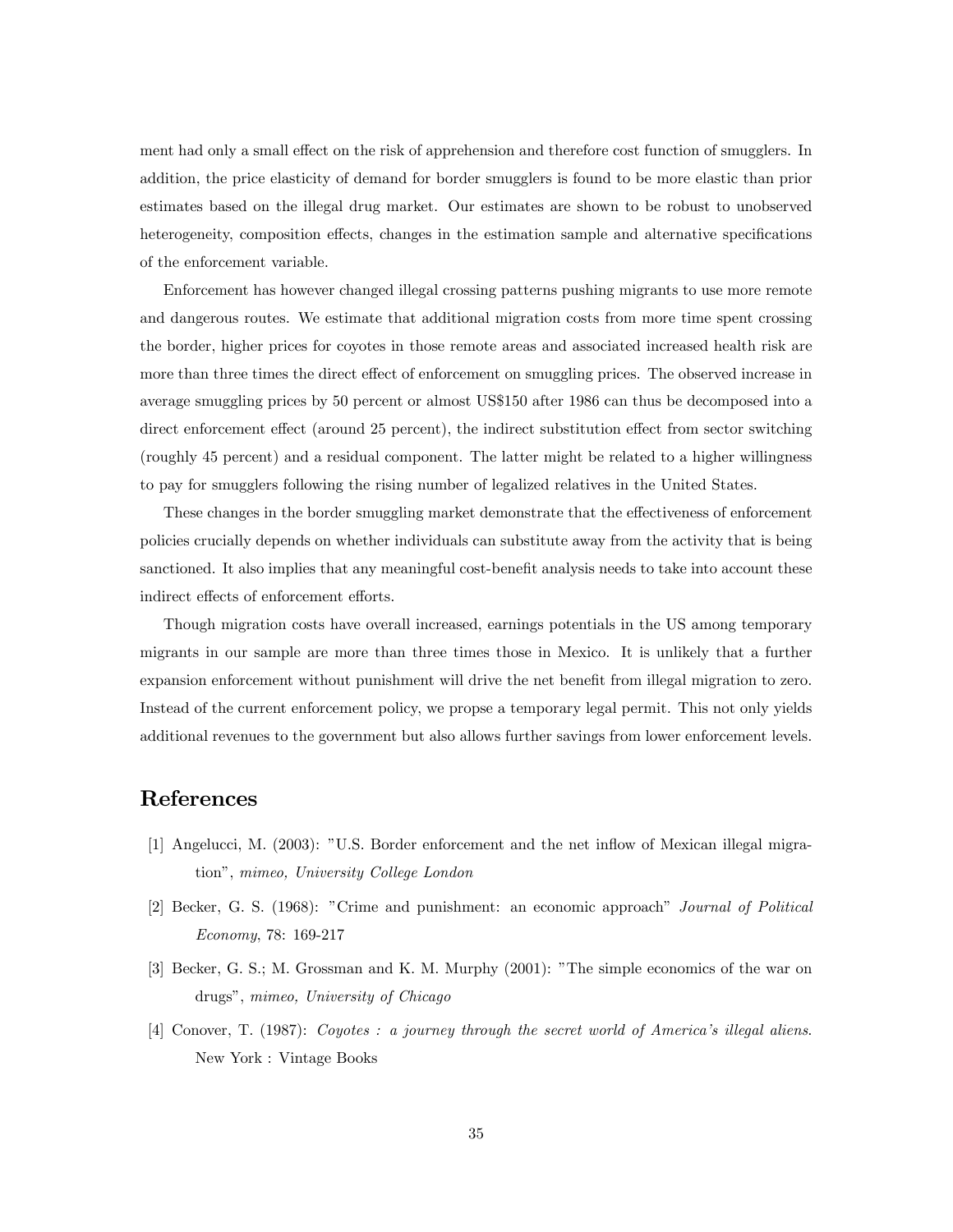- [5] DiNardo, J. (1993): "Law enforcement, the price of cocaine and cocaine use", *Mathematical* and Computer Modeling, 17, 2: 53-64
- [6] Donato, K., J. Durand and D. S. Massey (1992): "Stemming the tide? Assessing the deterrent effects of the Immigration Reform and Control Act", Demography, 29: 139-57
- [7] Ehrlich, I. (1977): îCapital punishment and deterrence: some further thoughts and additional evidence", Journal of Political Economy, 85: 741-88
- [8] Eschbach, K.; J. Hagan and N. Rodriguez (2001): îCauses and trends in migrant deaths along the U.S.-Mexico border, 1985-1998î. Working Paper WPS 01-4, University of Houston, Center for Immigration Research.
- [9] Espenshade, Th. (1994): îDoes the threat of border apprehension deter undocumented US immigration?", Population and Development Review, 20: 871-92
- [10] Espenshade, Th. (1995): "Using INS border apprehension data to measure the flow of undocumented migrants crossing the U.S.-Mexico border, *International Migration Review*, 29: 545-65
- [11] Ethier, W. J. (1986): îIllegal Immigration: the host-country problemî. American Economic Review, 76: 56-71
- [12] Federal Judicial Center: Federal Court Cases: Integrated data base, 1970-2000 [Parts 1-14, 29- 33, 58-60, 67-69, 76-81, 109-113: Criminal data, 1970-2000] [Computer Öle]. ICPSR version. Washington, DC: Federal Judicial Center [producer], 1992, 1995, 2000. Ann Arbor, MI: Inter-university Consortium for Political and Social Research [distributor], 1997, 1997, 2002.
- [13] Hanson, G. H. and A. Spilimbergo (1999): "Illegal immigration, border enforcement and relative wages: evidence from apprehensions at the U.S.- Mexico border", American Economic Review, 89:1337-57
- [14] Kossoudji, S. A. (1992): "Playing cat and mouse at the U.S.-Mexican border", Demography, 29: 159-80
- [15] Kuziemko, I. and S. Levitt (2001): "An empirical analysis of imprisoning drug offenders", NBER Working Paper #8489
- [16] Levitt, S. (1997): "Using electoral cycles in police hiring to estimate the effect of police on crimeî, American Economic Review, 87: 270-90
- [17] Lopez Castro, G. (1998): îCoyotes and alien smugglingî, in: Mexico-United States Binational Migration Study (1998): Migration between Mexico and the United States. Vol I-III. Austin, Texas: Morgan Printing.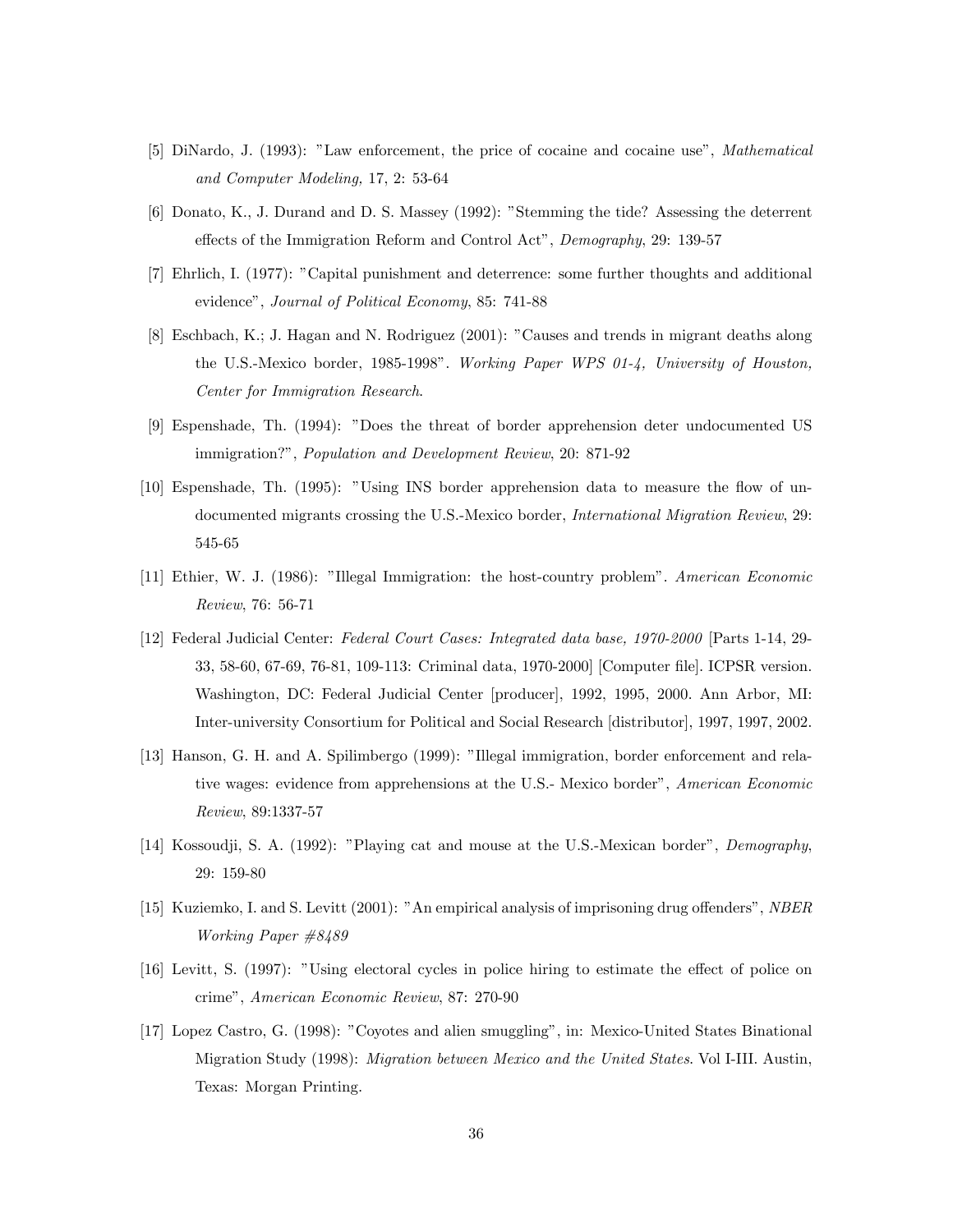- [18] Massey, D. S.; J. Durand and N. J. Marone (2002): Beyond smoke and mirror. Mexican immigration in an era of economic integration. Russell Sage Foundation
- [19] Massey, D. S. and A. Singer (1995): "New estimates of undocumented Mexican migration and the probability of apprehension". Demography, 32: 203-13
- [20] Mexican Migration Project (2001): *MMP71 data files*. Population Studies Center, University of Pennsylvania. Philadelphia. Website: www.pop.upenn.edu/mexmig; data released in November 2001
- $[21]$  Miron, J. A.  $(2003)$ : "The effect of drug prohibition on drug prices: evidence from the markets for cocaine and heroin", Review of Economics and Statistics, 85: 522-30
- [22] Reyes, B. I.; H. P. Johnson and R. Van Swearingen (2002): *Holding the line? The effect of* recent border build-up on unauthorized migration. Public Policy Institute of California
- [23] Tauchen, H.; A.D. Witte and H. Griesinger (1994): "Criminal deterrence: revisiting the issue with a birth cohort", Review of Economics and Statistics, 76: 399 - 412
- [24] Saffer, H. and F. Chaloupka (1995): "The demand for illicit drugs", NBER Working Paper #5238
- [25] U.S. Immigration and Naturalization Service (various years): Statistical Yearbook of the Immigration and Naturalization Service. Government Printing Office
- [26] Van Ours, J. (1995): îThe price elasticity of hard drugs: the case of opium in the Dutch East Indies 1923-38î, Journal of Political Economy, 103: 261-79
- [27] Viscusi, K.W. (1986): "The risks and rewards of criminal activity: a comprehensive test of criminal deterrenceî, Journal of Labor Economics, 4: 317-40
- [28] Warren, R. (2000): "Annual estimates of the unauthorized immigrant population residing in the United States and components of change: 1987 to 1997", mimeo, U.S. Immigration and Naturalization Service
- [29] Witte, A. D. (1980): "Estimating the economic model of crime with individual data", Quarterly Journal of Economics, 94: 57-84

## A Data Appendix

The Mexican Migration Project, a collaborative research project between the University of Pennsylvania and the University of Guadalajara, is a repeated cross-sectional survey conducted since 1982. Each year, with the exception of 1984 to 1986, 200 households in two to five communities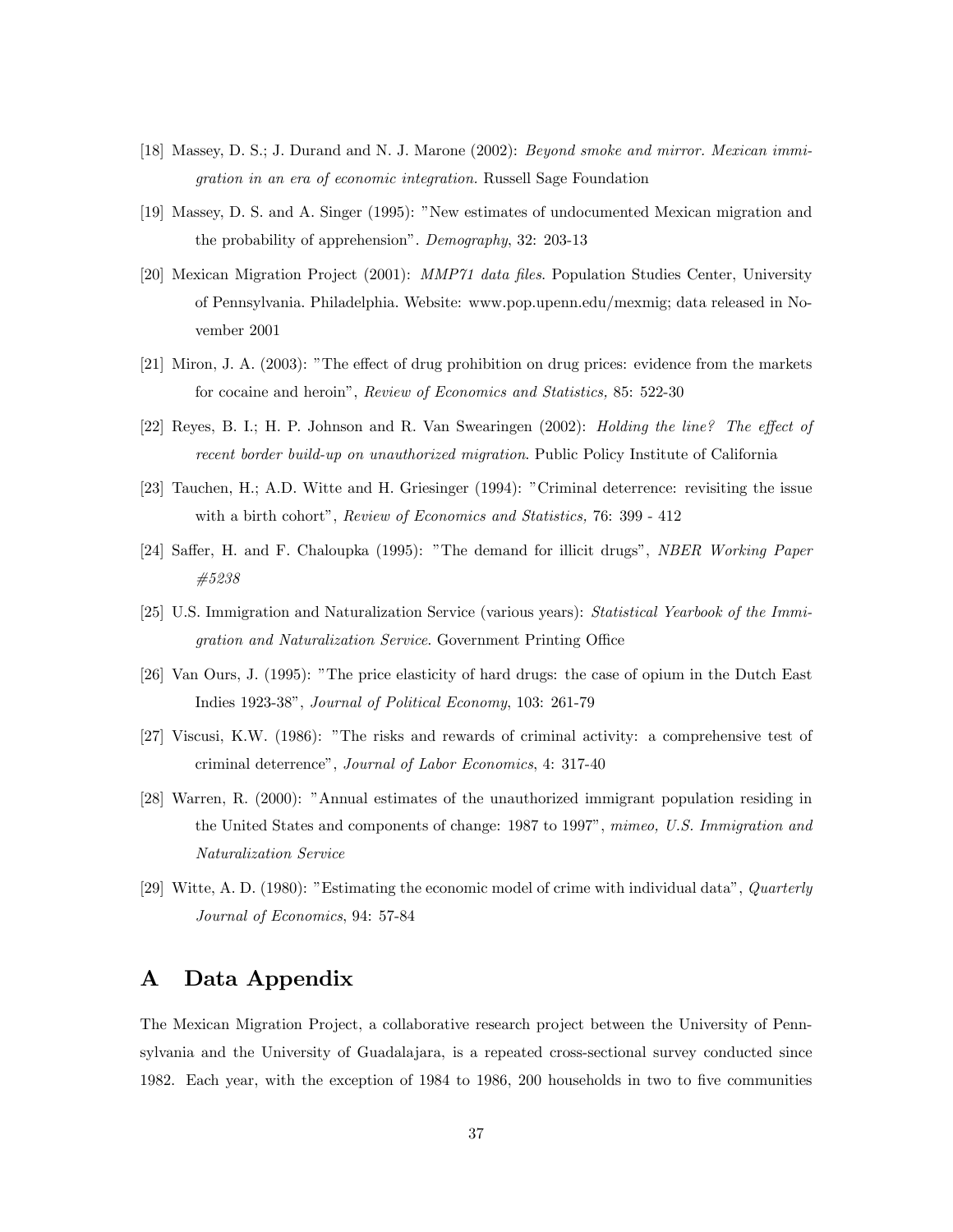in Mexico are interviewed<sup>37</sup>. The communities typically in traditional sending regions of legal and illegal migrants to the United States, such as Baja California and Zacatecas (see Figure A2 for their geographic location).

The survey structure is as follows: in a first round of interviews, all members of the selected household were interviewed. Questions include whether, when and how often each household member has migrated to the US, their occupation and wages earned in the US and their last formal job in Mexico along with demographic information about individual household members. Household heads that reported migration experience were then reinterviewed in more depth about their migration experience. The survey compiles a full year-to-year history of migration to the United States, including the amount paid to a coyote if used, the border crossing sector and the number of apprehensions at the border. In addition, information about housing, land holdings and businesses in Mexico and existing family ties in the US are collected on an annual basis.

We restrict the dataset to household heads between age 16 and age 55 who were interviewed in Mexico. However, we make use of the permanent migrant sample in the robustness section. We drop observations with missing information on age, education and wage earned in the last formal job in Mexico. We also drop everybody that does report zero wages in Mexico and those migrants who did not work or reported zero earnings in the United States. To avoid recall error, we only use information for ten years prior to the survey date. To deflate the wage and price data, we use the standard Consumer Price Index (base year 1982 - 1984). We adjust variables denoted in Mexican Pesos by the exchange rate taken from the International Financial Statistics. The price paid for a border smuggler is observed for each expert user in each year he made a trip to the United States. Less than 10 percent of the illegal migrants surveyed report missing values whether they crossed with a coyote or not. Roughly the same amount do not remember the place where they crossed the border. Almost 30 percent however do not recall the price they paid the expert.

The enforcement variable, the number of linewatch houres the border patrol spends patrouling the border, varies across year and the nine border patrol sectors. The punishment data is taken from the Federal Court Cases: Integrated Data Base, 1970-2000 (various files). The data base contains all federal court cases for each year and each court district. We construct the mean prison term in days imposed for immigration violations (illegal entry and illegal reentry) for each year and each of the Öve district courts at the Southwestern border (California South (CS), New Mexico (NM), Arizona(AZ), Texas South(TS), Texas West(TW)). These are then matched to the border patrol sectors (San Diego and El Centro (CS), El Paso (NM), Tucson and Yuma (AZ), McAllen and Laredo (TS), Del Rio and Marfa (TW)).

 $37$  If the community surveyed had less than 500 households, a smaller sample was chosen.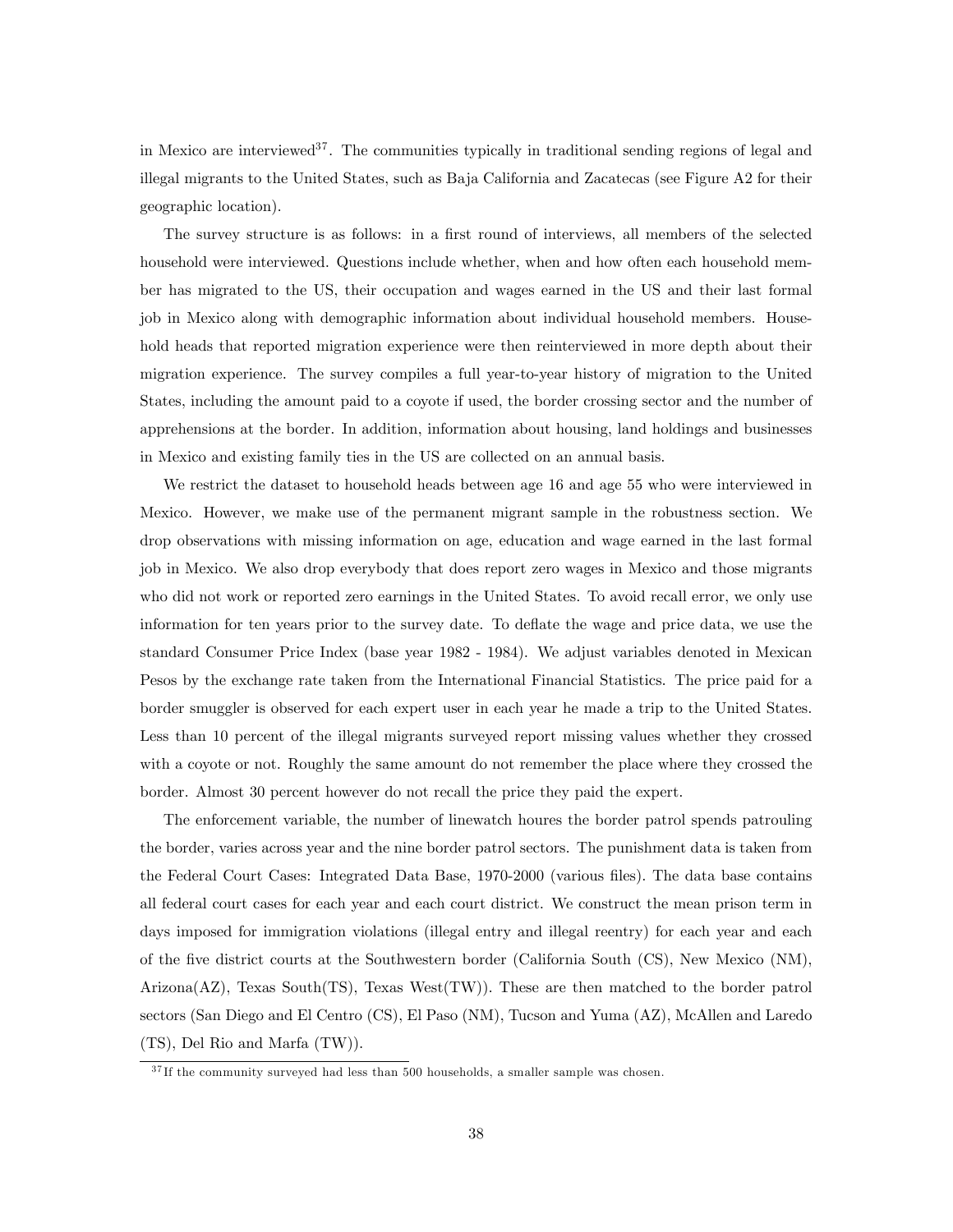Similarly, we construct a measure for the punishment of migrant smugglers, from data of the United States Sentencing Commission for the years 1991 to 1998. For each year and court district, we calculate the mean prison term and fine for smuggling aliens and match them to the nine border patrol sectors as above.

In our dataset, we only observe the wages of the first and last trip to the United States. We also know the wage of the last formal job in Mexico for everybody in our sample. We therefore face two missing data problems. First, we do not observe wages earned in the United States for those not migrating. In addition, we have to construct wages earned in Mexico and the United States for each year and each person in the sample.

For wages earned in Mexico, we predict wages for each person and year from a Mincer regression. The independent variable is the log hourly wage in Mexico while the regressors include education, experience, experience squared, dummies for the year and state of residence, marital status and gender of the person and occupational dummies. We proceed in the same way to get annual observations of US wages for individuals reporting a trip to the United States in that year. To construct missing US wages for stayers, we use a standard selection model. The participation equations include the number of household members, the number of children and minors in the household and whether the father and mother ever migrated to the United States, the migrant's education, age and state of residence as regressors. We use two different exclusion restrictions: first, we take the number of family members in the United States in each year as an instrument. The existence of family ties in the United States increases the probability of migrating to the United States. However, it might also increase the wage a migrant earns in the US if family members can assist in Önding a better job. In that case, the instrument is not valid. As a second instrument, we use an indicator variable whether the household head has a business in Mexico in a certain year. Owning a business in Mexico should decrease the propensity to migrate to the United States while there is no direct ináuence on the wage earned once in the United States<sup>38</sup>.

## B Derivation of Thresholds

We start with the demand for illegal migration (4):

$$
\Delta w(\theta) - (1 - D^{E}) \text{prob}(\theta) \Delta w(\theta) + F - D^{E} \text{prob}^{E} (\Delta w(\theta) + F) - D^{E} (1 - \text{prob}^{E}) P^{E} - F C \ge 0
$$

<sup>&</sup>lt;sup>38</sup> The results reported in the paper use the demographic variables as instruments. Estimates based on the alternative instrument were very similar.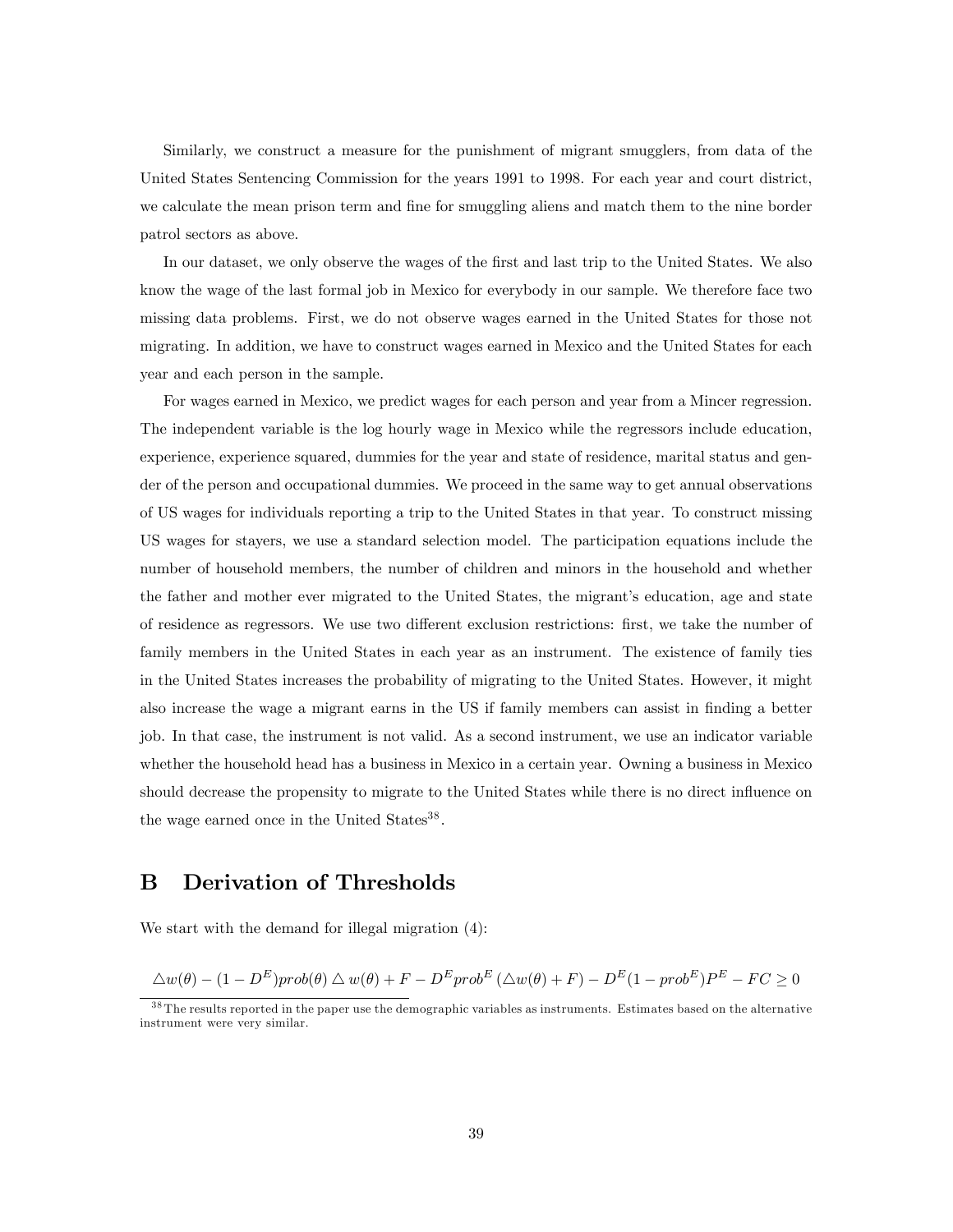For those hiring an expert  $(D^E = 1)$ , the threshold for migrating illegally is

$$
\theta^* : (1 - prob^E)(\triangle w(\theta^*) - P^E) - prob^E F - FC = 0 \tag{7}
$$

Individuals with  $\theta < \theta^*$  will choose not to migrate whereas those with  $\theta \geq \theta^*$  migrate.

For demand for experts to be positive, we need to show that  $\theta^* < \theta^{**}$ . The threshold for hiring an expert versus crossing alone is

$$
\theta^{**} : (prob(\theta^{**}) - prob^{E}) (\triangle w(\theta^{**}) + F) - (1 - prob^{E}) P^{E} = 0
$$

Solving for the price yields

$$
\theta^{**}: P^E = \frac{prob(\theta^{**}) - prob^E}{1 - prob^E} (\triangle w(\theta^{**}) + F)
$$
\n
$$
(8)
$$

Rewrite (7) using the fact that for  $\theta^* < \theta^{**}$ ,  $\Delta w(\theta^*) \leq \Delta w(\theta^{**})$ :

$$
(1 - prob^{E})(\triangle w(\theta^{**}) - P^{E}) - prob^{E}F - FC \ge 0
$$

Substituting for the price from (8) and simplifying gives the condition

$$
(1 - prob(\theta^{**})) \triangle w(\theta^{**}) - prob(\theta^{**})F - FC \ge 0
$$
\n
$$
(9)
$$

This is the condition that self crossers  $(D^E = 0)$  find it optimal to migrate. We show below that (9) is indeed satisfied for  $\theta \ge \theta^{**}$ . Thus, all individuals who are self-crossers also choose to migrate.

Substituting in (9) for  $prob(\theta^{**}) (\triangle w(\theta^{**}) + F)$  from (8) and rearranging yields

$$
(1 - prob^{E}) \triangle w(\theta^{**}) - prob^{E}F - FC(1 - prob^{E})P^{E} \ge 0
$$

Since the equation holds for  $\theta^*$  with equality and  $\Delta w(\theta^{**}) \ge \Delta w(\theta^*)$ , this is always satisfied.

## C Optimal Enforcement

We derive optimal enforcement levels in a market with experts (as under the current policy of enforcement and punishment) and without experts (under the new policy of temporary legal permits) and show that optimal enforcement is lower without experts. Since prosecution of apprehended illegal migrants has changed little over most of our sample period, we keep punishment levels constant.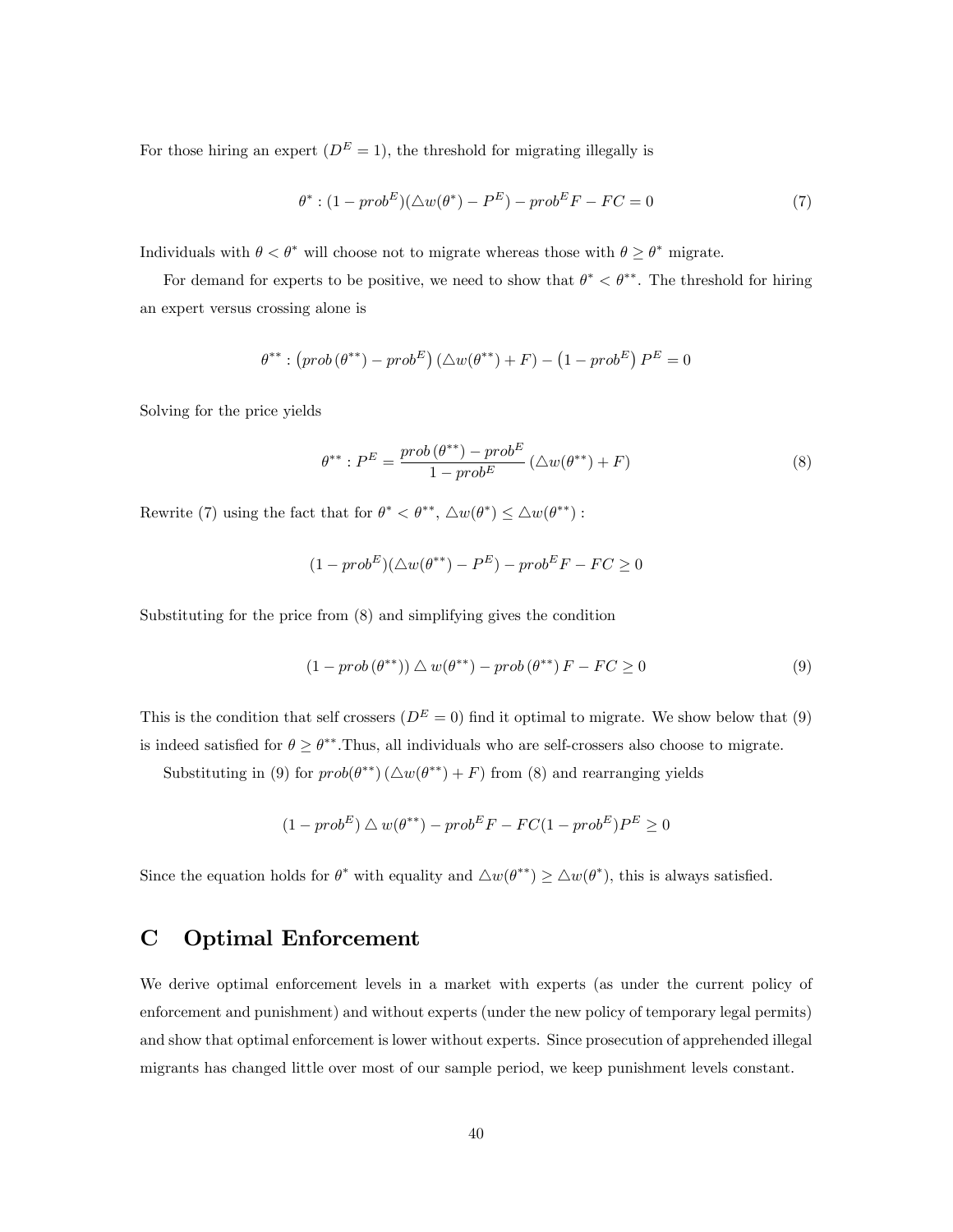A social planner chooses enforcement (L or prob) to maximize the welfare of the US population. As in the main text, migration imposes a cost on society denoted by  $D(M(L))$  where  $M(L)$  is the number of migrants entering each year with  $D_M > 0$  and  $D_{MM} > 0^{39}$ . The marginal damage from illegal migrants increases with their number either because the benefits from having migrants go down or the marginal costs go up. We also assume that  $M_L < 0$  and  $M_{LL} \geq 0$ . Increasing enforcement decreases the number of illegal entries either because of a deterrence or enforcement effect but at a decreasing scale.

In addition, there are costs to enforcement. In the absence of capital expenditures, these are  $\text{simply}^{40}$ 

$$
C^{BP} = w^{BP} * L
$$

where  $w^{BP}$  is the wage of a border patrol agent. The decision problem of the social planner is then to choose enforcement levels to minimize the sum of damages to society and enforcement costs. The first-order condition for this problem is

$$
-D'(M(L))\frac{\partial M(L)}{\partial L} = w^{BP} \tag{10}
$$

and the second-order condition is

$$
-D''(M)\frac{\partial M}{\partial L} - D'(M)\frac{\partial^2 M}{\partial L^2} > 0\tag{11}
$$

(10) and (11) define two enforcement levels: L (without experts) and  $L^*$  (with experts). To show that  $L < L^*$  is equivalent to showing that

$$
\left|\frac{\partial M}{\partial L}\right|_{\widetilde{L}} > \left|\frac{\partial M}{\partial L}\right|_{L^*} \tag{12}
$$

To simplify the derivation, we make the following assumptions:

$$
prob^{E} = (1 - \theta^{E})prob \text{ where } \theta \in [\theta^{*}; 1]
$$
  
\n
$$
prob(\theta) = (1 - \theta)prob \text{ where } \theta \in [0; 1]
$$
  
\n
$$
\Delta w(\theta) = \theta \Delta w
$$
\n(13)

<sup>&</sup>lt;sup>39</sup> There is a debate about what costs (illegal) migration imposes on society. Some actually argue that (illegal) migration is welfare-increasing. All we require for our analysis is that the costs (like wage effects, increased welfare, school and health expenditures or costs from a rise in crime rates) are larger than the benefits (cheap labor for agriculture and personal services and potentially higher returns to capital).

 $^{40}$ We abstract from indirect costs of enforcements arising from the distortionary taxes to finance enforcement. Since the expenditures for the border patrol are a very small fraction of GDP, the distortion is negligible.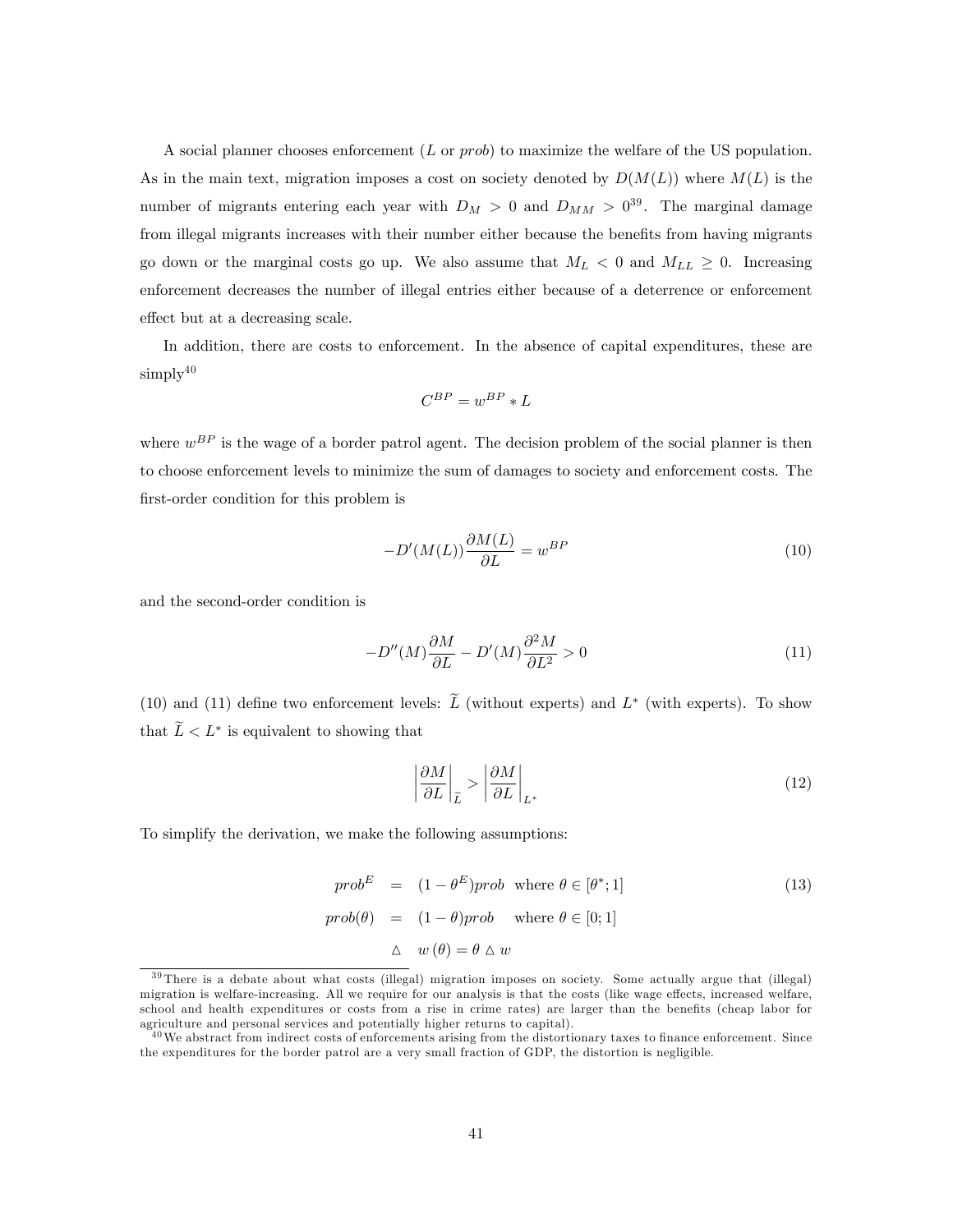where  $\Delta w$  is the benefit from migration for the smartest person  $(\theta = 1)$  and prob is determined by the resources of the border patrol  $(L)$ . Given that migrants can try to cross the border only once, the number of successful illegal entrants in the absence of experts is

$$
M_{NoExp} = \int_{\tilde{\theta}(L)}^{\theta^{\max}} (1 - prob(u, L)) g(u) du
$$

which given our assumptions (13) is equivalent to

$$
M_{NoExp} = (1 - prob(L)) \left( 1 - G\left(\tilde{\theta}(L)\right) \right) + prob(L) \int_{\tilde{\theta}(L)}^{\theta^{\max}} ug(u) du \tag{14}
$$

where

$$
\widetilde{\theta} : \triangle w(\widetilde{\theta}) - prob(\widetilde{\theta}) \left( \triangle w(\widetilde{\theta}) + F \right) = FC
$$

is the threshold in the absence of experts such that individuals with  $\theta \geq \tilde{\theta}$  choose to migrate illegally. With fixed L, the threshold satisfies  $\theta^* \le \theta \le \theta^{**}$ . That is, all individuals that cross alone will still choose to migrate in a world without experts  $(\theta \leq \theta^{**})$ . Some individuals who would be deterred from migrating alone do so with the help of an expert  $(\theta^* \leq \theta)$ .

Note that the last term in (14) is simply the average ability of migrants

$$
\int_{\widetilde{\theta}(L)}^{\theta^{\max}} ug(u) du = E\left[\theta \mid \theta \geq \widetilde{\theta}\right]
$$

In the presence of experts, the number of illegal migrants is instead

$$
M_{Exp} = \int_{\theta^*(L)}^{\theta^{**}(L)} (1 - prob^E)g(u)du + \int_{\theta^{**}(L)}^{\theta^{max}} (1 - prob(u, L))g(u)du
$$

Using our assumptions (13), we can simplify this to

$$
M_{Exp} = (1 - prob^{E}) [G(\theta^{**}(L)) - G(\theta^{*}(L))] ++(1 - prob(L)) (1 - G(\theta^{**}(L))) ++ prob(L)E [\theta | \theta \ge \theta^{**}]
$$

Taking the derivative with respect to enforcement level L yields for the market without experts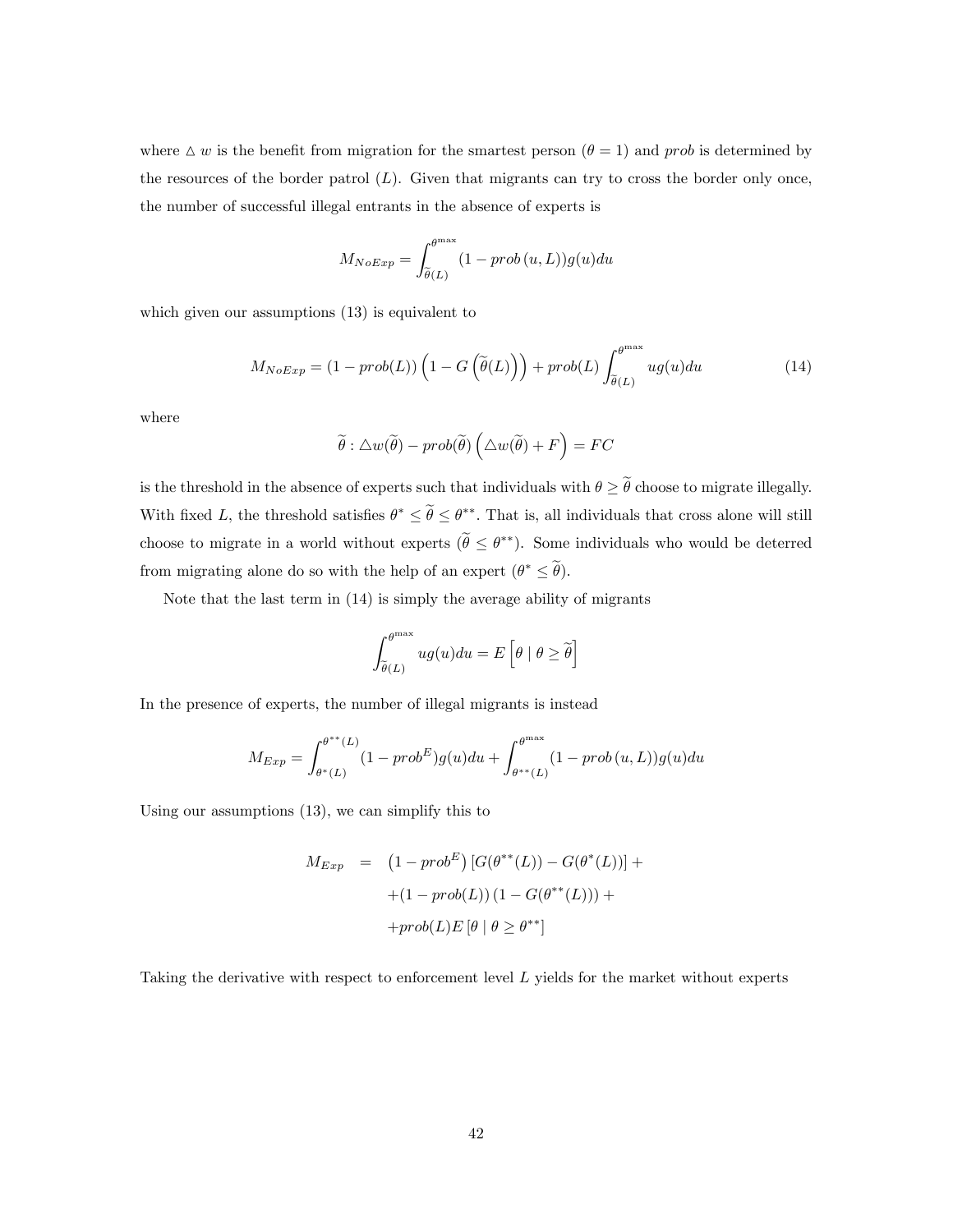$$
\frac{\partial M_{NoExp}}{\partial L} = -(1 - prob(L))g(\widetilde{\theta}) \left( \frac{\partial \widetilde{\theta}}{\partial prob} \right) \left( \frac{\partial prob(\widetilde{L})}{\partial L} \right) - \left( 1 - G(\widetilde{\theta}) - E \left[ \theta \mid \theta \ge \widetilde{\theta} \right] \right) \left( \frac{\partial prob(\widetilde{L})}{\partial L} \right) + \text{prob}(L) \frac{\partial E \left[ \theta \mid \theta \ge \widetilde{\theta} \right]}{\partial L}
$$

Substituting for the derivative of the conditional expectation yields

$$
\frac{\partial M_{NoExp}}{\partial L} = -\left[1 - G(\tilde{\theta}) - E\left[\theta \mid \theta \ge \tilde{\theta}\right] + (1 - prob(\tilde{\theta}, L))g(\tilde{\theta})\frac{\partial \tilde{\theta}}{\partial prob}\right] \times \left(\frac{\partial prob(\tilde{L})}{\partial L}\right)
$$

Similarly, with experts, we have

$$
\frac{\partial M_{Exp}}{\partial L} = -(1 - prob^{E}(L))g(\theta^{*}) \left(\frac{\partial \theta^{*}}{\partial prob^{E}}\right) \left(\frac{\partial prob^{E}}{\partial L}\right) +
$$
  
+
$$
(prob(\theta^{**}, L) - prob^{E}(L))g(\theta^{**}) \left(\frac{\partial \theta^{**}}{\partial prob}\right) \left(\frac{\partial prob(L^{*})}{\partial L}\right) -
$$
  
-
$$
\left(1 - G(\theta^{**}) - E\left[\theta \mid \theta \geq \tilde{\theta}\right]\right) \left(\frac{\partial prob(L^{*})}{\partial L}\right) -
$$
  
-
$$
-(G(\theta^{**}) - G(\theta^{*})) \left(\frac{\partial prob^{E}}{\partial L}\right) + prob(L) \frac{\partial E\left[\theta \mid \theta \geq \theta^{**}\right]}{\partial L}
$$

and substituting for the derivative of conditional expectation and simplifying yields

$$
\frac{\partial M_{Exp}}{\partial L} = -\left[ (1 - G(\theta^{**}) - E[\theta | \theta \ge \theta^{**}]) - (prob(\theta^{**}, L) - prob^{E}(L))g(\theta^{**}) \left( \frac{\partial \theta^{**}}{\partial prob} \right) \right] \times \times \left( \frac{\partial prob(L^*)}{\partial L} \right) - \left[ (1 - prob^{E}(L))g(\theta^{*}) \left( \frac{\partial \theta^{*}}{\partial prob^{E}} \right) + G(\theta^{**}) - G(\theta^{*}) \right] \left( \frac{\partial prob^{E}}{\partial L} \right)
$$

The second term is nonnegative. A sufficient condition for  $(12)$  to hold is then

$$
\begin{bmatrix} 1 - G(\widetilde{\theta}) - E\left[\theta \mid \theta \geq \widetilde{\theta}\right] + (1 - prob(\widetilde{\theta}, L))g(\widetilde{\theta})\frac{\partial \widetilde{\theta}}{\partial prob} \end{bmatrix} \left(\frac{\partial prob(\widetilde{L})}{\partial L}\right)
$$
  
> 
$$
\begin{bmatrix} 1 - G(\theta^{**}) - E\left[\theta \mid \theta \geq \theta^{**}\right] - (prob(\theta^{**}, L) - prob^{E}(L))g(\theta^{**})\frac{\partial \theta^{**}}{\partial prob} \end{bmatrix} \left(\frac{\partial prob(L^*)}{\partial L}\right)
$$

If there are decreasing returns to enforcement such that  $\frac{\partial^2 prob(L)}{\partial prob^2} < 0$ , then  $\widetilde{L} < L^*$  implies  $\frac{\partial prob(\widetilde{L})}{\partial L} >$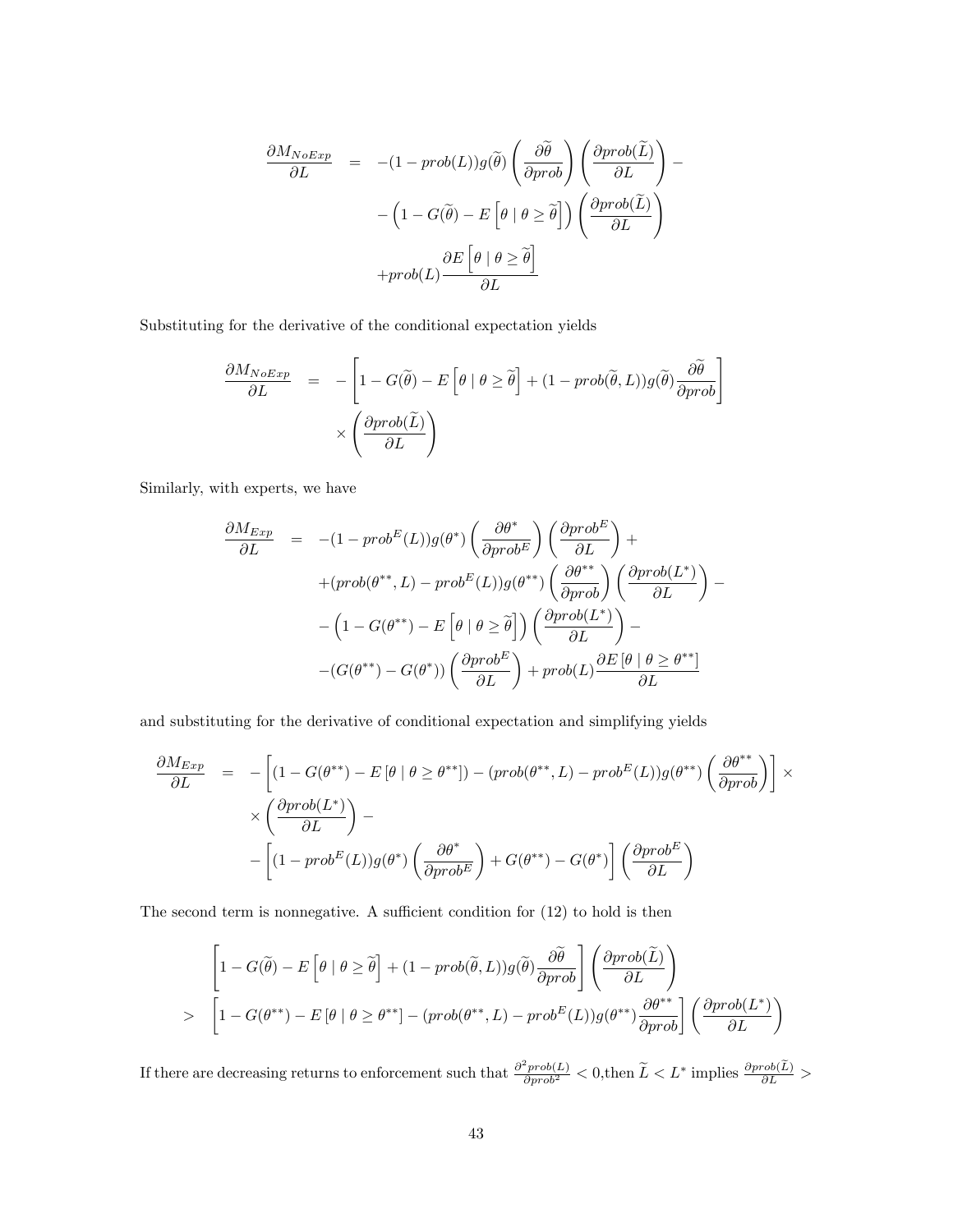$\frac{\partial prob(L^*)}{\partial L}$ . We then only need to compare the terms in square brackets.

Assume that  $\theta < \theta^{**}$  such that the threshold for self crossers at the higher enforcement level  $L^*$ is still above the threshold for migrants at the lower enforcement level L. Then,  $G(\theta^{**}) > G(\theta)$  and  $E[\theta | \theta \geq \theta^{**}] > E[\theta | \theta \geq \tilde{\theta}]$ . Rearranging the terms in square brackets yields

$$
G(\theta^{**}) - G(\widetilde{\theta}) + E[\theta | \theta \ge \theta^{**}] - E[\theta | \theta \ge \widetilde{\theta}] +
$$
  
+
$$
(1 - prob(\widetilde{\theta}, L))g(\widetilde{\theta})\frac{\partial \widetilde{\theta}}{\partial prob} + (prob(\theta^{**}, L) - prob^{E}(L))g(\theta^{**})\frac{\partial \theta^{**}}{\partial prob} > 0
$$

The first three terms are all positive. The change in thresholds in the fourth term is

$$
\frac{\partial \theta^{**}}{\partial prob} = \left(\frac{\triangle w(\theta^{**}) + F + F^E}{(prob(\theta^{**}, L) - prob^E) \frac{\partial \triangle w(\theta^{**})}{\partial \theta^{**}} + (\triangle w(\tilde{\theta}) + F) \frac{\partial prob(\theta^{**}, L)}{\partial \theta}}\right) \left(\frac{\partial prob^E}{\partial prob}\right)
$$

The denominator is positive as long as experts are better border smugglers than the person just indifferent between self crossing and using an expert, that is  $prob^{E}(L) \leq prob(\theta^{**}, L)$ . Thus,  $\frac{\partial \theta^{**}}{\partial prob} >$ 0 which in turn implies *. Q.e.d.*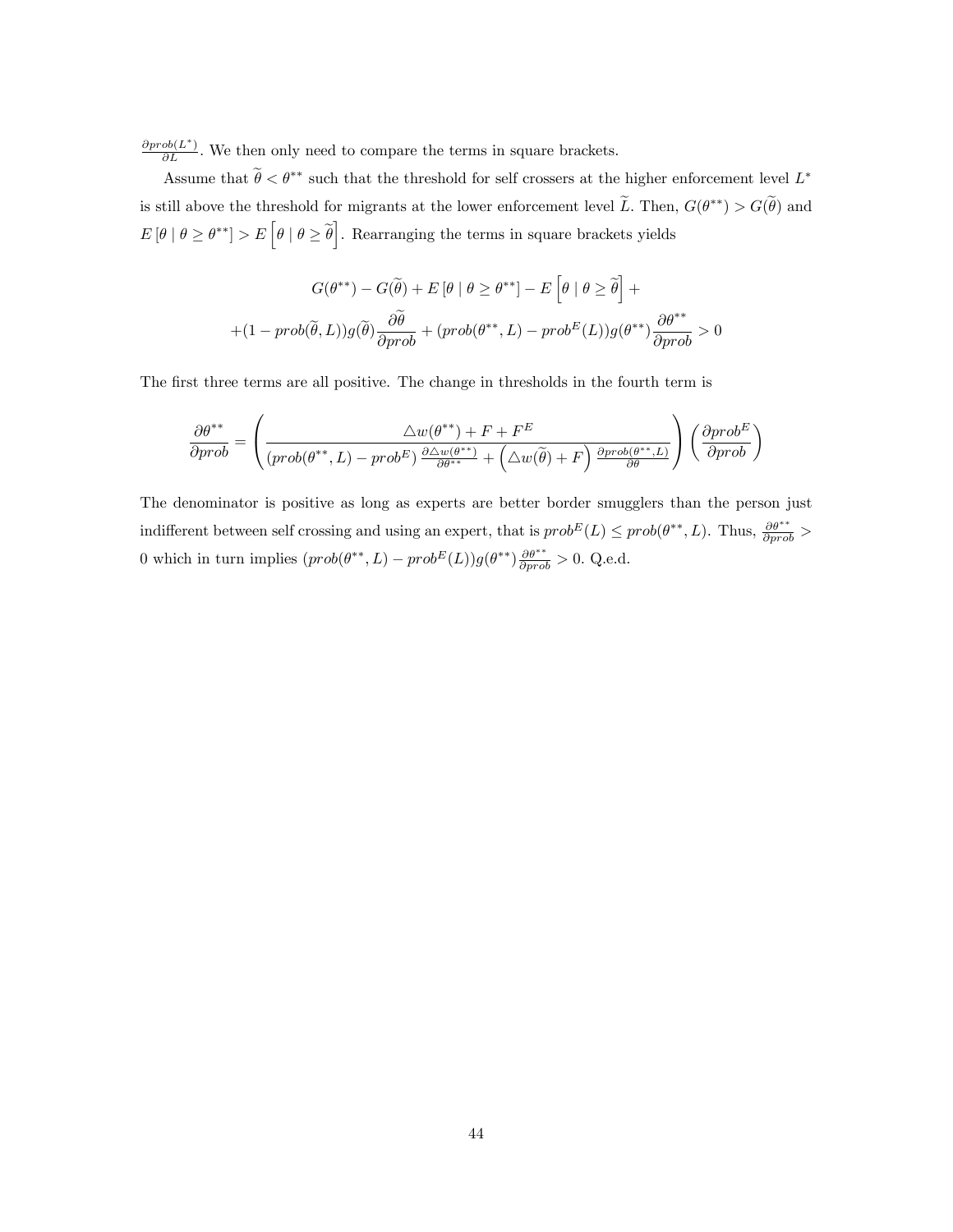|                            |                                             | <b>Self Crosser</b> |          | <b>Coyote User</b> |          | <b>T</b> Statistic |
|----------------------------|---------------------------------------------|---------------------|----------|--------------------|----------|--------------------|
|                            |                                             | Mean                | Std. Dev | Mean               | Std. Dev | Difference         |
| Individual                 | Age                                         | 37.07               | 8.40     | 36.06              | 8.28     | 2.6                |
|                            | Married                                     | 0.94                | 0.23     | 0.97               | 0.18     | $-2.7$             |
|                            | Female                                      | 0.01                | 0.11     | 0.02               | 0.13     | $-1.2$             |
|                            | Education                                   | 5.00                | 3.19     | 4.81               | 3.19     | 1.3                |
|                            | no years of formal education                | 0.08                | 0.27     | 0.08               | 0.28     | $-0.6$             |
|                            | _some primary education                     | 0.46                | 0.50     | 0.47               | 0.50     | $-0.8$             |
|                            | _primary education (6 years)                | 0.24                | 0.43     | 0.26               | 0.44     | $-0.8$             |
|                            | _more than primary education                | 0.23                | 0.42     | 0.18               | 0.39     | 2.3                |
|                            | Mexican Occupation in Agriculture           | 0.54                | 0.50     | 0.44               | 0.50     | 4.5                |
|                            | Mexican Occupation in Manufacturing         | 0.34                | 0.48     | 0.36               | 0.48     | $-0.9$             |
| Household                  | <b>Total Members</b>                        | 5.55                | 2.29     | 5.65               | 2.27     | $-0.9$             |
|                            | Number of Workers                           | 1.74                | 1.24     | 1.58               | 1.14     | 3.0                |
|                            | Number of Children                          | 3.15                | 2.85     | 3.09               | 2.80     | 0.5                |
|                            | <b>Total US Experience Household</b>        | 8.94                | 7.15     | 6.99               | 6.57     | 6.3                |
|                            | <b>Total Domestic Experience Household</b>  | 1.78                | 3.46     | 1.23               | 2.55     | 4.2                |
| Community                  | Population                                  | 41804               | 126941   | 22201              | 84102    | 4.4                |
|                            | <b>Metropolitan</b>                         | 0.10                | 0.30     | 0.04               | 0.20     | 5.5                |
|                            | _Small Urban                                | 0.24                | 0.43     | 0.27               | 0.44     | $-1.1$             |
|                            | Small Town                                  | 0.33                | 0.47     | 0.34               | 0.47     | $-0.1$             |
|                            | Rancho                                      | 0.33                | 0.47     | 0.36               | 0.48     | $-1.5$             |
|                            | Fraction of Males with Migration Experience | 0.53                | 0.23     | 0.57               | 0.23     | $-3.6$             |
| <b>Migration History</b>   | On First Trip?                              | 0.22                | 0.02     | 0.30               | 0.01     | $-3.7$             |
|                            | <b>Total Number of Trips</b>                | 8.07                | 5.83     | 6.65               | 5.67     | 5.4                |
|                            | <b>Mean Trip Duration</b>                   | 25.85               | 1.99     | 26.87              | 0.98     | $-0.5$             |
|                            | <b>Total Months of US Experience</b>        | 76.55               | 2.58     | 68.30              | 1.24     | 3.0                |
|                            | <b>Domestic Migrations?</b>                 | 0.52                | 0.50     | 0.40               | 0.49     | 5.3                |
|                            | Family in US                                | 0.75                | 0.02     | 0.71               | 0.01     | 2.1                |
|                            | Father Ever Migrated to US?                 | 0.33                | 0.47     | 0.30               | 0.46     | 1.5                |
|                            | Mother Ever Migrated to US?                 | 0.05                | 0.22     | 0.04               | 0.19     | 1.9                |
|                            | English Language Skills (0: bad, 4: good)   | 1.48                | 1.30     | 1.17               | 1.21     | 5.3                |
| <b>Crossing Experience</b> | <b>Fraction Crossing Alone</b>              | 0.50                | 0.50     | 0.45               | 0.50     | 2.3                |
|                            | Fraction Crossing With Family               | 0.19                | 0.39     | 0.16               | 0.37     | 1.6                |
|                            | Fraction Deported at Least Once             | 0.18                | 0.38     | 0.23               | 0.42     | $-2.7$             |
| <b>US Employment</b>       | Fraction Working in Agriculture             | 0.60                | 0.49     | 0.47               | 0.50     | 5.6                |
|                            | Fraction Working in Manufacturing           | 0.31                | 0.46     | 0.34               | 0.47     | $-1.3$             |
|                            | US Wage                                     | 2.59                | 0.04     | 2.67               | 0.02     | $-1.6$             |
|                            | Hours per Week Worked                       | 47.88               | 15.55    | 47.80              | 14.09    | $-1.4$             |
|                            | Observations                                | 604                 |          | 2114               |          |                    |

*Notes* : The descriptive statistics are reported for household heads that are illegal migrants interviewed in Mexico. Classification into subgroups is based on whether the individual started a new trip in a given year. This implies that a migrant can be in both categories if he uses a coyote in one year but crosses by himself in another. Hourly Mexican wages for each year are expressed in US dollars and predicted from Mincer earnings regressions based on information about the last wage earned in Mexico. Community characteristics are interpolations between decennial observations from the Mexican Census.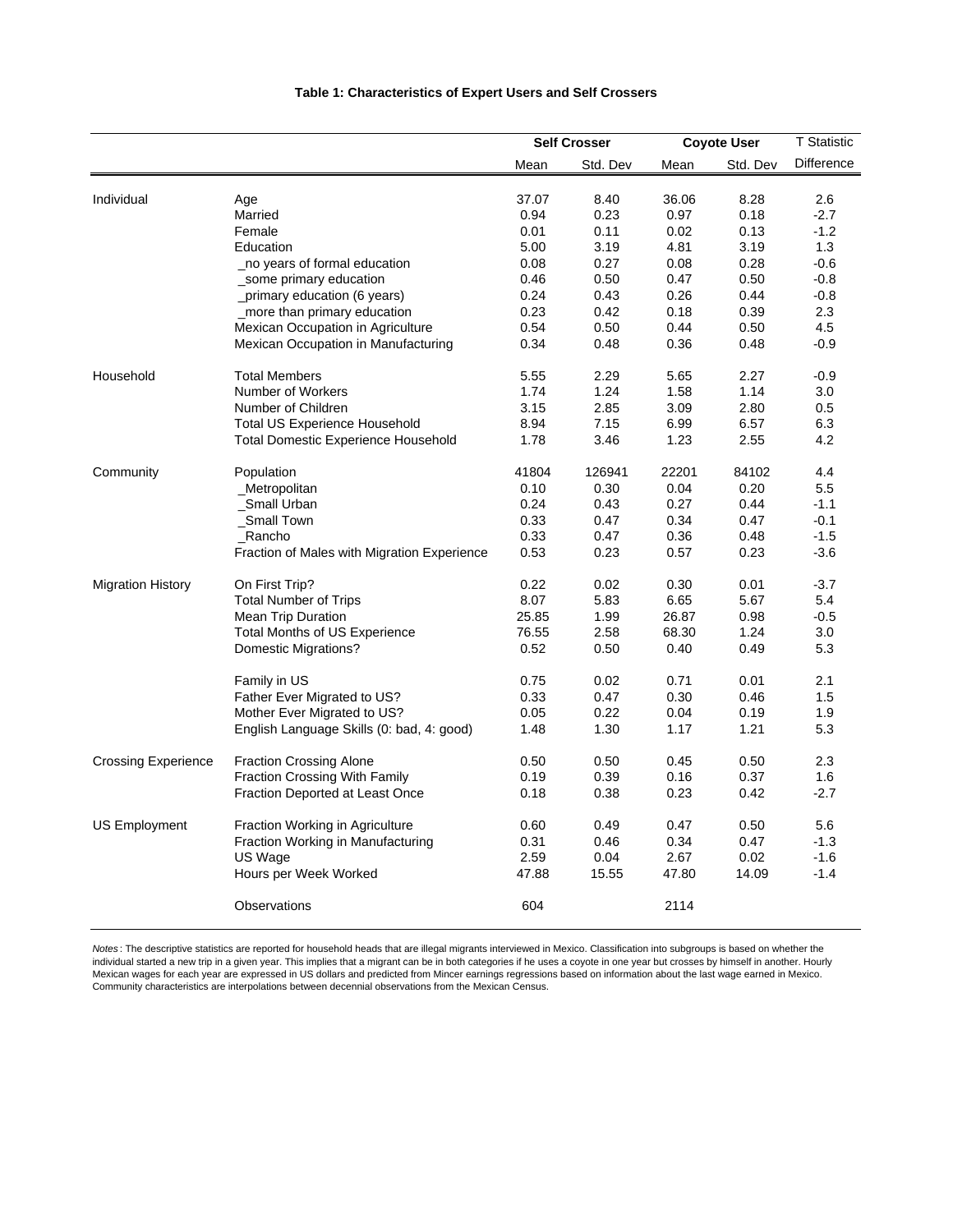|                             |        | All Sectors |        | <b>High Enforcement</b> | Low Enforcement |             |  |
|-----------------------------|--------|-------------|--------|-------------------------|-----------------|-------------|--|
|                             | Prices | Enforcement | Prices | Enforcement             | Prices          | Enforcement |  |
| Levels                      |        |             |        |                         |                 |             |  |
| Overall                     | 291.5  | 2,950       | 278.4  | 6,494                   | 349.3           | 923         |  |
| Pre-IRCA (1977-1985)        | 264.2  | 2,150       | 252.7  | 4,396                   | 308.7           | 717         |  |
| Post-IRCA I (1986-1992)     | 275.3  | 2,570       | 267.6  | 6,794                   | 319.1           | 1,012       |  |
| Post-IRCA II (1993-1998)    | 409.5  | 4,620       | 389.3  | 12,714                  | 460.3           | 1,179       |  |
| <b>Growth Rates</b>         |        |             |        |                         |                 |             |  |
| Overall                     | 55.0   | 114.9       | 54.1   | 189.2                   | 49.1            | 64.4        |  |
| Pre-IRCA to Post-IRCA I     | 4.2    | 19.5        | 15.1   | 54.5                    | 3.4             | 41.1        |  |
| Post-IRCA I to Post-IRCA II | 48.7   | 79.8        | 45.5   | 87.1                    | 44.2            | 16.5        |  |

### **Table 2: Smuggling Prices Increase Over Time**

Notes: The table reports levels and growth rates (in %) of average enforcement and smuggling prices paid by illegal migrants in the Mexican Migration Project from 1976 to 1998. Enforcement levels are measured in border patrol linewatch hours per border mile in a given year and sector while smuggling prices are in 1983 US\$ prices. Prices are weighted by the number of crossing migrants. The pre-IRCA period denotes the years prior to the major increase in border enforcement. Post-IRCA I is the time period after the Immigration Reform and Control Act (IRCA) but before regional border enforcement initiatives were launched in 1993. Finally, post-IRCA II includes the years of the regional border enforcement initiatives from 1993 to the end of our sample period in 1998. Enforcement and smuggling prices are averages over these subperiods. Columns (3)-(6) report mean comparisons separately for sectors with enforcement levels above ("High Enforcement") and below ("Low Enforcement") the median in a given year.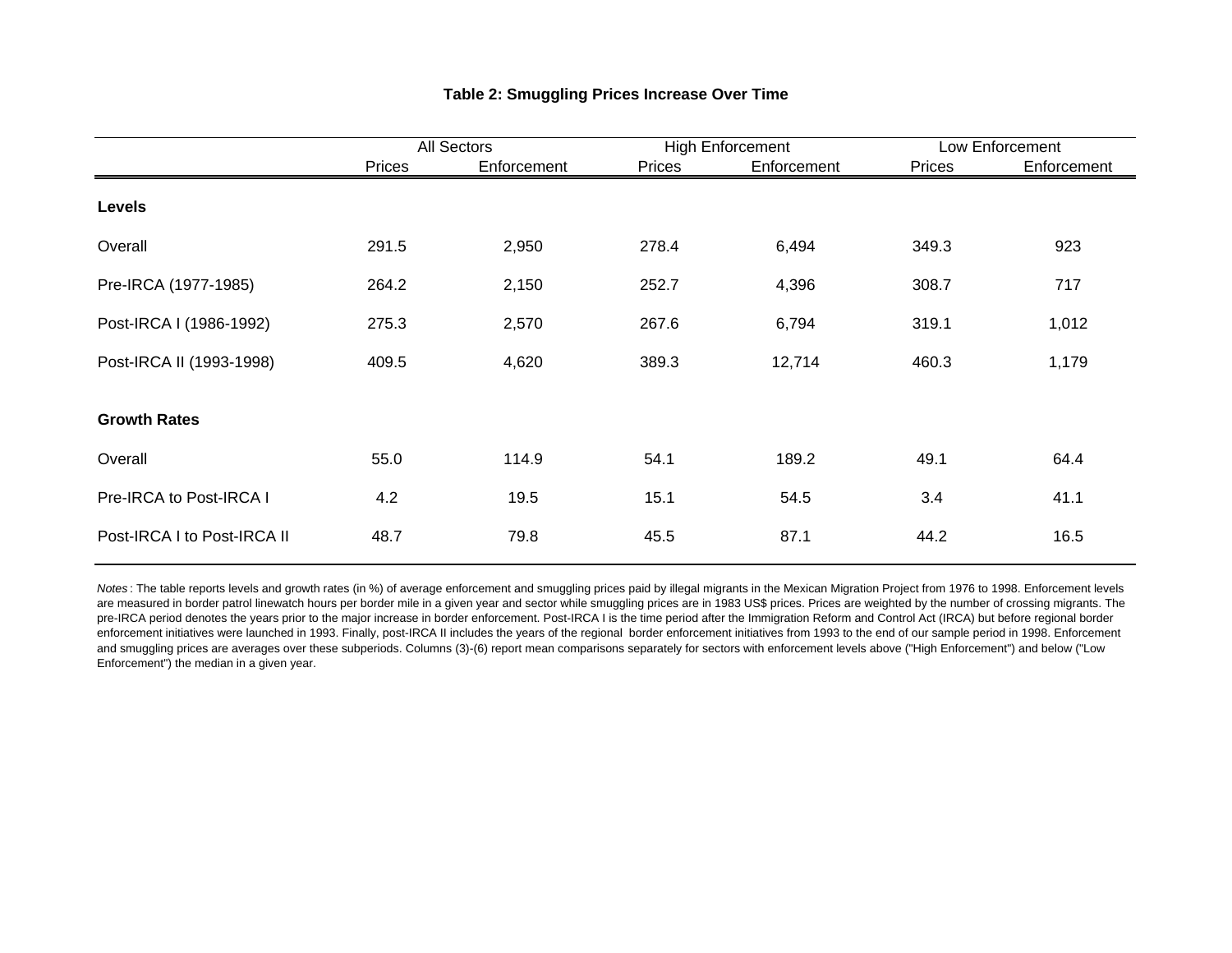|                                         | (1)       | (2)           | (3)          | (4)          |
|-----------------------------------------|-----------|---------------|--------------|--------------|
| Sectoral Enforcement (in 1,000 hours)   | 0.003     | 0.041         | 0.064        | 0.074        |
|                                         | (0.034)   | (0.024)       | $(0.026)^*$  | $(0.025)^*$  |
| Alone                                   |           | $-0.357$      | $-0.355$     | $-0.342$     |
|                                         |           | $(0.065)$ **  | $(0.064)$ ** | $(0.068)$ ** |
| Age                                     |           | 0.007         | 0.007        | 0.009        |
|                                         |           | (0.005)       | (0.005)      | (0.006)      |
| Female                                  |           | 0.142         | 0.114        | 0.094        |
|                                         |           | (0.611)       | (0.618)      | (0.595)      |
| Married                                 |           | 0.815         | 0.810        | 0.829        |
|                                         |           | $(0.330)^{*}$ | $(0.331)^*$  | $(0.328)^*$  |
| Some Primary School                     |           | 0.164         | 0.151        | 0.119        |
|                                         |           | (0.185)       | (0.186)      | (0.177)      |
| <b>Finished Primary School</b>          |           | 0.303         | 0.299        | 0.281        |
|                                         |           | (0.211)       | (0.208)      | (0.204)      |
| More than Primary Education             |           | $-0.056$      | $-0.048$     | $-0.068$     |
|                                         |           | (0.224)       | (0.216)      | (0.201)      |
| First-Time Migrant                      |           | $-0.465$      | $-0.468$     | $-0.49$      |
|                                         |           | $(0.169)^*$   | $(0.171)^*$  | $(0.167)^*$  |
| Indicator Whether Family in the US      |           | 0.001         | 0.002        | $-0.001$     |
|                                         |           | (0.138)       | (0.137)      | (0.131)      |
| <b>US Experience Household Members</b>  |           | $-0.032$      | $-0.032$     | $-0.030$     |
|                                         |           | $(0.008)$ **  | $(0.008)$ ** | $(0.008)$ ** |
| Mean Enforcement Adjacent Sectors       |           |               | 0.171        | 0.243        |
|                                         |           |               | $(0.065)^*$  | (0.101)      |
| <b>Other Individual Characteristics</b> | <b>No</b> | Yes           | Yes          | Yes          |
| <b>Year Dummies</b>                     | <b>No</b> | Yes           | Yes          | <b>No</b>    |
| <b>Sector Dummies</b>                   | No        | Yes           | Yes          | Yes          |
| <b>Community Characteristics</b>        | No        | Yes           | Yes          | Yes          |
| <b>State Dummies</b>                    | No        | Yes           | Yes          | Yes          |
| <b>Aggregate Controls</b>               | <b>No</b> | <b>No</b>     | <b>No</b>    | Yes          |
| Observations                            | 1408      | 1385          | 1385         | 1397         |
| R-squared                               | 0.00      | 0.41          | 0.41         | 0.4          |
| <b>Enforcement Elasticity</b>           | 0.006     | 0.079         | 0.124        | 0.142        |

#### **Table 3: Hedonic of Coyote Prices (OLS)**

*Notes* : The table reports coefficients from an OLS regression of the price for smuggling services paid by an individual in a given year (measured in US \$100 at 1983 prices). Our measure of enforcement is the number of linewatch hours (in 1,000 hours) in the border sector and year the individual migrated to the United States. Standard errors are corrected for clustering at the sectoral level. Coefficients with \* are significant at the 5 percent level, with \*\* at the 1 percent level. Column (2) includes sector, year dummies and individual characteristics of the migrant. The latter control for differences in the individual costs of smuggling and prior migration experience. In addition, state dummies and characteristics of the migrant's community of origin are added to control for differences in geographic distance and access to information about border smugglers. Column (3) adds the mean enforcement of the two neighboring sectors as additional control. Finally, column (4) uses the US unemployment rate, Mexico's GDP, its population and the number of Mexicans naturalized to control for aggregate shocks. Elasticities in the last row are evaluated at mean enforcement levels.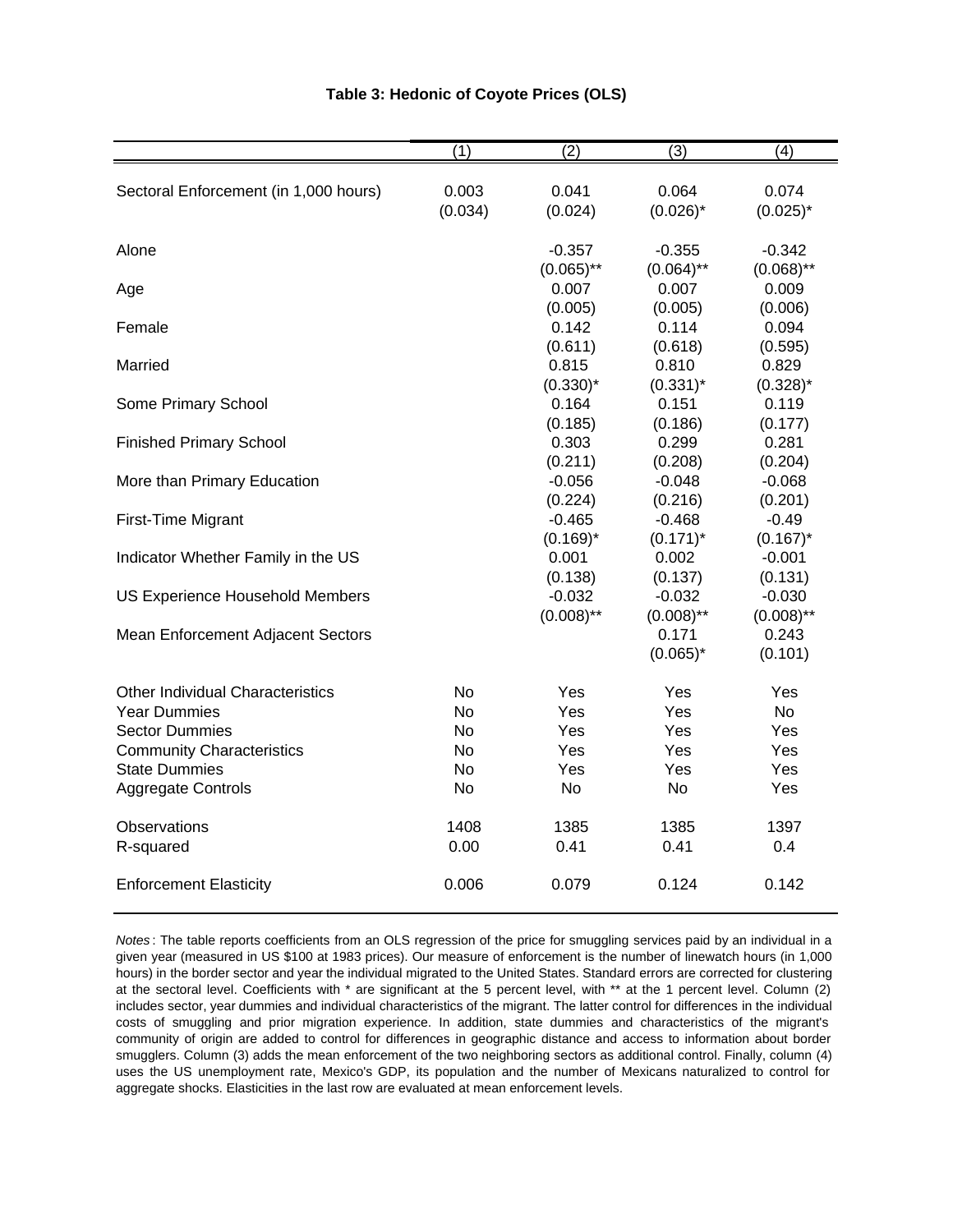|                                       | $\left( 1\right)$ | 2)           | 3)           | 4)           |
|---------------------------------------|-------------------|--------------|--------------|--------------|
| Budget of the DEA (in million US\$)   | 0.044             | 0.043        | 0.022        | 0.026        |
|                                       | $(0.001)$ **      | $(0.001)$ ** | $(0.003)$ ** | $(0.002)$ ** |
| Individual Characteristics            | No.               | Yes          | Yes          | Yes          |
| <b>Community Characteristics</b>      | <b>No</b>         | <b>No</b>    | Yes          | Yes          |
| <b>State Dummies</b>                  | <b>No</b>         | <b>No</b>    | Yes          | Yes          |
| <b>Linear Time Trend</b>              | <b>No</b>         | <b>No</b>    | Yes          | <b>No</b>    |
| <b>Aggregate Migration Incentives</b> | <b>No</b>         | <b>No</b>    | <b>No</b>    | Yes          |
| R-squared                             | 0.71              | 0.71         | 0.75         | 0.84         |

## **Table 4(a): First-Stage of the IV Estimator for Smuggling Prices**

*Notes* : The table reports the first-stages of the instrumental variable estimates for the price hedonic and demand for coyotes. Column (2) adds age, gender, marital status, education dummies, whether the migrant crosses alone, whether the individual is a first-time migrant, an indicator equal to one if the migrant has family memebers residing in the United States and the total migration experience of the migrant's household of origin (measured in months). Column (3) adds dummies for the state of origin as well as community characteristics in which the migrant lives (fraction of people with more than primary education, fraction of males working in agriculture and manufacturing, fraction earning less than the Mexican minimum wage and fraction earning more than twice the Mexican minimum wage) and a linear time trend. In column (4), we include variables controlling for the aggregate incentives to migrate (Mexican GDP, number of Mexicans naturalized in the United States in a given year, US unemployment rate and Mexican population) instead of the linear time trend. Coefficients with \* are significant at the 5 percent level, those with \*\* at the 1 percent level.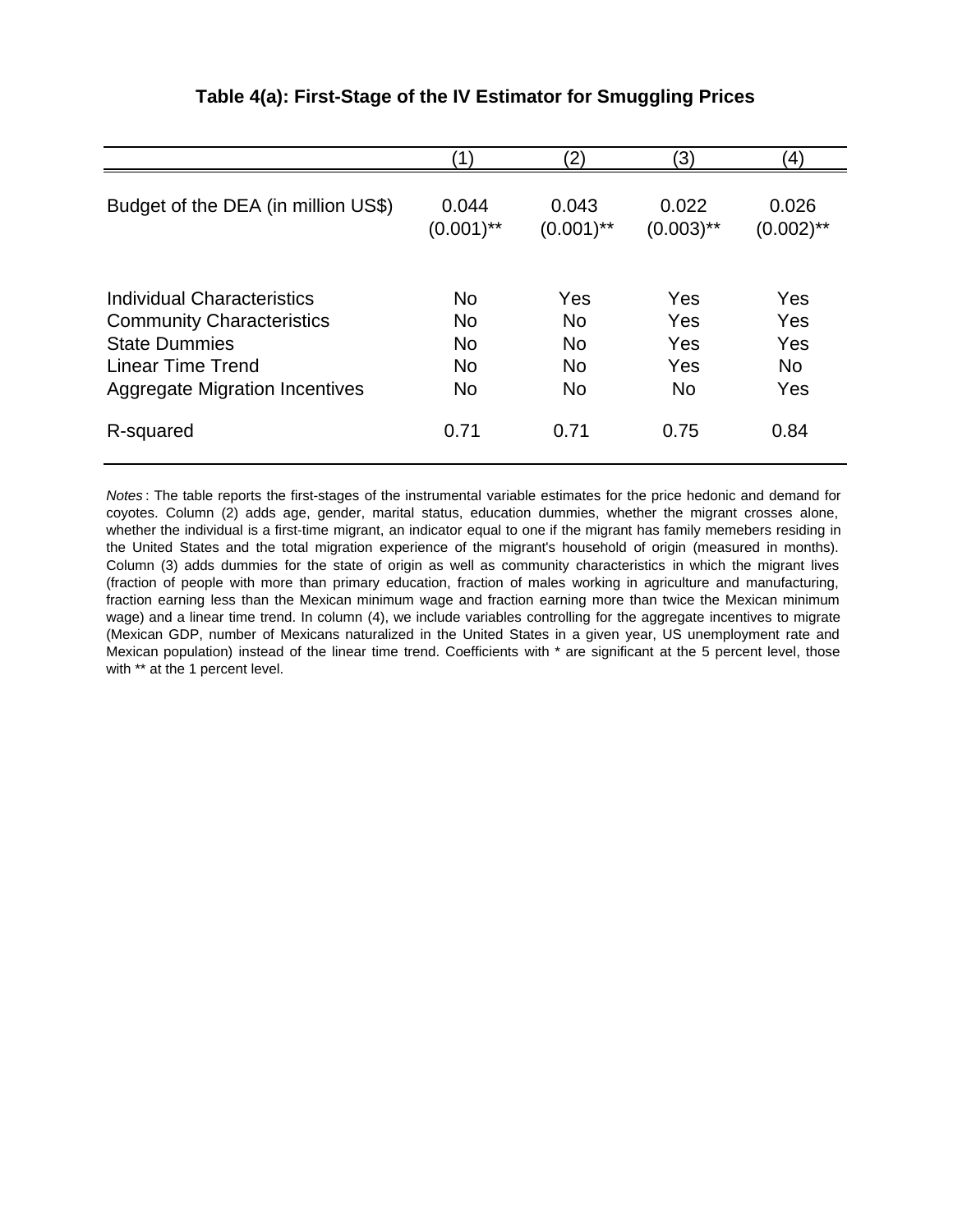|                                    | OLS(1)       | IV(1)        | OLS(2)       | IV $(2)$     | OLS(3)       | IV $(3)$     | OLS(4)       | IV $(4)$     |
|------------------------------------|--------------|--------------|--------------|--------------|--------------|--------------|--------------|--------------|
|                                    |              |              |              |              |              |              |              |              |
| Enforcement (in 100,000 hours)     | 0.076        | 0.073        | 0.063        | 0.057        | 0.038        | $-0.019$     | 0.029        | 0.016        |
|                                    | $(0.007)$ ** | $(0.008)$ ** | $(0.009)$ ** | $(0.012)$ ** | $(0.012)$ ** | (0.079)      | $(0.010)$ ** | (0.036)      |
|                                    |              |              |              |              |              |              |              |              |
| Alone                              |              |              | $-0.512$     | $-0.521$     | $-0.367$     | $-0.369$     | $-0.345$     | $-0.343$     |
|                                    |              |              | $(0.119)$ ** | $(0.121)$ ** | $(0.085)$ ** | $(0.084)$ ** | $(0.087)$ ** | $(0.089)$ ** |
| Age                                |              |              | 0.014        | 0.014        | 0.007        | 0.006        | 0.007        | 0.007        |
|                                    |              |              | (0.009)      | (0.009)      | (0.006)      | (0.006)      | (0.005)      | (0.005)      |
| Female                             |              |              | $-0.269$     | $-0.278$     | 0.345        | 0.313        | 0.235        | 0.231        |
|                                    |              |              | (0.463)      | (0.463)      | (0.517)      | (0.525)      | (0.520)      | (0.520)      |
| Married                            |              |              | 0.331        | 0.338        | 0.927        | 0.929        | 0.901        | 0.902        |
|                                    |              |              | (0.201)      | (0.202)      | $(0.290)$ ** | $(0.293)$ ** | $(0.289)$ ** | $(0.290)$ ** |
| Some Primary School                |              |              | 0.258        | 0.258        | 0.059        | 0.03         | 0.078        | 0.079        |
|                                    |              |              | (0.164)      | (0.165)      | (0.175)      | (0.181)      | (0.169)      | (0.170)      |
| <b>Finished Primary School</b>     |              |              | 0.51         | 0.517        | 0.183        | 0.155        | 0.214        | 0.214        |
|                                    |              |              | $(0.186)^*$  | $(0.187)^*$  | (0.140)      | (0.140)      | (0.137)      | (0.138)      |
| More than Primary Education        |              |              | 0.083        | 0.094        | $-0.234$     | $-0.258$     | $-0.197$     | $-0.196$     |
|                                    |              |              | (0.209)      | (0.209)      | (0.199)      | (0.208)      | (0.189)      | (0.192)      |
| First-Time Migrant                 |              |              | $-0.586$     | $-0.598$     | $-0.597$     | $-0.601$     | $-0.522$     | $-0.528$     |
|                                    |              |              | $(0.096)$ ** | $(0.095)$ ** | $(0.082)$ ** | $(0.085)$ ** | $(0.099)$ ** | $(0.101)$ ** |
| Indicator Whether Family in the US |              |              | $-0.162$     | $-0.165$     | $-0.031$     | $-0.02$      | $-0.021$     | $-0.021$     |
|                                    |              |              | (0.080)      | (0.081)      | (0.076)      | (0.083)      | (0.079)      | (0.079)      |
| US Experience Household Members    |              |              | $-0.036$     | $-0.037$     | $-0.023$     | $-0.023$     | $-0.027$     | $-0.027$     |
|                                    |              |              | $(0.009)$ ** | $(0.008)$ ** | $(0.005)$ ** | $(0.005)$ ** | $(0.006)$ ** | $(0.006)$ ** |
| Other Individual Characteristics   | No           | No           | No           | No           | Yes          | Yes          | Yes          | Yes          |
| <b>Community Characteristics</b>   | No           | No           | No           | No           | Yes          | Yes          | Yes          | Yes          |
| <b>State Dummies</b>               | No           | No           | No           | No           | Yes          | Yes          | Yes          | Yes          |
| <b>Linear Time Trend</b>           | No           | No           | No           | No           | Yes          | Yes          | No           | No           |
| Aggregate Migration Incentives     | No           | No           | No           | No           | No           | No           | Yes          | Yes          |
|                                    |              |              |              |              |              |              |              |              |
| Observations                       | 1458         | 1460         | 1443         | 1443         | 1434         | 1434         | 1434         | 1434         |
| R-squared                          | 0.09         | 0.09         | 0.14         | 0.14         | 0.33         | 0.32         | 0.34         | 0.34         |
| <b>Enforcement Elasticity</b>      | 0.63         | 0.61         | 0.52         | 0.48         | 0.32         | $-0.16$      | 0.24         | 0.13         |
|                                    |              |              |              |              |              |              |              |              |

#### **Table 4(b): Hedonic of Coyote Prices (OLS and IV)**

*Notes* : The table reports least-squares and instrumental variables estimates of <sup>a</sup> hedonic price equation. The dependent variable is the smuggling price paid by individual migrants on their trips to the United States denoted in US \$100 at 1983 prices. The enforcement variable is the number of hours the border patrol controls the Southwestern border in <sup>a</sup> given year (measured in 100,000 hours). In the even columns, the enforcement variable is instrumented by the budget of the Drug Enforcement Agency. Standard errors are corrected for clustering by year. Coefficients denoted by \* are significant at the 5 percent level, those by \*\* at the 1 percent level. The first-stage results of the instrumtenal variable estimates are shown in Table 4(a). The educational reference category is no education. See notes to Table 4(a) for a detailed list of variables included in the estimation.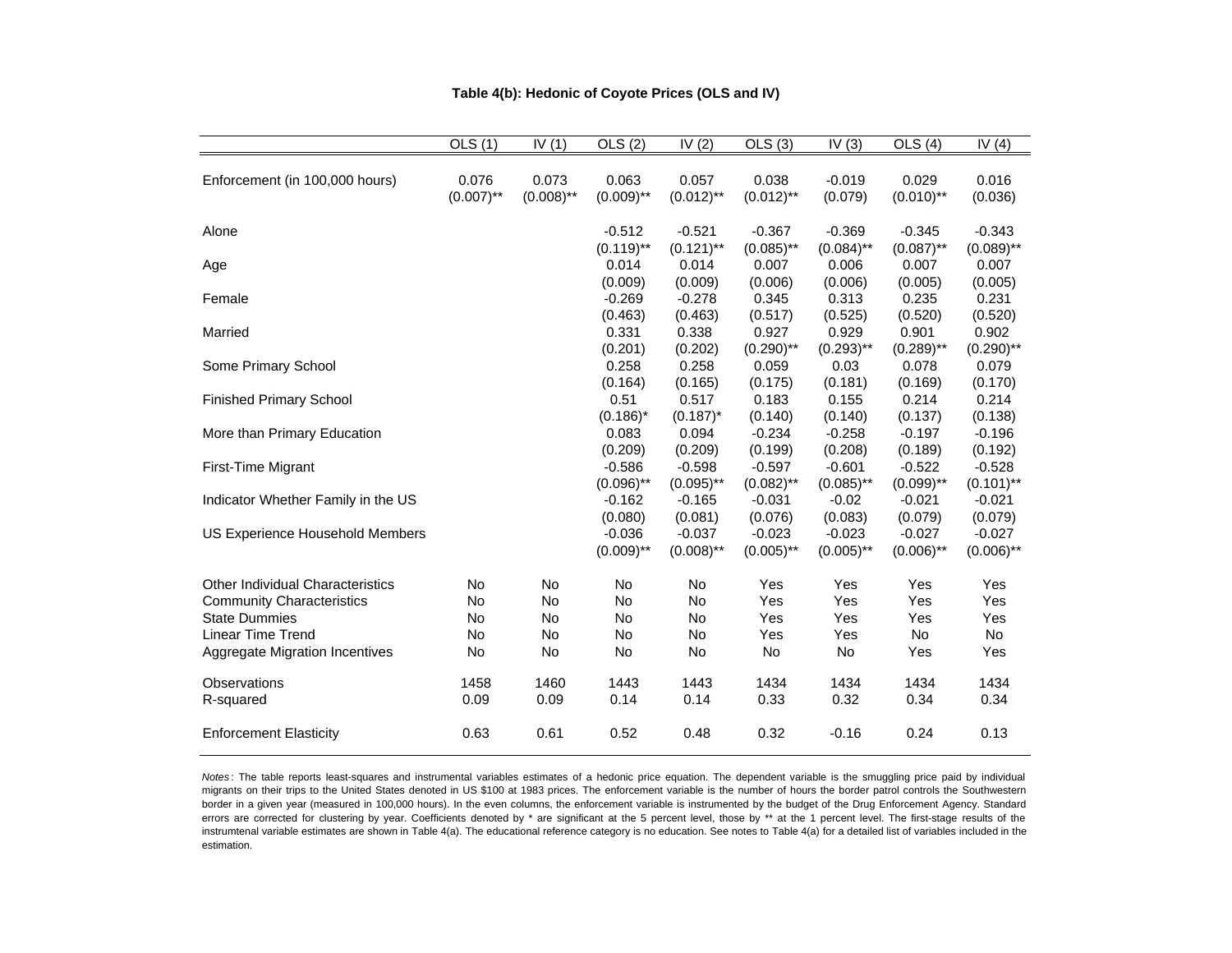## **Table 5: Demand For Border Smugglers**

|                          | All Border<br><b>Sectors</b> | <b>High Enforcement</b><br><b>Sectors</b> | Low Enforcement<br><b>Sectors</b> | <b>T</b> Statistic<br><b>Difference</b> |
|--------------------------|------------------------------|-------------------------------------------|-----------------------------------|-----------------------------------------|
| Overall                  | 77.8                         | 80.6                                      | 68.9                              | $-5.98$                                 |
| Pre-IRCA (1977-1985)     | 79.7                         | 81.2                                      | 75.1                              | $-1.95$                                 |
| Post-IRCA I (1986-1992)  | 74.9                         | 80.0                                      | 59.2                              | $-7.18$                                 |
| Post-IRCA II (1993-1998) | 82.1                         | 81.1                                      | 85.1                              | 0.81                                    |

*Notes* : The table reports levels and growth rates in average enforcement and smuggling prices paid by illegal migrants in the Mexican Migration Project from 1976 to 1998. Enforcement levels are measured in border patrol linewatch hours per border mile in <sup>a</sup> given year and sector while smuggling prices are in 1983 US\$ prices. The pre-IRCA period denotes the years prior to the major increase in border enforcement. Post-IRCA I is the time period after the Immigration Reform and Control Act (IRCA) but before regional border enforcement initiatives were launched. Finally, post-IRCA II includes the years of the regional border enforcement initiatives from 1993 to the end of our sample period in 1998. Columns (2) and (3) shows mean comparisons separately for sectors with enforcement levels above ("High Enforcement") and below ("Low Enforcement") the median in <sup>a</sup> given year. The last column reports the t-statistic of mean differences across the two types of sectors.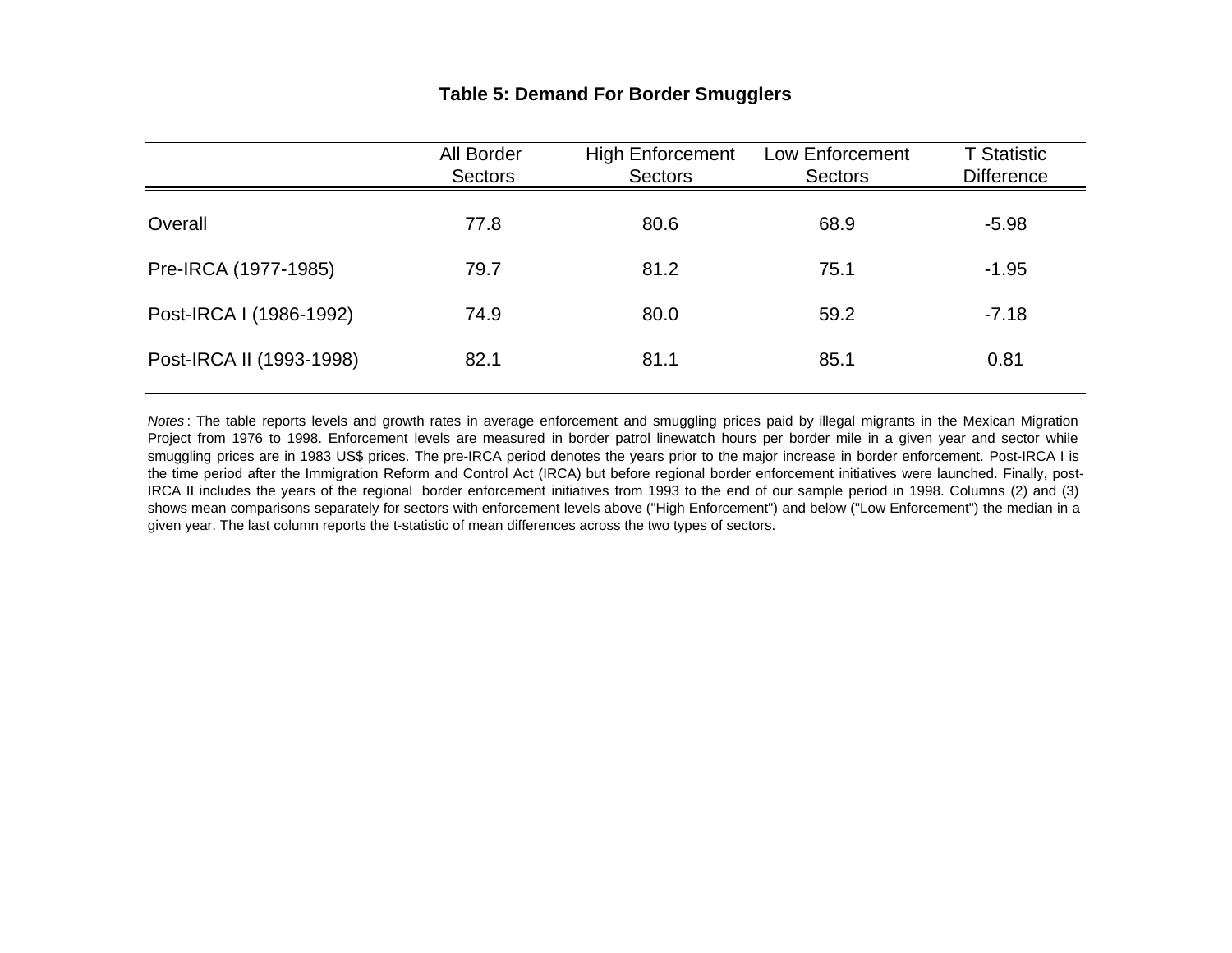### **Table 6(a): First-Stage of the IV Estimator for Smuggling Demand**

| (3) P <sup>E</sup><br>(4)P <sup>E</sup><br>(3) L<br>(4) L                  | (2) L | (2)P <sup>E</sup>      | (1) L                 | $(1)$ $PE$             |                                            |
|----------------------------------------------------------------------------|-------|------------------------|-----------------------|------------------------|--------------------------------------------|
| 0.106<br>0.093<br>0.149<br>$(0.0031)$ **<br>$(0.0029)$ **<br>$(0.0021)$ ** |       |                        | 0.157<br>$(0.003)$ ** |                        | Budget of the DEA (in million US\$)        |
| 0.001<br>0.001<br>$(0.0002)$ **<br>$(0.0002)$ **                           |       | 0.001<br>$(0.0002)$ ** |                       | 0.001<br>$(0.0002)$ ** | Prison Term for Migrant Smuggler (in days) |
| Yes<br>Yes<br>Yes<br>Yes<br>Yes                                            |       | Yes                    | <b>No</b>             | No                     | Individual Characteristics                 |
| <b>Yes</b><br>Yes<br>Yes<br>Yes<br>No                                      |       |                        | <b>No</b>             | <b>No</b>              |                                            |
| Yes<br>Yes<br>Yes<br>No<br>Yes                                             |       | No                     | <b>No</b>             | <b>No</b>              | <b>State Dummies</b>                       |
| No.<br>No<br>Yes<br>Yes<br>No.                                             |       | <b>No</b>              | <b>No</b>             | <b>No</b>              | Linear Time Trend                          |
| No<br>Yes<br>No<br>No<br>Yes                                               |       | No                     | No                    | <b>No</b>              | Aggregate Migration Incentives             |
| 498<br>483<br>483<br>483<br>483                                            |       | 498                    | 519                   | 519                    | Observations                               |
| 0.42<br>0.98<br>0.38<br>0.95<br>0.87                                       |       | 0.30                   | 0.85                  | 0.23                   | Adjusted R-Squared                         |
|                                                                            |       | No                     |                       |                        | <b>Community Characteristics</b>           |

*Notes*: see notes to Table 6(b) for details on variables included in estimation. Coefficients denoted by \* are significant at the 5 percent level, those by \*\* at the 1 percent level. Standard errors are corrected for clustering.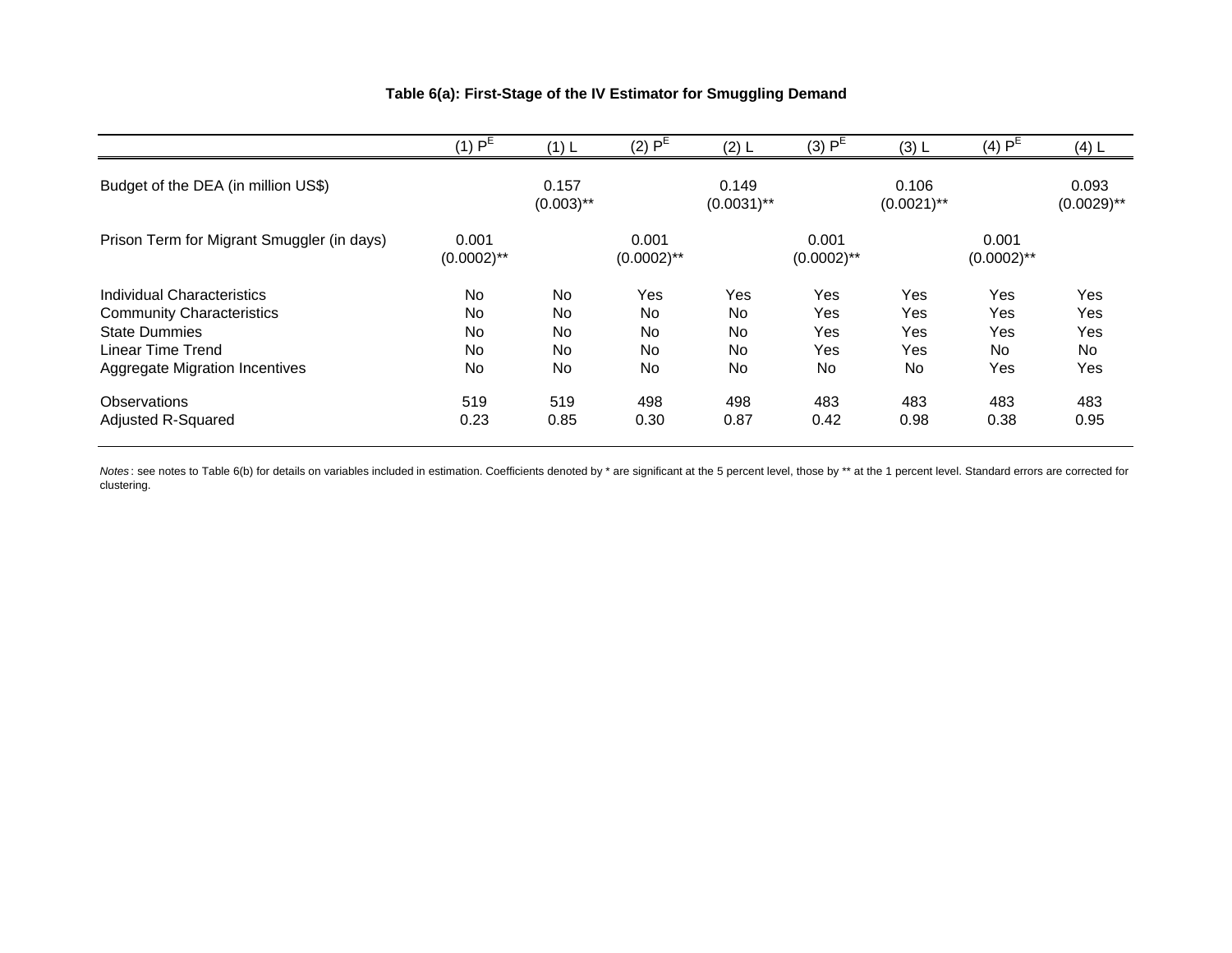|                                       | OLS (1) | IV $(1)$ | OLS(2)      | IV $(2)$ | OLS (3)      | IV $(3)$ | OLS(4)       | IV $(4)$    |
|---------------------------------------|---------|----------|-------------|----------|--------------|----------|--------------|-------------|
|                                       |         |          |             |          |              |          |              |             |
| Expert Price (in US\$100)             | 0.055   | $-0.636$ | 0.009       | $-0.265$ | $-0.034$     | $-0.382$ | $-0.031$     | $-0.354$    |
|                                       | (0.070) | (0.965)  | (0.043)     | (0.382)  | (0.015)      | (0.394)  | (0.018)      | (0.280)     |
| Enforcement (in 100,000 hours)        | 0.006   | 0.031    | 0.002       | 0.011    | 0.000        | 0.006    | $-0.001$     | 0.01        |
|                                       | (0.005) | (0.039)  | (0.003)     | (0.015)  | (0.008)      | (0.016)  | (0.006)      | (0.017)     |
| Alone                                 |         |          | $-0.054$    | $-0.045$ | $-0.039$     | $-0.037$ | $-0.036$     | $-0.039$    |
|                                       |         |          | (0.043)     | (0.048)  | (0.051)      | (0.052)  | (0.050)      | (0.049)     |
| Age                                   |         |          | 0.000       | $-0.001$ | 0.000        | 0.000    | $-0.001$     | 0.000       |
|                                       |         |          | (0.001)     | (0.002)  | (0.004)      | (0.002)  | (0.004)      | (0.003)     |
| Female                                |         |          | $-0.029$    | $-0.041$ | 0.265        | 0.456    | 0.273        | 0.432       |
|                                       |         |          | (0.109)     | (0.039)  | $(0.032)$ ** | (0.168)  | $(0.039)$ ** | $(0.130)^*$ |
| Married                               |         |          | 0.098       | 0.081    | 0.145        | 0.244    | 0.139        | 0.234       |
|                                       |         |          | (0.049)     | (0.080)  | $(0.047)^*$  | (0.097)  | $(0.049)^*$  | (0.085)     |
| Some Primary School                   |         |          | $-0.072$    | $-0.083$ | $-0.074$     | $-0.083$ | $-0.067$     | $-0.087$    |
|                                       |         |          | (0.146)     | (0.074)  | (0.067)      | (0.080)  | (0.068)      | (0.085)     |
| <b>Finished Primary School</b>        |         |          | $-0.096$    | $-0.106$ | $-0.094$     | $-0.099$ | $-0.089$     | $-0.103$    |
|                                       |         |          | (0.103)     | (0.044)  | (0.070)      | (0.086)  | (0.073)      | (0.088)     |
| More than Primary Education           |         |          | $-0.157$    | $-0.169$ | $-0.141$     | $-0.156$ | $-0.138$     | $-0.16$     |
|                                       |         |          | (0.125)     | (0.074)  | (0.074)      | (0.096)  | (0.077)      | (0.099)     |
| <b>Trip Number</b>                    |         |          | $-0.009$    | $-0.010$ | $-0.010$     | $-0.008$ | $-0.011$     | $-0.009$    |
|                                       |         |          | (0.012)     | (0.015)  | (0.010)      | (0.014)  | (0.010)      | (0.013)     |
| <b>Domestic Migrations</b>            |         |          | $-0.014$    | $-0.013$ | $-0.009$     | $-0.018$ | $-0.009$     | $-0.017$    |
|                                       |         |          | (0.017)     | (0.017)  | (0.017)      | (0.027)  | (0.017)      | (0.026)     |
| Predicted US Wage                     |         |          | 0.003       | 0.000    | 0.004        | $-0.010$ | 0.003        | $-0.006$    |
|                                       |         |          | (0.009)     | (0.008)  | (0.002)      | (0.022)  | (0.001)      | (0.007)     |
| Predicted Mexican Wage                |         |          | $-0.071$    | $-0.065$ | $-0.030$     | $-0.026$ | $-0.019$     | $-0.030$    |
|                                       |         |          | (0.051)     | (0.062)  | (0.045)      | (0.028)  | (0.051)      | (0.045)     |
| Family in the United States           |         |          | 0.004       | 0.011    | 0.011        | 0.012    | 0.01         | 0.016       |
|                                       |         |          | (0.041)     | (0.036)  | (0.046)      | (0.050)  | (0.044)      | (0.047)     |
| US Experience Household Members       |         |          | $-0.023$    | $-0.022$ | $-0.019$     | $-0.025$ | $-0.019$     | $-0.024$    |
|                                       |         |          | $(0.009)^*$ | (0.010)  | (0.010)      | (0.019)  | (0.011)      | (0.017)     |
|                                       |         |          |             |          |              |          |              |             |
| <b>Community Characteristics</b>      | No      | No       | No          | No       | Yes          | Yes      | Yes          | Yes         |
| <b>State Dummies</b>                  | No      | No       | No          | No       | Yes          | Yes      | Yes          | Yes         |
| Linear Time Trend                     | No      | No       | No          | No       | Yes          | Yes      | No           | No          |
| <b>Aggregate Migration Incentives</b> | No      | No       | No          | No       | No           | No       | Yes          | Yes         |
|                                       | 519     | 519      | 498         | 498      | 483          | 483      | 483          | 483         |
| Observations                          | 0.03    |          | 0.14        |          | 0.26         |          | 0.27         |             |
| R-squared                             |         |          |             |          |              |          |              |             |
| <b>Price Elasticity</b>               | 0.17    | $-1.92$  | 0.03        | $-0.78$  | $-0.10$      | $-1.11$  | $-0.09$      | $-1.03$     |
| <b>Substitution Elasticity</b>        | 0.22    | 1.24     | 0.07        | 0.43     | 0.00         | 0.21     | $-0.05$      | 0.37        |
|                                       |         |          |             |          |              |          |              |             |

Notes: The independent variable is whether a migrant uses an expert or not. The table reports the coefficients from a linear probability model for the period 1991-98. In the even columns, both linewatch hours and expert price are instrumented using the budget of the Drug Enforcement Agency and the mean prison terms for experts as instruments. Standard errors are corrected for clustering at the<br>annual level. Column (2) and Mexico and a linear time trend to control for aggregate shocks to demand. Instead of the linear time trend, columns (7) and (8) include the US unemployment rate, the number of Mexicans naturalized in the US, Mexican GDP and Mexican population to control for shocks to the demand for smugglers. Coefficients with \*\* are significant at the 5 percent, those with \*\* are significant at the 1 percent, at the 1 percent level.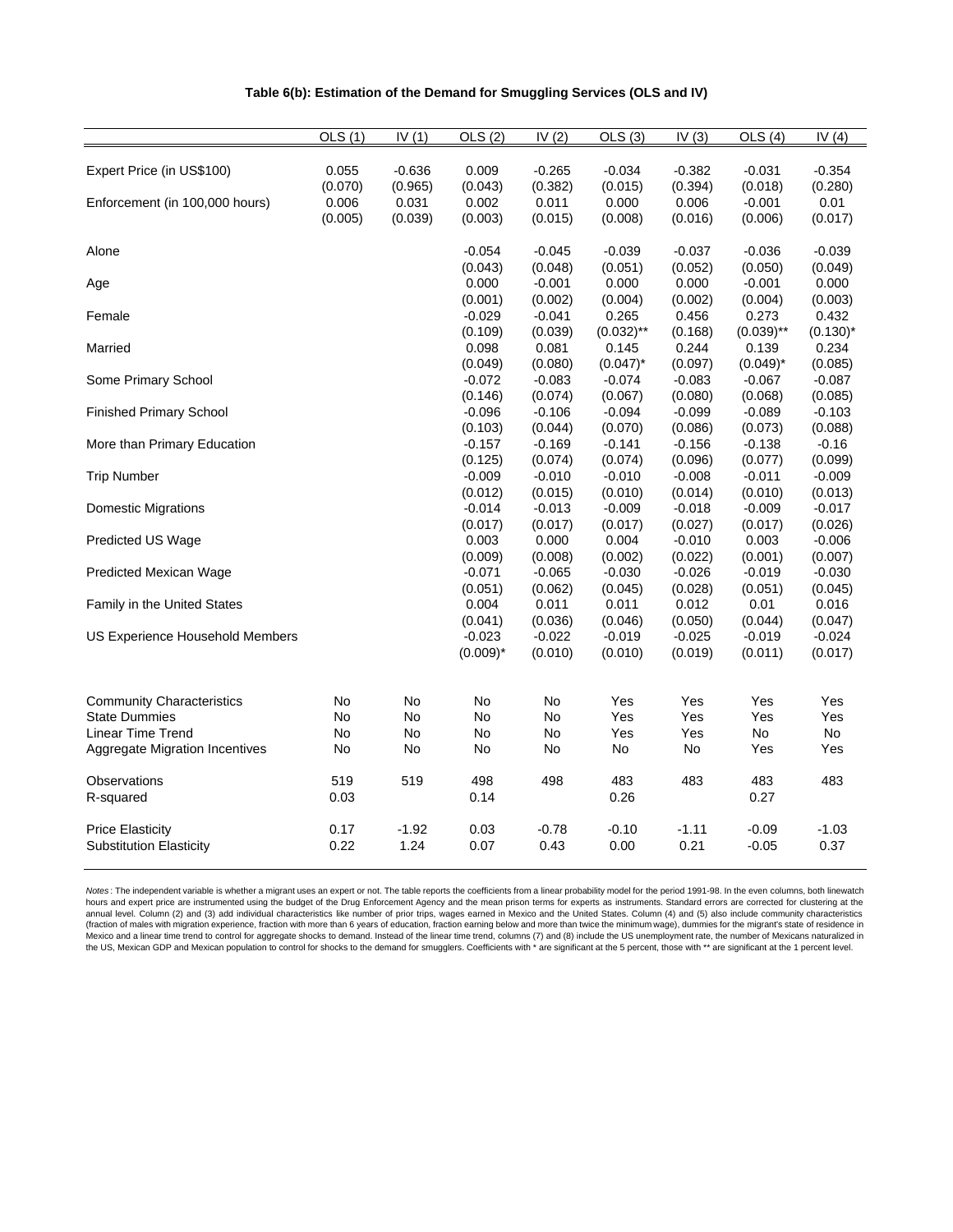|               | 1993          |                | 2000          |            |  |
|---------------|---------------|----------------|---------------|------------|--|
|               | Apprehensions | % of Total     | Apprehensions | % of Total |  |
|               |               |                |               |            |  |
| San Diego, CA | 531,689       | 44             | 151,681       | 9          |  |
| El Paso, TX   | 285,781       | 24             | 115,696       | 7          |  |
| Yuma, AZ      | 23,548        | $\overline{2}$ | 108,747       | 7          |  |
| Tucson, AZ    | 92,639        | 8              | 616,346       | 37         |  |
| El Centro, CA | 30,058        | $\overline{2}$ | 238,126       | 14         |  |
| Marfa, TX     | 15,486        |                | 13,689        |            |  |
| Del Rio, TX   | 42,289        | 3              | 157,178       | 10         |  |
| Laredo, TX    | 82,348        |                | 108,973       | 7          |  |
| McAllen, TX   | 109,048       | 9              | 133,243       | 8          |  |
| Total         | 1,212,886     | 100            | 1,643,679     | 100        |  |

# **Table 7: Changes in Border Crossing Patterns**

*Source* : Immigration and Naturalization Service

*Notes* : The table reports the number and fraction of apprehended illegal migrants in a given border sector.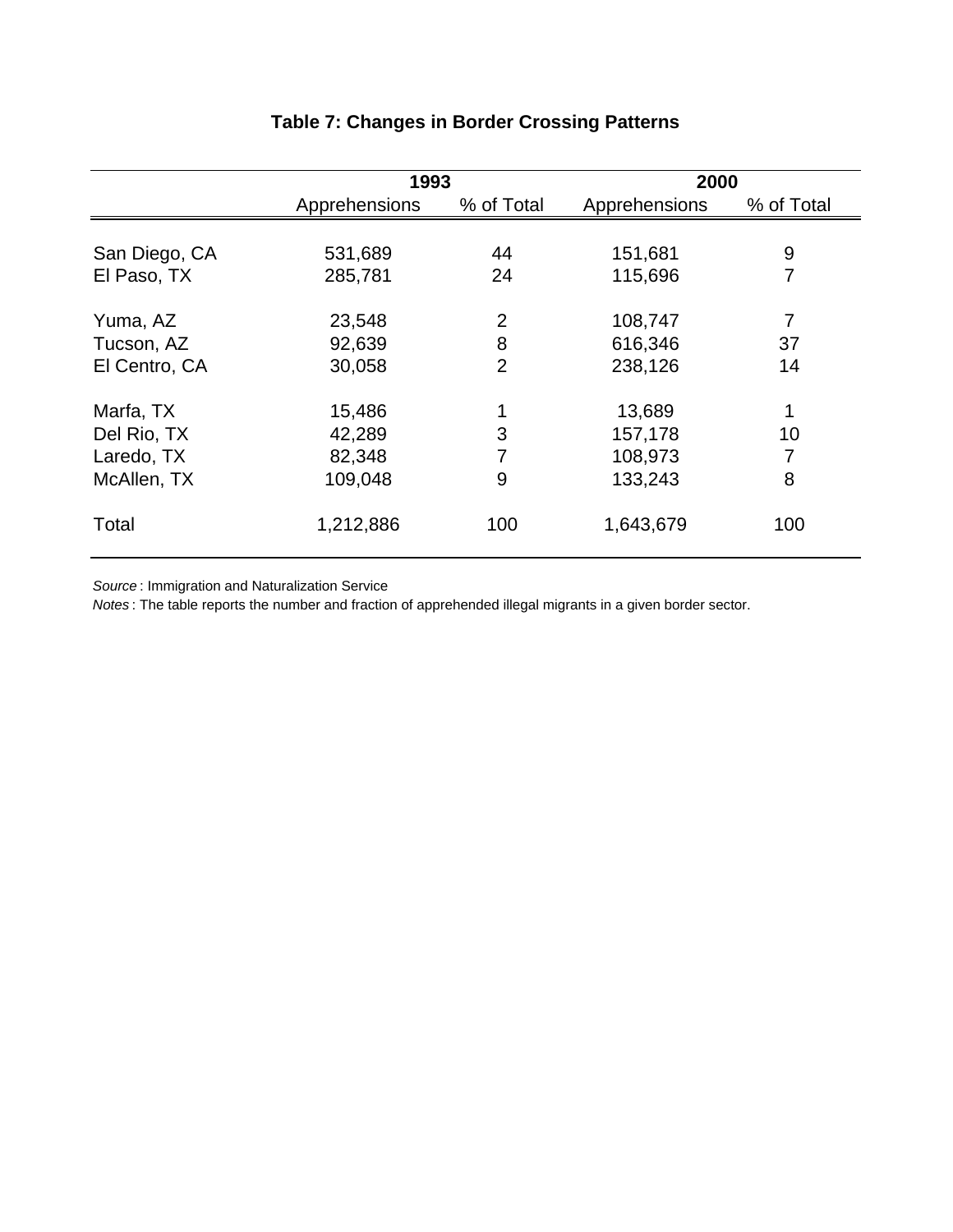|                             |                                     |        | <b>Stayers</b> |       | <b>Illegal Migrants</b> | <b>T</b> Statistic |
|-----------------------------|-------------------------------------|--------|----------------|-------|-------------------------|--------------------|
|                             |                                     | Mean   | Std. Dev       | Mean  | Std. Dev                | Difference         |
| Individual                  | Age                                 | 36.81  | 10.42          | 32.54 | 9.63                    | 28.6               |
|                             | Female                              | 0.11   | 0.32           | 0.03  | 0.16                    | 19.4               |
|                             | Married                             | 0.86   | 0.35           | 0.95  | 0.22                    | $-19.2$            |
|                             | Education                           | 6.01   | 4.72           | 5.00  | 3.40                    | 15.2               |
|                             | no education                        | 0.14   | 0.34           | 0.11  | 0.31                    | 6.2                |
|                             | _some primary                       | 0.32   | 0.46           | 0.41  | 0.49                    | $-14.9$            |
|                             | _primary (6 years)                  | 0.23   | 0.42           | 0.27  | 0.44                    | $-6.3$             |
|                             | _more than primary                  | 0.32   | 0.47           | 0.21  | 0.41                    | 16.1               |
|                             | MX Occupation: Agriculture          | 0.30   | 0.46           | 0.42  | 0.49                    | $-17.9$            |
|                             | MX Occupation: Manufacturing        | 0.32   | 0.47           | 0.38  | 0.49                    | $-8.7$             |
| Household                   | <b>Total Members</b>                | 5.36   | 2.44           | 5.50  | 2.30                    | $-4.0$             |
|                             | Number of Workers                   | 1.73   | 1.26           | 1.67  | 1.29                    | 3.3                |
|                             | Number of Children                  | 3.73   | 3.00           | 3.34  | 3.06                    | 9.0                |
|                             | <b>Hectars of Land</b>              | 1.89   | 21.82          | 1.18  | 4.54                    | 2.3                |
|                             | Own a Business?                     | 0.17   | 0.38           | 0.09  | 0.29                    | 15.1               |
| Community                   | Population                          | 139563 | 263701         | 36395 | 127260                  | 27.6               |
|                             | _Metropolitan                       | 0.26   | 0.44           | 0.06  | 0.24                    | 31.4               |
|                             | Small Urban                         | 0.29   | 0.45           | 0.28  | 0.45                    | 0.5                |
|                             | Small Town                          | 0.27   | 0.45           | 0.34  | 0.47                    | $-10.0$            |
|                             | Rancho                              | 0.18   | 0.39           | 0.32  | 0.46                    | $-23.4$            |
|                             | Males with Migration Experience     | 0.38   | 0.26           | 0.54  | 0.24                    | $-42.0$            |
| <b>Migration Experience</b> | <b>Total US Exp Household</b>       | 1.11   | 2.69           | 7.42  | 7.77                    | $-140.0$           |
|                             | <b>Total Domestic Exp Household</b> | 1.59   | 3.05           | 1.50  | 3.25                    | 2.1                |

#### **Table 8: Characteristics of llegal Migrants and Stayers**

*Notes* : Descriptive statistics for household heads that are illegal migrants interviewed in Mexico or those remaining in Mexico. Classification into subgroups based on the individual state in a given year. This implies that a migrant can be in both categories if he chooses to migrate temporarily in one yar but to stay in Mexico in another. Hourly wages earned in Mexico expressed in US dollars are predicted from Mincer earnings regressions. Community characteristics are interpolations between decennial observations.

Observations 80,840 5,139

Family in US 6.38 0.48 0.67 0.47 -42.8 Father Ever Migrated to US? 0.14 0.00 0.29 0.01 -30.2 Mother Ever Migrated to US? 0.03 0.00 0.04 0.00 -5.8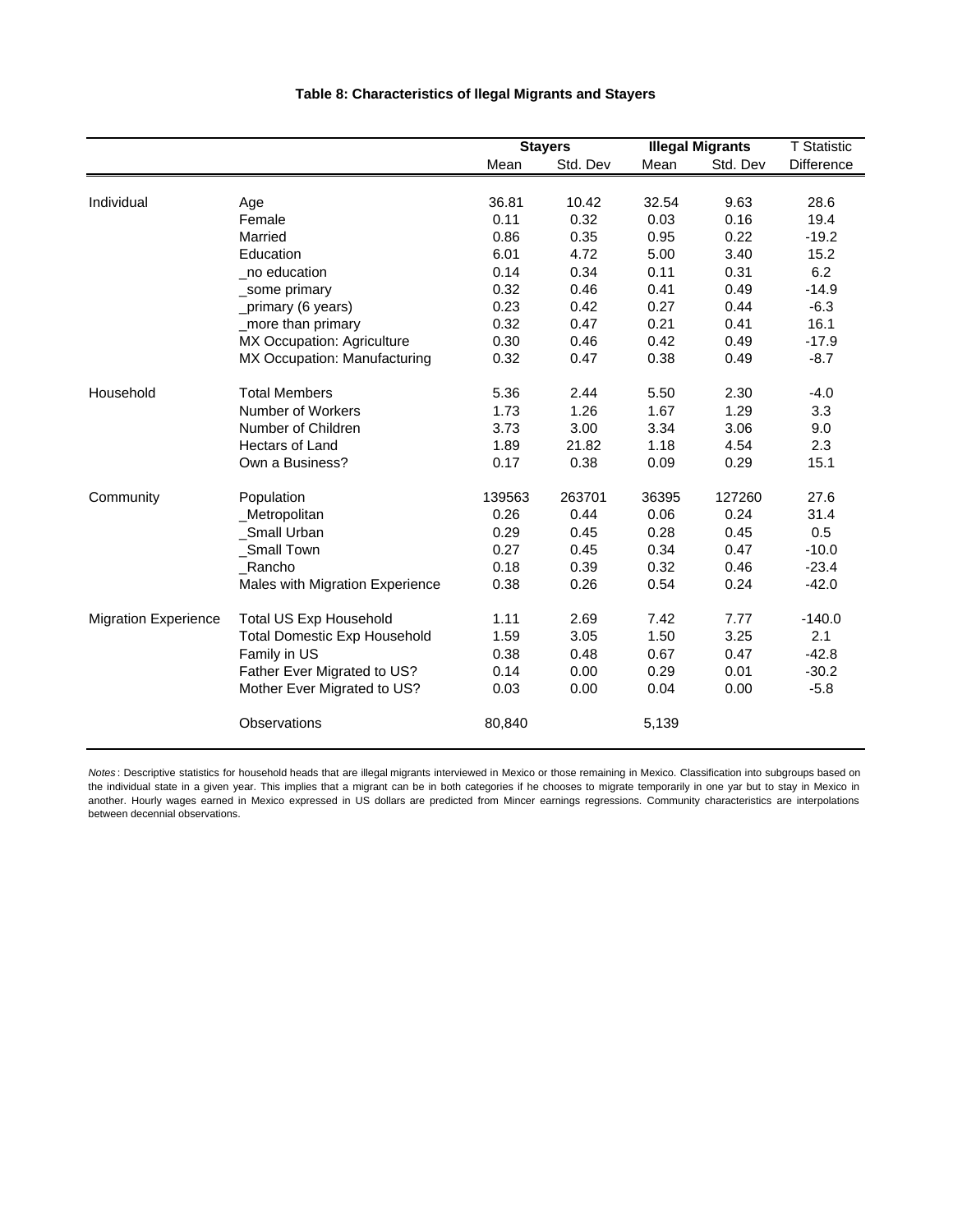|                                       | 11            | $\mathbf{2}$  | 3)            | $\ket{4}$     |
|---------------------------------------|---------------|---------------|---------------|---------------|
| Budget of the DEA (in million US\$)   | 0.047         | 0.034         | 0.018         | 0.022         |
|                                       | $(0.0001)$ ** | $(0.0004)$ ** | $(0.0003)$ ** | $(0.0002)$ ** |
| Individual Characteristics            | <b>No</b>     | Yes           | Yes           | Yes           |
| <b>Community Characteristics</b>      | <b>No</b>     | <b>No</b>     | Yes           | Yes           |
| <b>State Dummies</b>                  | <b>No</b>     | <b>No</b>     | Yes           | Yes           |
| Linear Time Trend                     | <b>No</b>     | <b>No</b>     | Yes           | <b>No</b>     |
| <b>Aggregate Migration Incentives</b> | <b>No</b>     | <b>No</b>     | <b>No</b>     | Yes           |
| <b>Adjusted R-Squared</b>             | 0.67          | 0.67          | 0.69          | 0.82          |

## **Table 9(a): First-Stage Estimation of the Demand for Illegal Migration (IV)**

*Notes* : See notes to Table 9(b) for variables included in the estimation. Standard errors are corrected for clustering by year. Coefficients with \*\* are significant at the 1 percent level.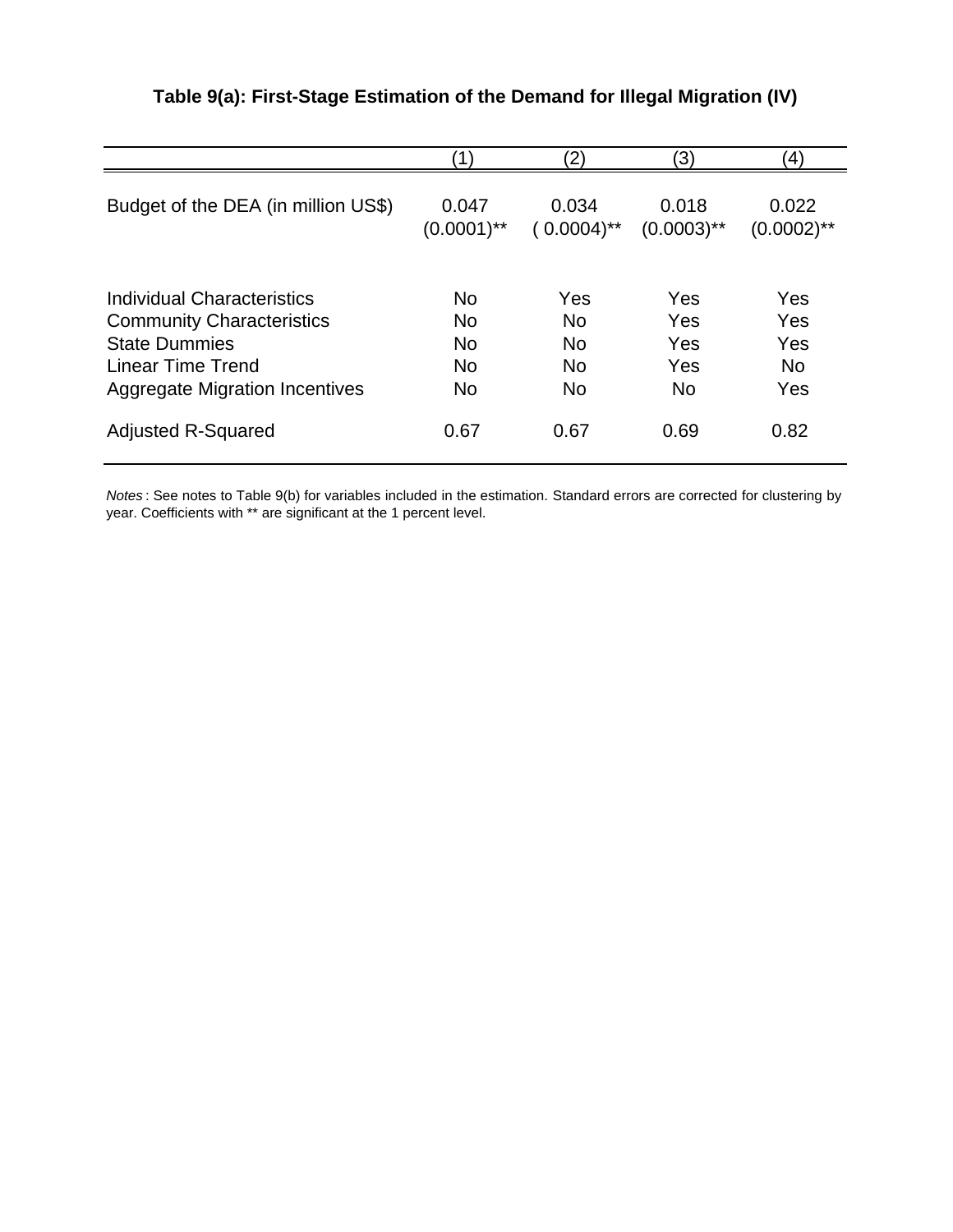#### **Table 9(b): Deterrence of Illegal Migrants**

|                                                                                                                                                                   | OLS (1)                                         | IV(1)                       | OLS(2)                             | IV $(2)$                      | OLS(3)                                     | IV $(3)$                                   | OLS(4)                         | IV $(4)$                              |
|-------------------------------------------------------------------------------------------------------------------------------------------------------------------|-------------------------------------------------|-----------------------------|------------------------------------|-------------------------------|--------------------------------------------|--------------------------------------------|--------------------------------|---------------------------------------|
| Enforcement (in 100,000 hours)                                                                                                                                    | $-0.0018$<br>$(0.00040)$ **                     | $-0.0028$<br>$(0.00066)$ ** | $-0.0017$<br>$(0.00054)$ **        | $-0.0053$<br>(0.0048)         | $-0.0012$<br>(0.0009)                      | $-0.0084$<br>(0.0108)                      | $-0.0021$<br>(0.0020)          | $-0.0024$<br>(0.0047)                 |
| Age                                                                                                                                                               |                                                 |                             | $-0.0043$<br>$(0.00017)$ **        | $-0.0044$<br>$(0.00020)$ **   | $-0.0045$<br>$(0.00018)$ **                | $-0.0045$<br>$(0.00020)$ **                | $-0.0045$<br>$(0.00017)$ **    | $-0.0045$<br>$(0.00017)$ **           |
| Female                                                                                                                                                            |                                                 |                             | 0.0872<br>$(0.00711)$ **           | 0.0888<br>$(0.00692)$ **      | 0.0992<br>$(0.00844)$ **                   | 0.1028<br>$(0.00818)$ **                   | 0.0999<br>$(0.00738)$ **       | 0.1000<br>$(0.00687)$ **              |
| Some Primary School                                                                                                                                               |                                                 |                             | $-0.0156$<br>$(0.00265)$ **        | $-0.0169$<br>$(0.00286)$ **   | $-0.0179$<br>$(0.00230)$ **                | $-0.0196$<br>$(0.00285)$ **                | $-0.0170$<br>$(0.00249)$ **    | $-0.0170$<br>$(0.00249)$ **           |
| <b>Finished Primary School</b>                                                                                                                                    |                                                 |                             | $-0.0341$<br>$(0.00333)$ **        | $-0.0361$<br>$(0.00333)^{**}$ | $-0.0368$<br>$(0.00342)$ **                | $-0.0390$<br>$(0.00342)$ **                | $-0.0355$<br>$(0.00377)$ **    | $-0.0355$<br>$(0.00379)$ **           |
| More than Primary Education                                                                                                                                       |                                                 |                             | $-0.1105$<br>$(0.00699)$ **        | $-0.1143$<br>$(0.00734)$ **   | $-0.1146$<br>$(0.00752)$ **                | $-0.1186$<br>$(0.00770)$ **                | $-0.1126$<br>$(0.00747)$ **    | $-0.1126$<br>$(0.00748)$ **           |
| Indicator Whether Family in the US                                                                                                                                |                                                 |                             | 0.0153<br>$(0.00185)$ **           | 0.0146<br>$(0.00190)$ **      | 0.0113<br>$(0.00163)$ **                   | 0.0111<br>$(0.00168)$ **                   | 0.0118<br>$(0.00179)$ **       | 0.0119<br>$(0.00176)$ **              |
| US Experience Household Members                                                                                                                                   |                                                 |                             | 0.0300<br>$(0.00119)$ **           | 0.0300<br>$(0.00119)$ **      | 0.0292<br>$(0.00121)$ **                   | 0.0293<br>$(0.00123)$ **                   | 0.0292<br>$(0.00122)$ **       | 0.0292<br>$(0.00121)$ **              |
| <b>Number Domestic Migrations</b>                                                                                                                                 |                                                 |                             | $-0.0020$<br>$(0.00040)$ **        | $-0.0021$<br>$(0.00039)$ **   | $-0.0018$<br>$(0.00034)$ **                | $-0.0019$<br>$(0.00034)$ **                | $-0.0017$<br>$(0.00034)$ **    | $-0.0017$<br>$(0.00034)$ **           |
| <b>Business Owned in MX</b>                                                                                                                                       |                                                 |                             | $-0.0233$<br>$(0.00162)$ **        | $-0.0230$<br>$(0.00152)$ **   | $-0.0213$<br>$(0.00175)$ **                | $-0.0210$<br>$(0.00159)$ **                | $-0.0212$<br>$(0.00173)$ **    | $-0.0212$<br>$(0.00164)$ **           |
| Hectar of Land Owned in MX                                                                                                                                        |                                                 |                             | $-0.0001$<br>$(0.00002)$ **        | $-0.0001$<br>$(0.00002)$ **   | $-0.0002$                                  | $-0.0002$                                  | $-0.0002$<br>$(0.00003)$ **    | $-0.0002$<br>$(0.00003)$ **           |
| Potential US Wage                                                                                                                                                 |                                                 |                             | 0.2057<br>$(0.01025)$ **           | 0.2114<br>$(0.01063)$ **      | $(0.00003)$ **<br>0.2239<br>$(0.01287)$ ** | $(0.00003)$ **<br>0.2303<br>$(0.01292)$ ** | 0.2249<br>$(0.01074)$ **       | 0.2251<br>$(0.01013)$ **              |
| Potential Wage in MX                                                                                                                                              |                                                 |                             | $-0.0107$<br>(0.0075)              | $-0.0116$<br>(0.0101)         | $-0.0123$<br>(0.0089)                      | $-0.0136$<br>(0.0130)                      | $-0.0154$<br>$(0.00658)^*$     | $-0.0157$<br>$(0.00657)^*$            |
| <b>Other Individual Characteristics</b><br><b>Community Characteristics</b><br><b>State Dummies</b><br><b>Linear Time Trend</b><br>Aggregate Migration Incentives | <b>No</b><br><b>No</b><br>No<br><b>No</b><br>No | No<br>No<br>No<br>No<br>No  | Yes<br>No<br><b>No</b><br>No<br>No | Yes<br>No<br>No<br>No<br>No   | Yes<br>Yes<br>Yes<br>Yes<br>No             | Yes<br>Yes<br>Yes<br>Yes<br>No             | Yes<br>Yes<br>Yes<br>No<br>Yes | Yes<br>Yes<br>Yes<br><b>No</b><br>Yes |
| <b>Observations</b><br>R-squared                                                                                                                                  | 85604<br>0.00                                   | 85604                       | 73495<br>0.3                       | 73495                         | 71060<br>0.31                              | 71060                                      | 71060<br>0.31                  | 71060                                 |
| <b>Elasticity of Deterrence</b>                                                                                                                                   | $-0.75$                                         | $-1.20$                     | $-0.66$                            | $-2.01$                       | $-0.43$                                    | $-3.05$                                    | $-0.75$                        | $-0.87$                               |

*Notes* : \* significant at 5%; \*\* significant at 1%. The independent variable is whether a migrant begins an illegal trip to the United States in a given year. The table reports the coefficients from a linear probability model over the whole sample period (1978-1998). In the even columns, linewatch hours are instrumented using the budget of the Drug Enforcement Agency as instruments. Standard errors are corrected for clustering at the annual level. Column (2) and (3) add individual characteristics like number of prior trips, wages earned in Mexico and the United States. Column (4) and (5) also include community characteristics (fraction of males with migration experience, fraction with more than 6 years of education, fraction earning below and more than twice the minimum wage), dummies for the migrant's state of residence in Mexico and aggregate controls, such as the US unemployment rate, the number of Mexicans naturalized in the US and Mexico's GDP. Column (7) and (8) include a linear time trend instead of the aggregate controls to control for aggregate shocks to the demand for smugglers.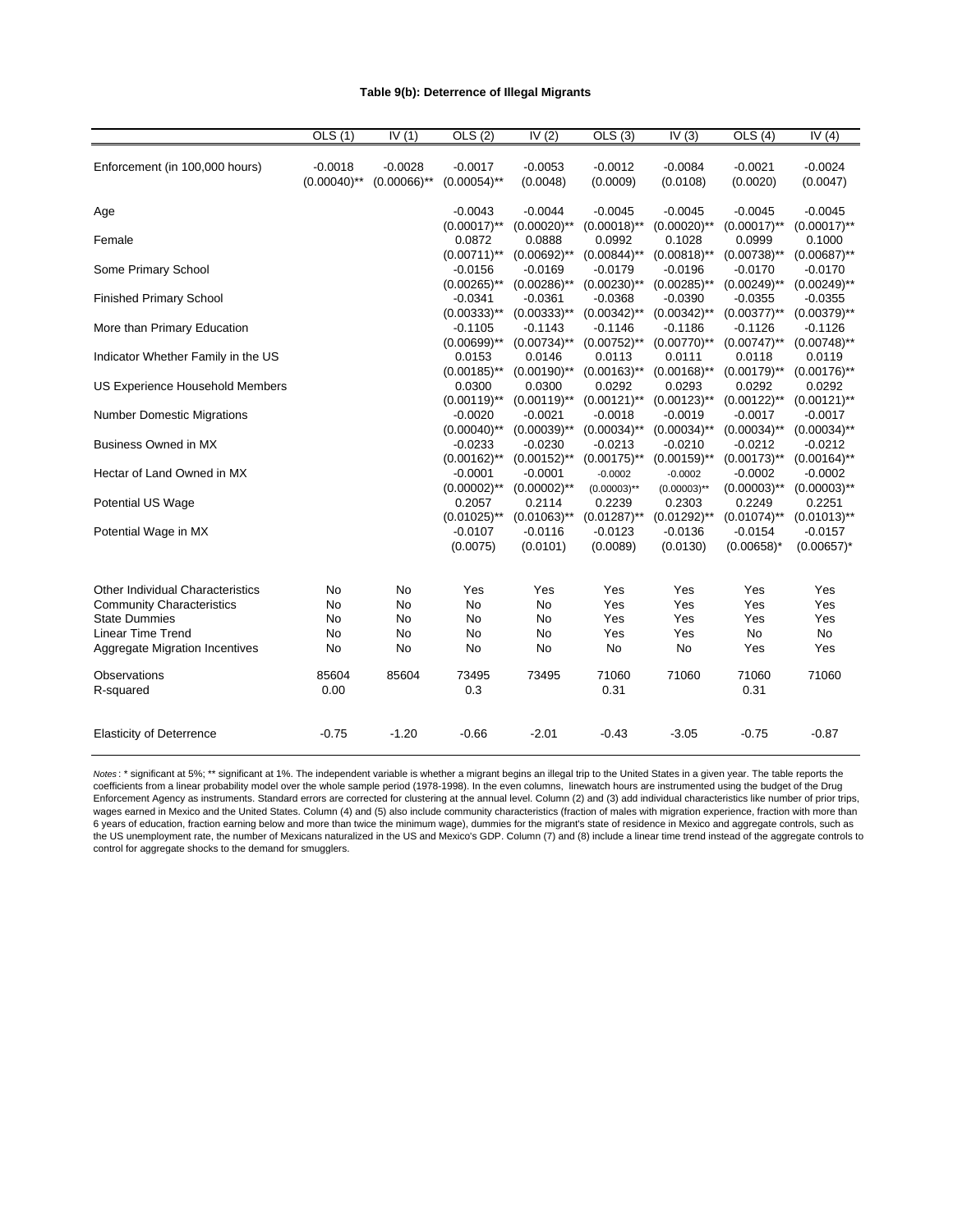#### **Table 10: Controlling for Unobserved Heterogeneity of Illegal Migrants and Smuggler Services**

|                                       |                  | <b>Illegal Migrants</b> |                  |                     | <b>Smuggler Services</b> |                      |                                                           | <b>Illegal Migrants</b> |                     |
|---------------------------------------|------------------|-------------------------|------------------|---------------------|--------------------------|----------------------|-----------------------------------------------------------|-------------------------|---------------------|
|                                       | $(1)$ OLS        | $(2)$ OLS               | $(3)$ IV         | $(4)$ OLS           | $(5)$ OLS                | $(6)$ IV             |                                                           | $(7)$ OLS               | $(8)$ IV            |
| A: Smuggling Price                    |                  |                         |                  |                     |                          |                      | <b>B: Demand for Smugglers</b>                            |                         |                     |
| Sectoral Enforcement (in 1,000 hours) | 0.039<br>(0.027) |                         |                  | 0.059<br>(0.029)    |                          |                      | Sectoral Enforcement (in 1,000 hours)                     | $-0.007$<br>$(0.004)^*$ | $-0.024$<br>(0.027) |
| Enforcement (in 100,000 hours)        |                  | 0.042<br>$(0.013)$ **   | 0.057<br>(0.054) |                     | 0.03<br>$(0.011)^*$      | 0.015<br>(0.035)     | Smuggling Price (in 100 US\$)                             | $-0.004$<br>(0.021)     | 0.054<br>(0.748)    |
| Indicator whether caught              |                  |                         |                  | $-0.14$<br>(0.0830) | $-0.11$<br>(0.1160)      | $-0.111$<br>(0.1150) |                                                           |                         |                     |
| <b>Enforcement Elasticity</b>         | 0.07             | 0.35                    | 0.47             | 0.11                | 0.25                     | 0.12                 | <b>Price Elasticity</b><br><b>Substitution Elasticity</b> | $-0.011$<br>$-0.274$    | 0.156<br>$-0.891$   |
| Other Individual Characteristics      | Yes              | Yes                     | Yes              | Yes                 | Yes                      | Yes                  | <b>Other Individual Characteristics</b>                   | Yes                     | Yes                 |
| <b>Community Characteristics</b>      | Yes              | Yes                     | Yes              | Yes                 | Yes                      | Yes                  | <b>Community Characteristics</b>                          | Yes                     | Yes                 |
| <b>Sector Dummies</b>                 | Yes              | <b>No</b>               | <b>No</b>        | Yes                 | <b>No</b>                | No                   | Aggregate Controls                                        | Yes                     | Yes                 |
| <b>Year Dummies</b>                   | Yes              | <b>No</b>               | <b>No</b>        | Yes                 | <b>No</b>                | No                   |                                                           |                         |                     |
| Aggregate Controls                    | <b>No</b>        | Yes                     | Yes              | <b>No</b>           | Yes                      | Yes                  |                                                           |                         |                     |
| <b>Enforcement Neighboring Sector</b> | Yes              | <b>No</b>               | <b>No</b>        | Yes                 | <b>No</b>                | No                   |                                                           |                         |                     |
| Observations                          | 1397             | 1434                    | 1434             | 1350                | 1381                     | 1381                 | Observations                                              | 660                     | 483                 |
| R-squared                             | 0.19             | 0.14                    | 0.12             | 0.41                | 0.33                     | 0.33                 | R-squared                                                 | 0.15                    | 0.11                |

Notes: The table reports fixed effects estimates to control for unobserved heterogeneity of illegal migrants. Column (4)-(6) use the number of border apprehensions to proxy for smuggler quality. In Panel A (column (1)-(6)) smuggling price paid by the illegal migrant over the whole sample period (1978-1998). The variables included are the same as specification (4) in Table 3 and Table 4 respectively. In Panel B, the independent variable is wh smuggler to cross the border from 1990-1998. The same specification as in the last columns of Table 5 are used. Column (1), (4) and (6) report least-squares estimates where the enforcement variable varies across sectors an least-squares estimates where enforcement varies across time only. Finally, column (3), (6) and (8) show the instrumental variable results where the DEA budget is used as an instrument for enforcement and in the case of sm smugglers upon prosecution as instrument for the smuggling price. Standard errors are corrected for clusering. Coefficients with \* are significant at the 5 percent, those with \*\* significant at the 1 percent level. The fir appendix. Also see notes to previous tables.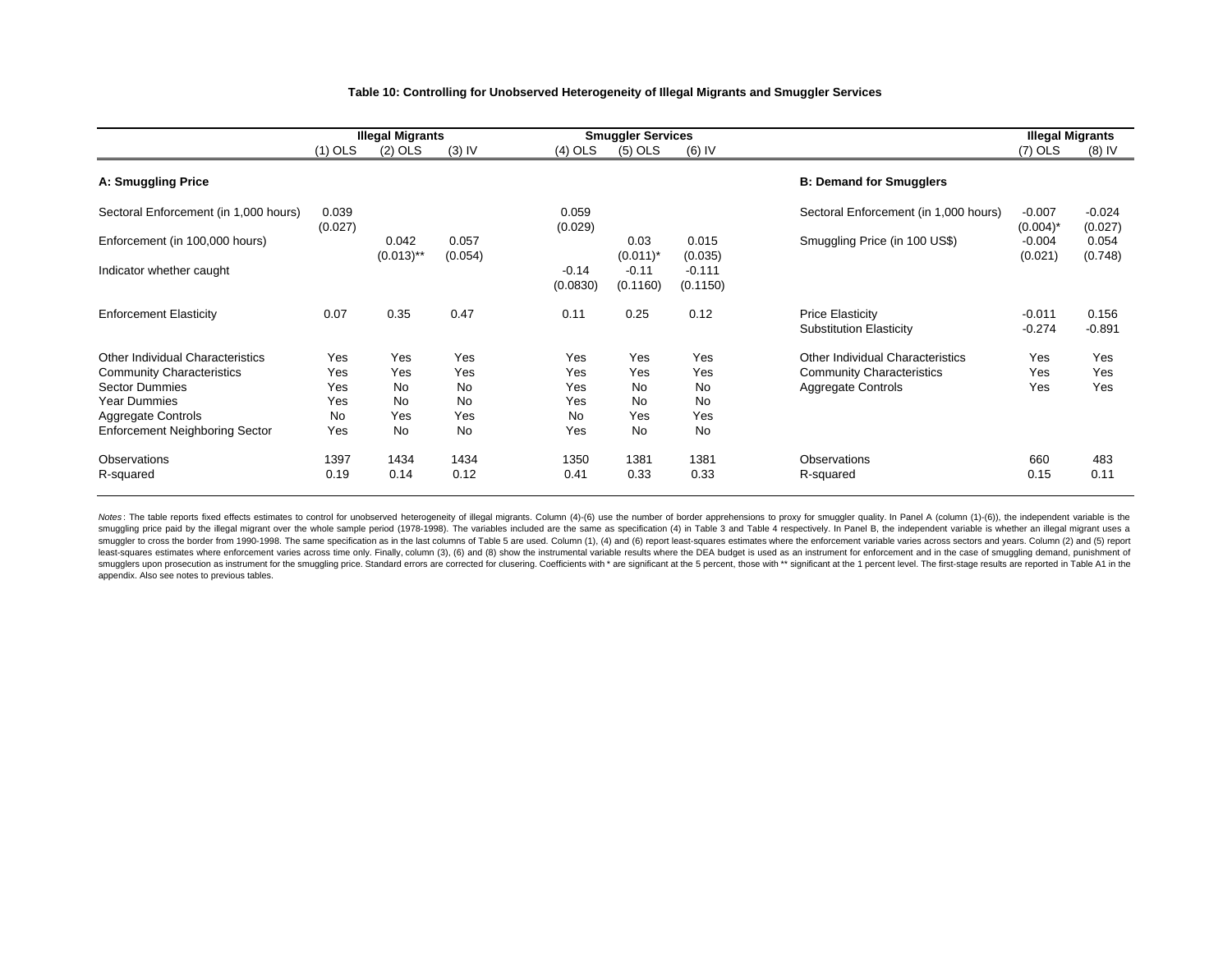|                                                                      |                              | <b>Smuggling Price</b> |                          | <b>Smuggler Demand</b> |                           |  |
|----------------------------------------------------------------------|------------------------------|------------------------|--------------------------|------------------------|---------------------------|--|
|                                                                      | Sel (1,2)                    | Out (1)                | Out (2)                  | Sel (3)                | Out $(3)$                 |  |
| Sectoral Enforcement (in 1,000 hours)                                |                              | 0.0338<br>(0.0246)     |                          |                        |                           |  |
| Enforcement (in 100,000 hours)                                       | $-0.0053$<br>(0.0027)        |                        | 0.0346<br>$(0.01105)$ ** | $-0.0064$<br>(0.0031)  | 0.0065<br>(0.0103)        |  |
| <b>Smuggling Prices</b>                                              |                              |                        |                          |                        | $-0.0568$<br>$(0.0159)^*$ |  |
| Fruit Price Index U.S. Agriculture                                   | 0.0001<br>$(0.0001)$ **      |                        |                          |                        | 0.0001<br>(0.0001)        |  |
| Vegetable Price Index U.S. Agriculture                               | $-0.0003$<br>$(0.00012)^{*}$ |                        |                          |                        | $-0.0003$<br>$(0.0001)^*$ |  |
| <b>Enforcement Elasticity</b><br><b>Price Elasticity</b>             |                              | 0.07                   | 0.29                     |                        | 0.24<br>$-0.16$           |  |
| F-Test of Polynomial Propensity Score                                |                              | 68.59<br>(0.0000)      | 13.77<br>(0.0000)        |                        | 4.85<br>(0.0778)          |  |
| Other Individual Characteristics<br><b>Community Characteristics</b> | Yes<br>Yes                   | Yes<br>Yes             | Yes<br>Yes               | Yes<br>Yes             | Yes<br>Yes                |  |
| <b>District Dummies</b>                                              | No                           | No                     | No                       | <b>No</b>              | Yes                       |  |
| <b>Year Dummies</b>                                                  | <b>No</b>                    | <b>No</b>              | <b>No</b>                | <b>No</b>              | Yes                       |  |
| <b>Aggregate Controls</b>                                            | Yes                          | Yes                    | Yes                      | Yes                    | Yes                       |  |
| Observations                                                         | 61323                        | 1168                   | 1196                     | 63401                  | 630                       |  |
| R-Squared                                                            | 0.24                         | 0.45                   | 0.38                     | 0.31                   | 0.27                      |  |

#### **Table 11: Accounting for Composition Changes along the Migration Margin**

*Notes* : The table reports least-squares estimates from a selection model where the choice equation is whether a person migrates illegally to the United States in a given year. The outcome equations are the smuggling price paid by migrants using a coyote (Out (1) and Out (2)) and the propensity to use a smuggler among migrants (Out (3)). Out (1) reports the estimates when enforcement varies across both border sectors and years, whereas Out (2) shows the results when enforcement varies across time only. The exclusion restriction for the selection equation are lagged fruit and vegetable price indices in U.S. agriculture. A fourth-order polynomial in the predicted propensity score to migrate illegally is used to approximate the control function in the outcome equations. Standard errors are not corrected for first-stage estimation but corrected for clustering. Coefficients with \* are significant at the 5 percent, those with \*\* at the 1 percent level. The independent variables included are the same as in the last specification of Table 3 (Out (1)), Table 4(b) (Out (2)) and Table 6(b) (Out (3)) respectively.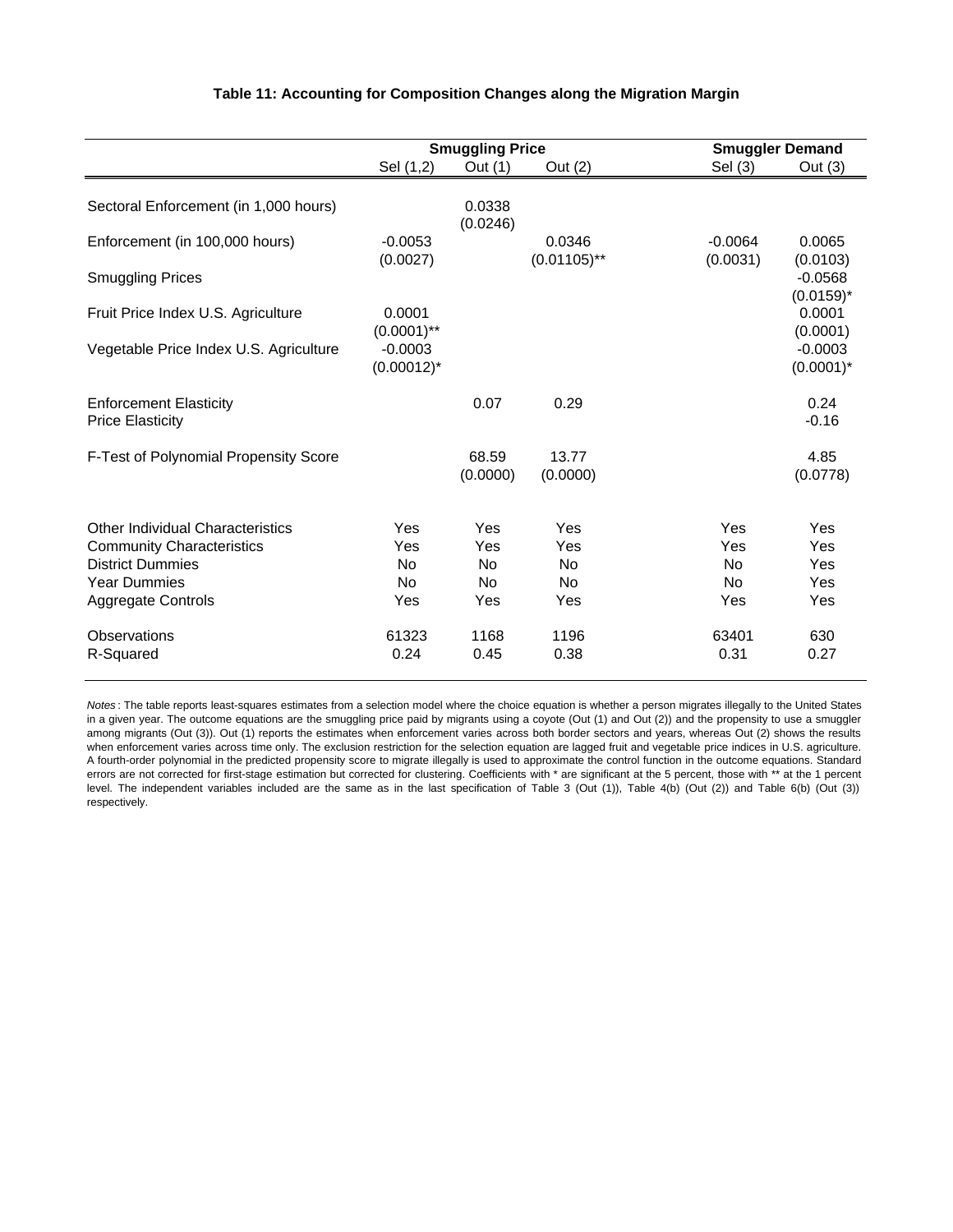|                                                                                                      | <b>Smuggling Price</b>          |                         |                         | <b>Smuggling Demand</b>               |                                |
|------------------------------------------------------------------------------------------------------|---------------------------------|-------------------------|-------------------------|---------------------------------------|--------------------------------|
|                                                                                                      | $(1)$ OLS                       | $(2)$ OLS               | $(3)$ IV                | (4) OLS                               | $(5)$ IV                       |
| Sectoral Enforcement (in 1,000 hours)                                                                | 0.042<br>(0.035)                |                         |                         | $-0.013$<br>(0.007)                   | $-0.005$<br>(0.005)            |
| Enforcement (in 100,000 hours)                                                                       |                                 | 0.063<br>$(0.027)^*$    | 0.115<br>(0.094)        |                                       |                                |
| Price Expert (in 100 US\$)                                                                           |                                 |                         |                         | $-0.002$<br>(0.011)                   | $-0.187$<br>$(0.060)^*$        |
| <b>Enforcement Elasticity</b>                                                                        | 0.11                            | 0.58                    | 1.06                    |                                       |                                |
| <b>Price Elasticity</b>                                                                              |                                 |                         |                         | $-0.01$                               | $-0.48$                        |
| <b>Substitution Elasticity</b>                                                                       |                                 |                         |                         | $-0.44$                               | $-0.16$                        |
| <b>Other Individual Characteristics</b><br><b>Community Characteristics</b><br><b>Sector Dummies</b> | <b>Yes</b><br><b>Yes</b><br>Yes | Yes<br>Yes<br><b>No</b> | <b>Yes</b><br>Yes<br>No | <b>Yes</b><br><b>Yes</b><br><b>No</b> | <b>Yes</b><br>Yes<br><b>No</b> |
| <b>Year Dummies</b><br><b>Aggregate Controls</b>                                                     | Yes<br><b>No</b>                | <b>No</b><br>Yes        | No<br>Yes               | <b>No</b><br>Yes                      | No<br>Yes                      |
| <b>Observations</b><br>R-squared                                                                     | 433<br>0.44                     | 453<br>0.35             | 453<br>0.34             | 218<br>0.26                           | 143<br>0.3                     |

### **Table 12: Estimation on Subsample of First-Time Migrants**

*Notes* :In the first three columns, the independent variable is the smuggling price paid by first-time migrants over the whole sample period (1978-1998). In the last two columns, the independent variable is whether an illegal migrant uses <sup>a</sup> smuggler to cross the border from 1990-1998. In both cases, the variables included are the same as in specification (4) of Tables 3, 4 and 5 respectively. Column (1) reports least-squares estimates where the enforcement variable varies across sectors and years. Column (2) and (4) report least-squares estimates where enforcement varies across time only. Finally, column (3) and (5) show the instrumental variable results where the DEA budget is used as an instrument for enforcement. Standard errors are corrected for clusering. Coefficients with \* are significant at the 5 percent, those with \*\* significant at the 1 percent level. The first-stage results are reported in Table A1 in the appendix. See also notes to previous tables.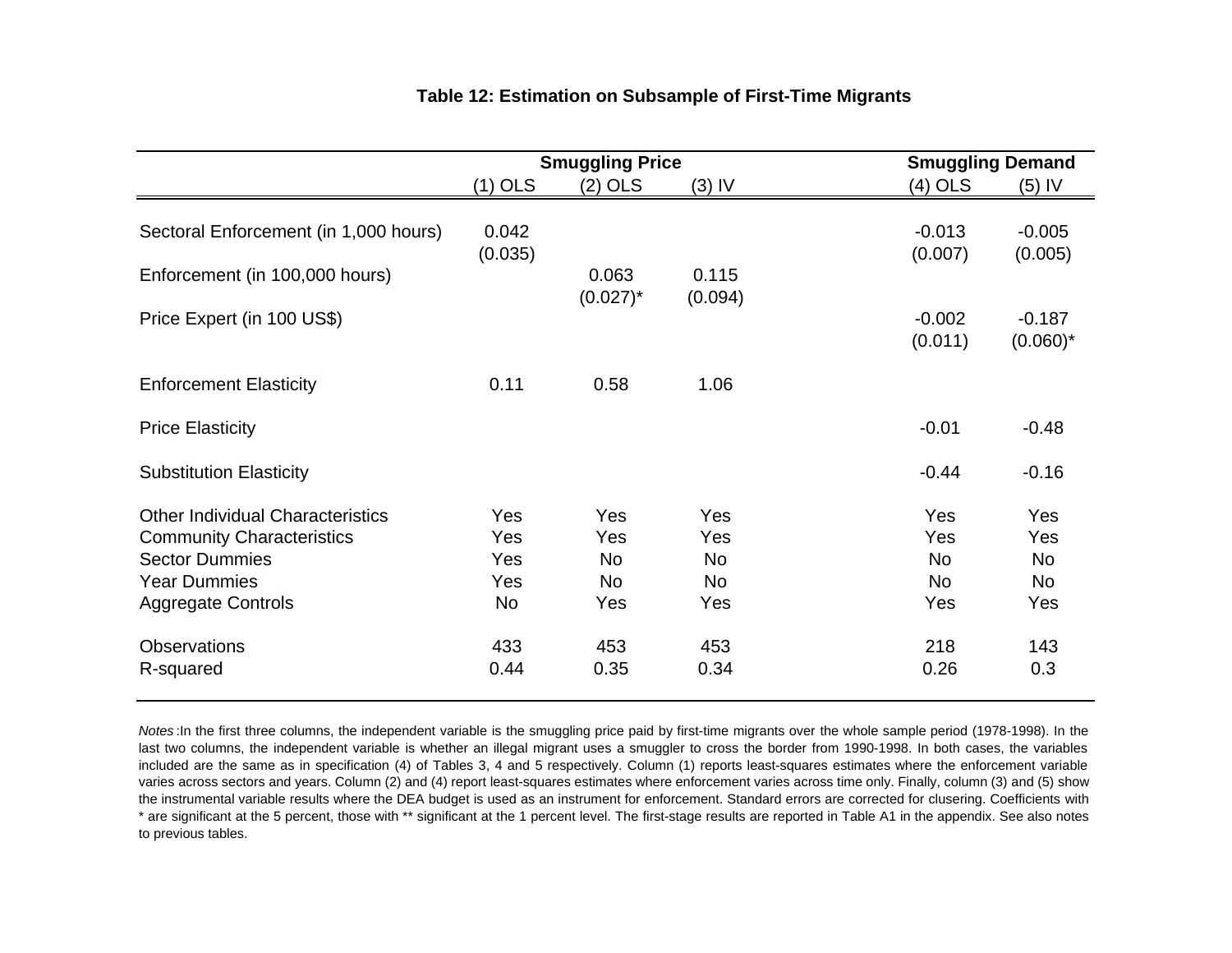#### **Table 13: Additional Specification Tests**

|                                                                             |                     | <b>Nonlinear Enforcement</b> |                        |                     | <b>Period-Specific Effect</b> |                               |  |
|-----------------------------------------------------------------------------|---------------------|------------------------------|------------------------|---------------------|-------------------------------|-------------------------------|--|
|                                                                             | $(1)$ OLS           | $(2)$ OLS                    | $(3)$ IV               | (4) OLS             | $(5)$ OLS                     | (6) IV                        |  |
| <b>A: Smuggling Prices</b>                                                  |                     |                              |                        |                     | Before 1986                   |                               |  |
| Sectoral Enforcement (in 1,000 hours)                                       | $-0.083$<br>(1.840) |                              |                        | $-0.007$<br>(0.037) |                               |                               |  |
| Enforcement (in 100,000 hours)                                              |                     | 0.031<br>(1.330)             | $-0.048$<br>(0.460)    |                     | 0.035<br>$(0.011)^*$          | 0.052<br>(0.049)              |  |
| <b>Quadratic Enforcement Term</b>                                           | 0.004<br>(2.130)    | 0.000<br>(0.070)             | 0.001<br>(0.860)       |                     |                               |                               |  |
|                                                                             |                     |                              |                        |                     | <b>After 1986</b>             |                               |  |
| Sectoral Enforcement (in 1,000 hours)                                       |                     |                              |                        | 0.046<br>(0.027)    |                               |                               |  |
| Enforcement (in 100,000 hours)                                              |                     |                              |                        |                     | 0.025<br>$(0.010)^*$          | 0.042<br>(0.048)              |  |
| <b>Other Individual Characteristics</b><br><b>Community Characteristics</b> | Yes<br>Yes          | Yes<br>Yes                   | Yes<br>Yes             | Yes<br>Yes          | Yes<br>Yes                    | Yes<br>Yes                    |  |
| <b>Sector Dummies</b>                                                       | Yes                 | No.                          | No.                    | Yes                 | No.                           | No                            |  |
| <b>Year Dummies</b>                                                         | Yes                 | No.                          | No.                    | Yes                 | No.                           | No                            |  |
| Aggregate Controls                                                          | No                  | Yes                          | Yes                    | No                  | Yes                           | Yes                           |  |
| Observations<br>R-squared                                                   | 1397<br>0.35        | 1434<br>0.34                 | 1434<br>0.33           | 1397<br>0.34        | 1434<br>0.34                  | 1395<br>0.41                  |  |
| <b>B: Demand for Smugglers</b>                                              |                     |                              |                        |                     |                               |                               |  |
| Enforcement (in 100,000 hours)                                              |                     | 0.012<br>(0.011)             | 0.003<br>(0.015)       |                     | $-0.004$<br>(0.006)           | 0.003<br>(0.020)              |  |
| <b>Quadratic Enforcement Term</b>                                           |                     | $-0.0001$<br>(0.000)         | 0.000<br>(0.000)       |                     |                               |                               |  |
| Smuggling Prices (in US\$ 100)                                              |                     | $-0.031$<br>(0.019)          | $-0.351$<br>$(0.12)^*$ |                     |                               |                               |  |
| Price Effect before 1986 (in US\$100)                                       |                     |                              |                        |                     | $-0.02$                       | $-0.025$                      |  |
| Price Effect after 1986 (in US\$ 100)                                       |                     |                              |                        |                     | (0.019)<br>$-0.006$<br>(0.03) | (0.022)<br>$-0.012$<br>(0.03) |  |
| <b>Other Individual Characteristics</b>                                     |                     | Yes                          | Yes                    |                     | Yes                           | Yes                           |  |
| <b>Community Characteristics</b><br>Aggregate Controls                      |                     | Yes<br>Yes                   | Yes<br>Yes             |                     | Yes<br>Yes                    | Yes<br>Yes                    |  |
| <b>Observations</b><br>R-squared                                            |                     | 660<br>0.25                  | 483<br>0.09            |                     | 747<br>0.12                   | 747<br>0.11                   |  |

*Notes* : The table reports results from including linear and quadratic enforcement terms as well as period-specific effects. In Panel A, the independent variable is the smuggling price paid by the migrant from 1978 to 1998. The variables included are the same as specification (4) in Table 3 and Table 4 respectively. In Panel B, the independent variable is whether an illegal migrant uses a smuggler to cross the border from 1990 to 1998. The same specification as in the last columns of Table 5 are used. Column (1) and (4) report least-squares estimates where the enforcement variable varies across sectors and years. Column (2) and (5) report least-squares estimates where enforcement varies across time only. Finally, column (3) and (6) show instrumental variable estimates where the DEA budget is used as an instrument for enforcement and in the case of smuggling demand, punishment of smugglers upon prosecution to instrument for smuggling prices. In Panel B, the price effect is period-specific while enforcement is not. Since our instrument for coyote prices is available since 1990, we only instrument enforcement. Standard errors are corrected for clustering. The first-sta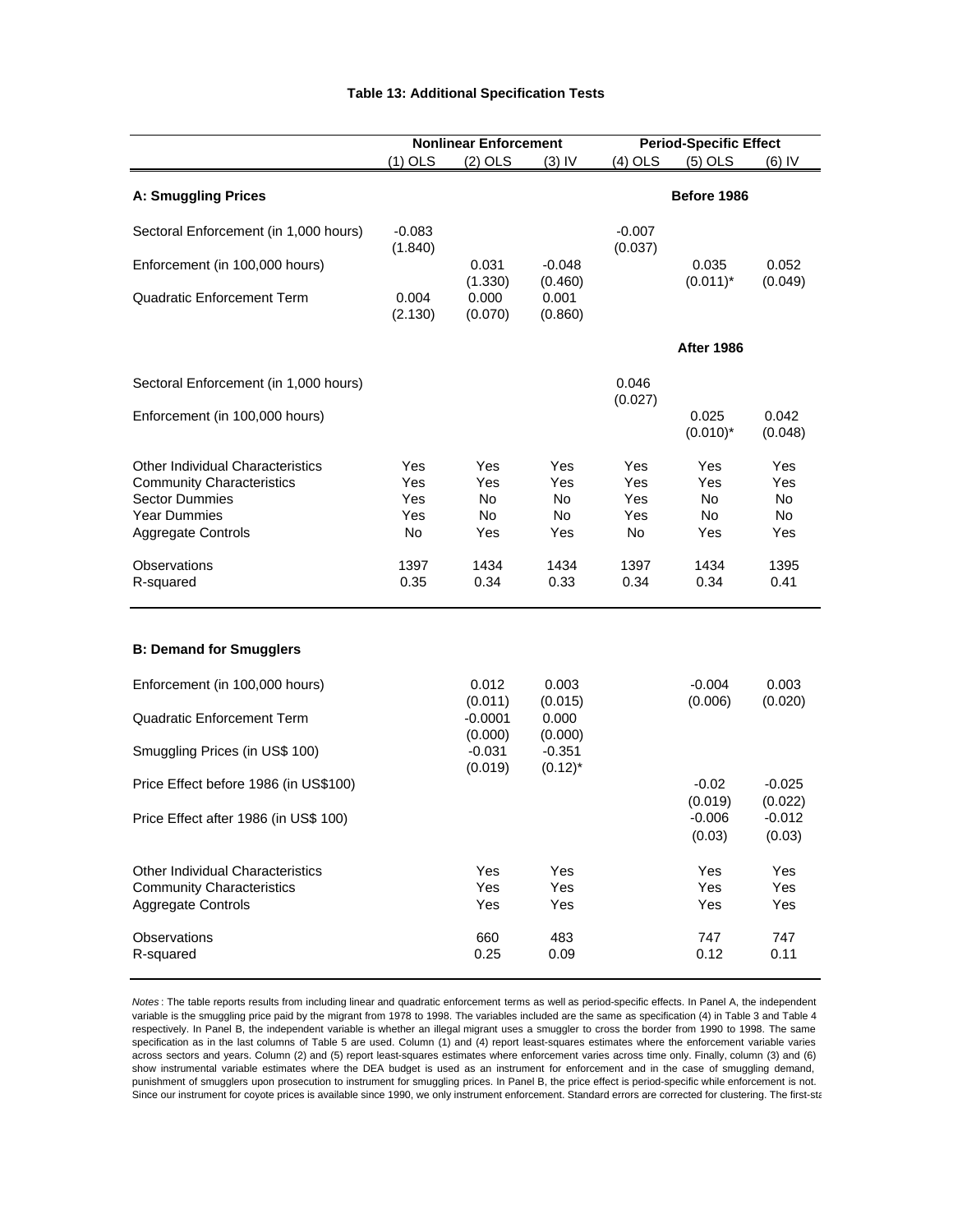|                              |        | <b>Permanent Migrant</b> |                   | <b>Temporary Migrant</b> | <b>T Statistic</b> |
|------------------------------|--------|--------------------------|-------------------|--------------------------|--------------------|
|                              | Mean   | Std. Dev.                | Std. Dev.<br>Mean |                          | <b>Difference</b>  |
|                              |        |                          |                   |                          |                    |
| Use a Coyote                 | 0.84   | 0.36                     | 0.78              | 0.42                     | $-3.28$            |
| <b>Price Paid for Coyote</b> | 303.67 | 233.88                   | 291.50            | 170.09                   | $-1.14$            |
| Age                          | 31.87  | 9.50                     | 36.55             | 10.38                    | 37.17              |
| Female                       | 0.05   | 0.23                     | 0.10              | 0.31                     | 13.46              |
| Married                      | 0.87   | 0.34                     | 0.87              | 0.34                     | $-1.11$            |
| Education                    | 7.32   | 3.99                     | 5.95              | 4.63                     | $-24.45$           |
| no education                 | 0.04   | 0.20                     | 0.13              | 0.34                     | 22.63              |
| _some primary                | 0.24   | 0.42                     | 0.32              | 0.47                     | 15.32              |
| _primary (6 years)           | 0.25   | 0.43                     | 0.23              | 0.42                     | $-2.61$            |
| more than primary            | 0.48   | 0.50                     | 0.31              | 0.46                     | $-28.85$           |
| Family in US                 | 0.85   | 0.36                     | 0.41              | 0.49                     | $-74.89$           |
| Father Ever Migrated to US?  | 0.46   | 0.50                     | 0.16              | 0.37                     | $-65.01$           |
| Mother Ever Migrated to US?  | 0.22   | 0.41                     | 0.03              | 0.18                     | $-73.55$           |
| <b>Observations</b>          | 508    |                          | 2,718             |                          |                    |

## **Table 14: Characteristics of Permanent and Temporary Migrant Sample**

*Notes* : The table shows summary statistics of the nonrandom permanent and temporary migrant sample in the Mexican Migration Project. Respondents in the permanent sample are interviewed in their residence in the United States. The sampling is done by snowball principle at the annual interviews in the Mexican communities.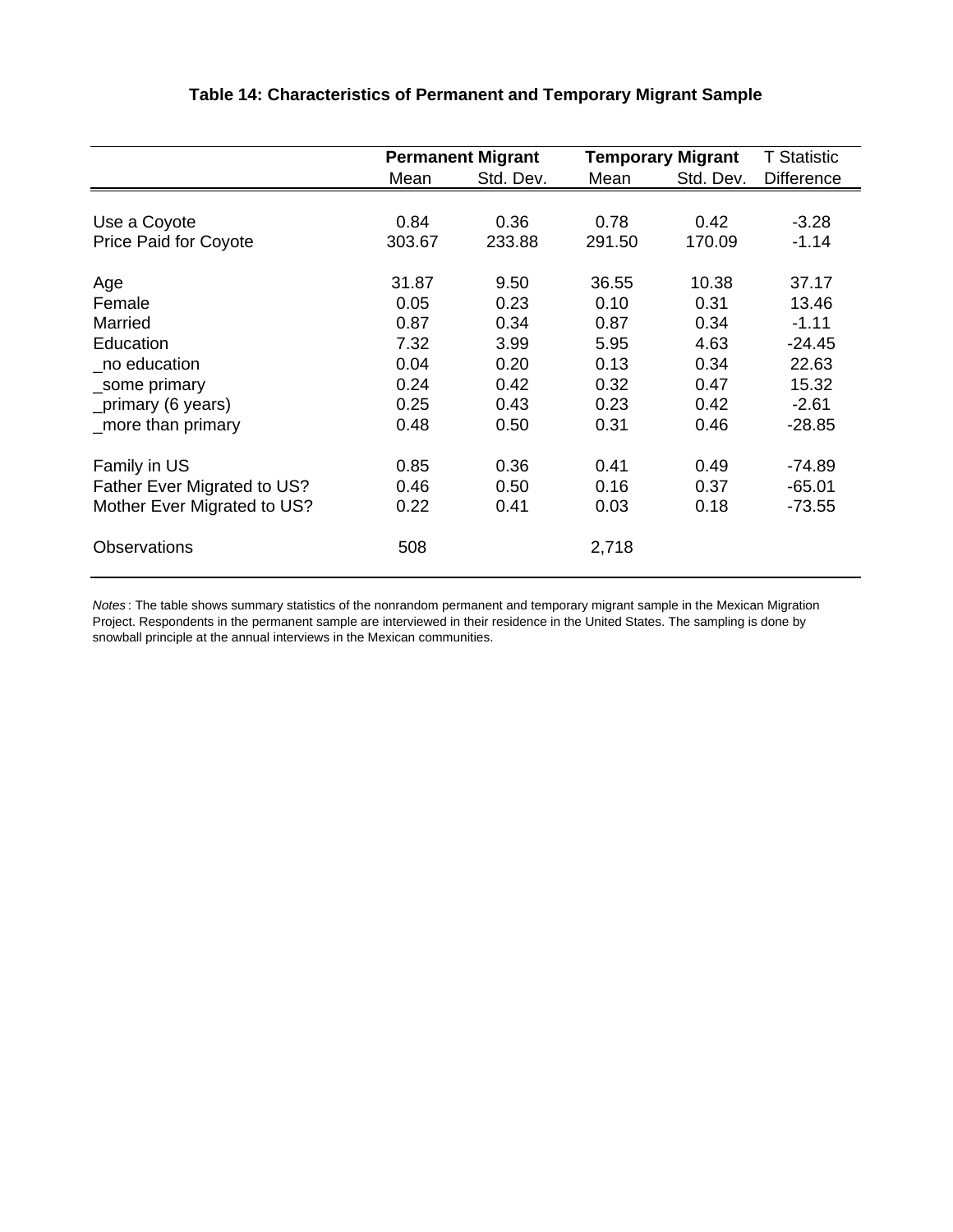|  |  | <b>Table 15: Results from Permanent Migrant Sample</b> |  |
|--|--|--------------------------------------------------------|--|
|  |  |                                                        |  |

|                                       |                    |                    | <b>Smuggling Price</b>  |                       | <b>Smuggling Demand</b>    |                         |                       |  |
|---------------------------------------|--------------------|--------------------|-------------------------|-----------------------|----------------------------|-------------------------|-----------------------|--|
|                                       | $(1)$ OLS          | $(2)$ OLS          | (3) 1st                 | (4) IV                | $(5)$ OLS                  | $(6)$ 1st               | (7) IV                |  |
| Sectoral Enforcement (in 1,000 hours) | 0.0549<br>(0.1323) |                    |                         |                       |                            |                         |                       |  |
| Enforcement (in 100,000 hours)        |                    | 0.0146<br>(0.0449) |                         | $-0.0341$<br>(0.0980) | 0.0029<br>(0.0118)         |                         | 0.0053<br>(0.0206)    |  |
| DEA Budget (in million US\$)          |                    |                    | 0.0339<br>$(0.0038)$ ** |                       |                            | 0.1022<br>$(0.006)$ **  |                       |  |
| Smuggling Price (in US\$ 100)         |                    |                    |                         |                       | $-0.2949$<br>$(0.0657)$ ** |                         | $-0.1715$<br>(0.3862) |  |
| Prison Term for Coyotes (in days)     |                    |                    |                         |                       |                            | 0.0017<br>$(0.0005)$ ** |                       |  |
| <b>Individual Characteristics</b>     | <b>Yes</b>         | <b>Yes</b>         | <b>Yes</b>              | Yes                   | Yes                        | Yes                     | Yes                   |  |
| <b>Community Chcaracteristics</b>     | <b>Yes</b>         | Yes                | Yes                     | Yes                   | Yes                        | Yes                     | Yes                   |  |
| <b>Sector Dummies</b>                 | Yes                | <b>No</b>          | <b>No</b>               | <b>No</b>             | <b>No</b>                  | No                      | <b>No</b>             |  |
| <b>Year Dummies</b>                   | Yes                | <b>No</b>          | <b>No</b>               | <b>No</b>             | <b>No</b>                  | N <sub>o</sub>          | <b>No</b>             |  |
| <b>Aggregate Controls</b>             | <b>No</b>          | Yes                | Yes                     | Yes                   | Yes                        | Yes                     | Yes                   |  |
| <b>Observations</b>                   | 360                | 361                | 361                     | 361                   | 80                         | 80                      | 80                    |  |
| R-Squared                             | 0.24               | 0.21               | 0.86                    | 0.21                  | 0.68                       | 0.7                     | 0.67                  |  |

*Notes* : The results are based on the nonrandom sample of permanent migrants in the United States. The dependent variable in column (1)-(4) is the price paid for smugglers measured in US\$100 and the controls included are described in Table 3 and Table 4(b) respectively. Column (1) reports least squares result where enforcement varies across time and sectors, while column (2) contains least squares results from time series variation. The first-stage of the instrumental variable estimator is reported in column (3) where the DEA budget is used as an instrument for enforcement. Column (4) reports the instrumental variable estimates. The dependent variable in column (5)-(7) is the propensity to use smuggler for crossing the border and the independent variables included are described in Table 6(b). Column (6) reports the least-squares results while column (8) reports the instrumental variables estimates. Column (7) shows the first-stage where the DEA budget is used as an instrument for enforcement and the median prison term for coyotes as an instrument for smuggling prices. Standard errors are corrected for clustering at the annual level. Coefficients with \*\* are significant at the 1 percent, those with \* significant at the 5 percent level.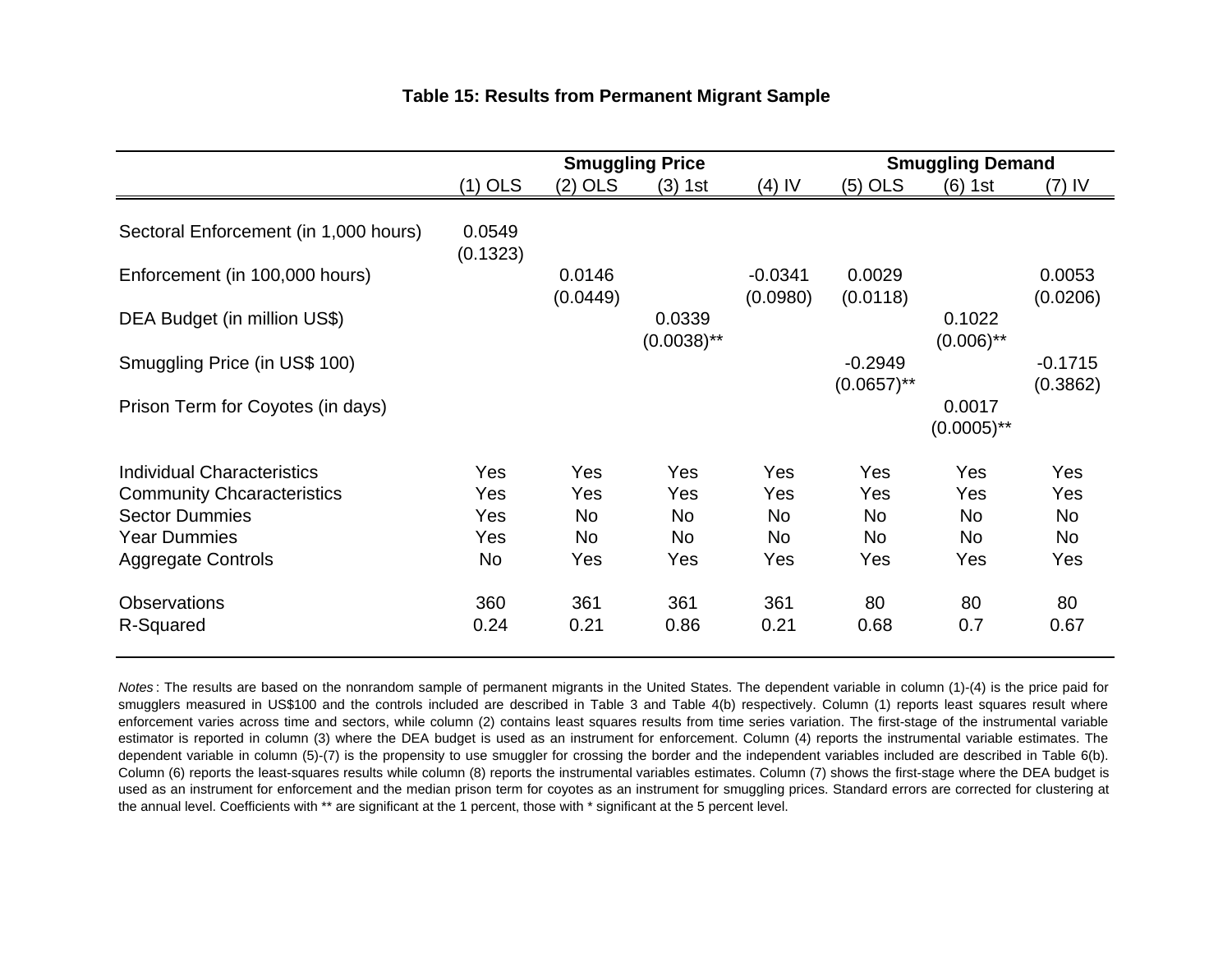

*Source* : Mexican Migration Project



**Figure 2: Legal Border Crossings and Drugs Seized by the Border Patrol**

*Source* : Mexican Migration Project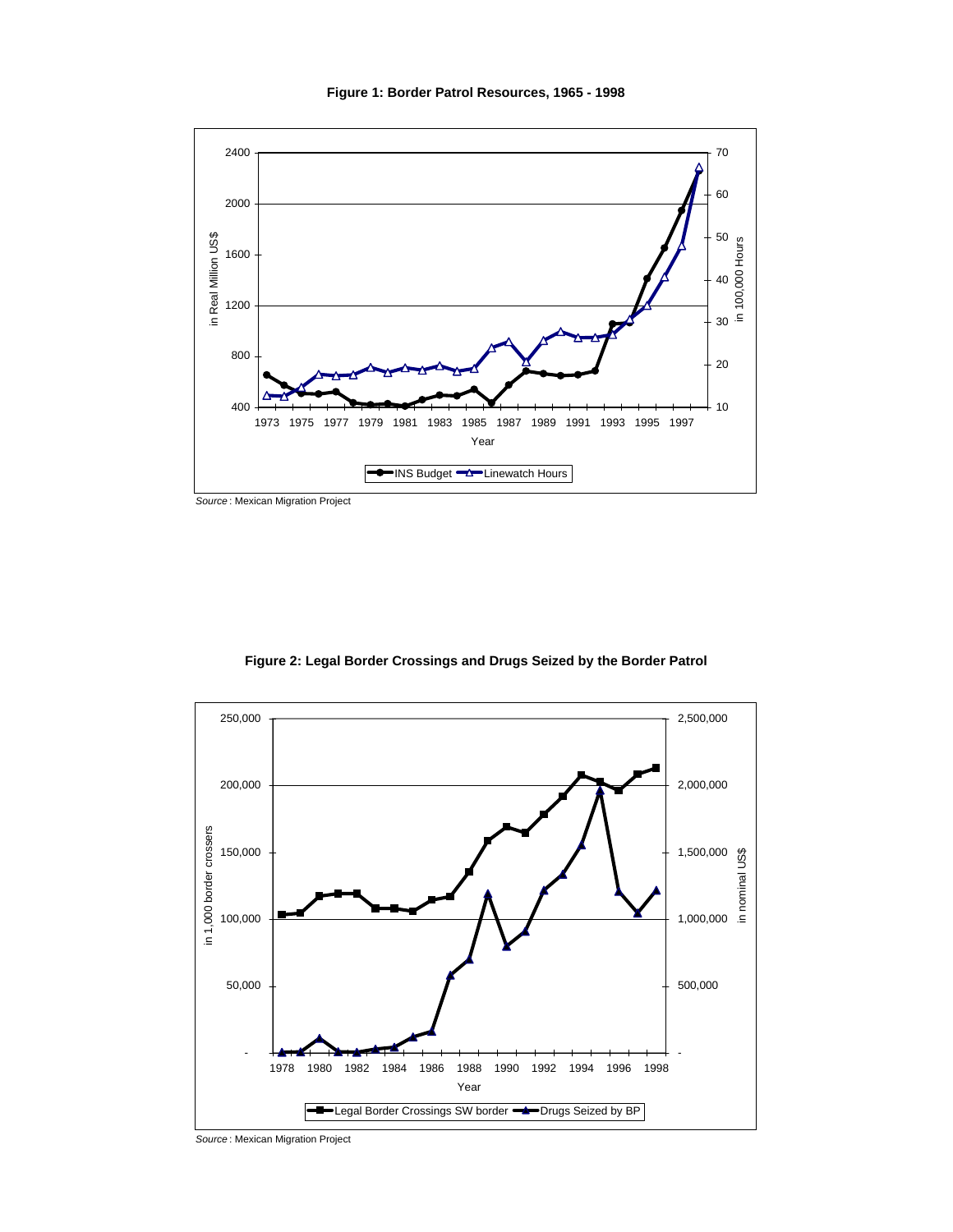#### **Table A1: First-Stage of Instrumental Variable Estimates in Robustness Section**

|                                             |                         |                         | <b>Linewatch Hours</b>  |                            |                         |                    | <b>Smuggling Price</b>  |                         |  |
|---------------------------------------------|-------------------------|-------------------------|-------------------------|----------------------------|-------------------------|--------------------|-------------------------|-------------------------|--|
|                                             | $6.1$ col $(3)$         | $6.1$ col $(6)$         | 6.3                     | $6.4$ col $(3)$            | $6.4$ col $(6)$         | 6.1                | 6.3                     | $6.4$ col $(3)$         |  |
| A. Smuggling Price                          |                         |                         |                         |                            |                         |                    |                         |                         |  |
| Linear Term DEA Budget (in million US\$)    | 0.0207<br>$(0.0034)$ ** | 0.0257<br>$(0.0020)$ ** | 0.021<br>$(0.003)$ **   | $-0.1088$<br>$(0.0052)$ ** |                         |                    |                         |                         |  |
| Quadratic Term DEA Budget (in million US\$) |                         |                         |                         | 0.0001<br>$(0.0000)$ **    |                         |                    |                         |                         |  |
| DEA Budget before 1986 (in million US\$)    |                         |                         |                         |                            | 0.0568<br>$(0.0014)$ ** |                    |                         |                         |  |
| DEA Budget after 1986 (in million US\$)     |                         |                         |                         |                            | 0.0355<br>$(0.0018)$ ** |                    |                         |                         |  |
| <b>Individual Characteristics</b>           | Yes                     | Yes                     | Yes                     | Yes                        | Yes                     |                    |                         |                         |  |
| <b>Migrant Characteristics</b>              | Yes                     | Yes                     | Yes                     | Yes                        | Yes                     |                    |                         |                         |  |
| <b>Aggregate Controls</b>                   | Yes                     | Yes                     | Yes                     | Yes                        | Yes                     |                    |                         |                         |  |
| Observations                                | 1434                    | 1381                    | 453                     | 1434                       | 1434                    |                    |                         |                         |  |
| R Squared                                   | 0.40                    | 0.84                    | 0.85                    | 0.89                       | 0.98                    |                    |                         |                         |  |
| <b>B. Smuggler Demand</b>                   |                         |                         |                         |                            |                         |                    |                         |                         |  |
| Linear Term DEA Budget (in million US\$)    |                         | 0.0999<br>$(0.0043)$ ** | 0.1074<br>$(0.0044)$ ** | 0.1057<br>$(0.0055)$ **    | 0.0236<br>$(0.0015)$ ** |                    |                         |                         |  |
| Quadratic Term DEA Budget (in million US\$) |                         |                         |                         |                            | 0.1092<br>$(0.0002)$ ** |                    |                         |                         |  |
| Prison Term for Coyotes (in days)           |                         |                         |                         |                            |                         | 0.0002<br>(0.0005) | 0.0023<br>$(0.0006)$ ** | 0.0016<br>$(0.0002)$ ** |  |
| <b>Individual Characteristics</b>           |                         | Yes                     | Yes                     | Yes                        | Yes                     | Yes                | Yes                     | Yes                     |  |

| <b>Migrant Characteristics</b> | Yes |      |      |      |        |            |      |
|--------------------------------|-----|------|------|------|--------|------------|------|
|                                |     | Yes  | Yes  | Yes  | Yes    | <b>Yes</b> | Yes  |
| <b>Aggregate Controls</b>      | Yes | Yes  | Yes  | Yes  | Yes    | Yes        | Yes  |
| Observations                   | 483 | 143  | 483  | 2577 | 483    | 143        | 483  |
| R Squared                      | 0.5 | 0.97 | 0.99 | 0.83 | 0.0001 | 0.34       | 0.43 |

Notes: The table reports the first-stage of the instrumental variable estimates in the robustness section. Standard errors are corrected for clustering. Panel A contains results for the smuggling price<br>with linewatch hours migrants, while (2) includes whether the illegal migrant has been caught at the border to proxy for unobserved smuggler quality. Column (3) is based on first-time migrants while (4) includes linear<br>and quadratic terms of t same as in the last column of Table 6(b). Columns (2) and (6) report fixed effects estimates for unobserved migrant heterogeneity while (3) and (7) use first-time migrants only. In columns (4) and (8), prices enter nonlinearly. Column (5) allows the price effect to vary before and after 1986 but only enforcement is instrumented.